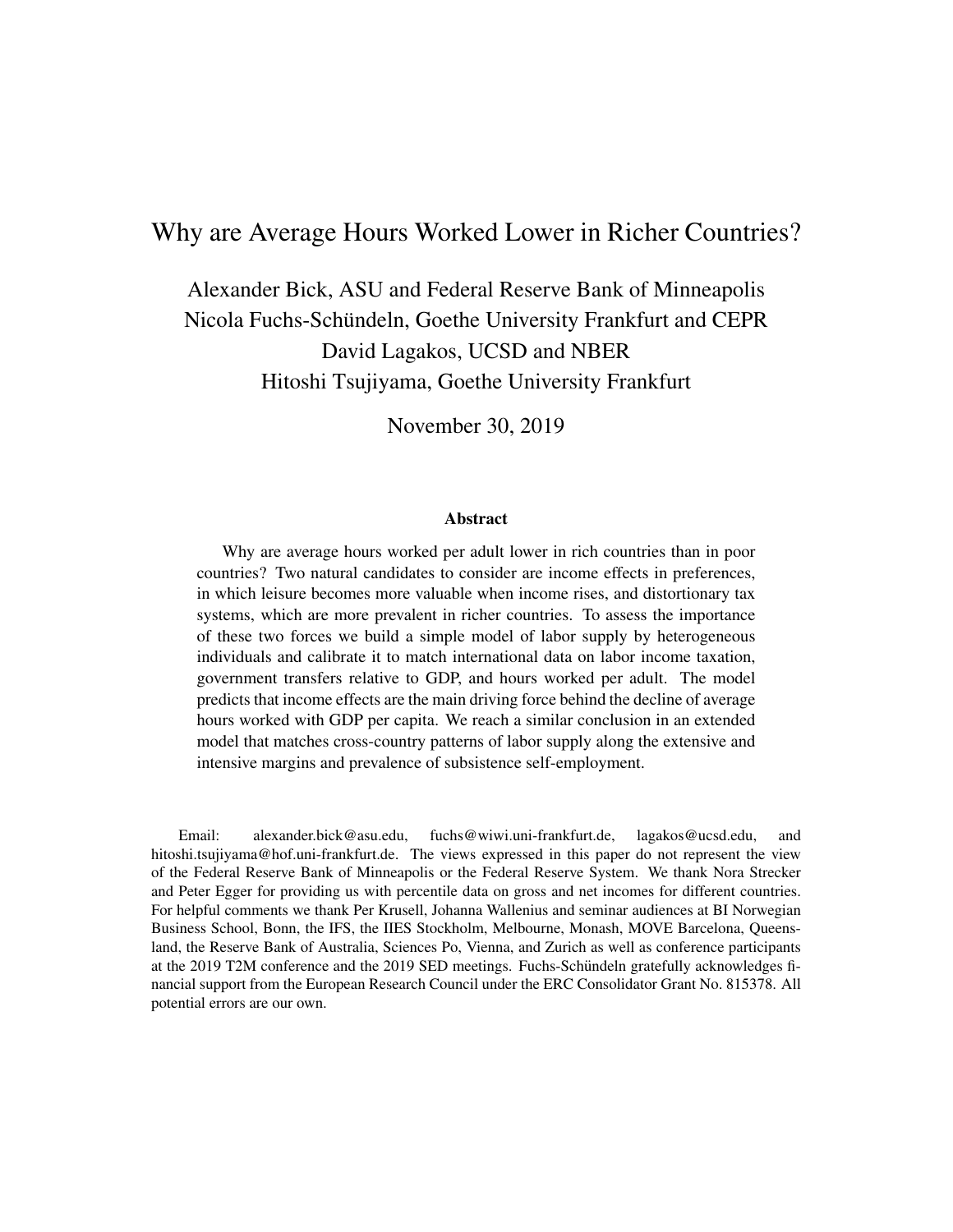## 1. Introduction

Both time-series evidence and cross-country data on hours worked point to a pattern of lower average hours per adult in economies with higher income per capita. At the turn of the 20th century, U.S. adults worked an average of 28 hours per week, whereas nowadays, hours per adult have fallen to 24 hours per week [\(Ramey and Francis,](#page-34-0) [2009\)](#page-34-0). Hours in European countries have also fallen systemically over the last century [\(Bop](#page-32-0)[part and Krusell,](#page-32-0) [2018\)](#page-32-0). For example, German adults worked around 28 hours in the 1950s compared to around 17 hours today [\(Ohanian et al.,](#page-34-1) [2008\)](#page-34-1). The cross-section of countries in the world today shows a remarkable similarity with these time series trends. In the bottom third of the world income distribution, adults work 29 hours per week on average, while in the top third adults average just 19 hours per week [\(Bick et al.,](#page-32-1) [2018\)](#page-32-1).

So why are average hours lower in richer countries? While there is no consensus in the literature, two hypotheses are natural candidates to consider. The first is income effects in preferences, which lead to an increase the demand for leisure as individual wages rise. This view dates back at least to [Keynes](#page-34-2) [\(1930\)](#page-34-2), who argued that declining hours around the turn of the 20th century were due to higher income levels (see [Ohanian,](#page-34-3) [2008,](#page-34-3) for a modern interpretation). Recently, the income-effects view has been embraced by [Boppart and Krusell](#page-32-0) [\(2018\)](#page-32-0), who reconcile the decrease in aggregate hours with standard balanced growth facts relying on a new specification of preferences in which income effects in labor supply dominate substitution effects. Similarly, [Restuc](#page-34-4)[cia and Vandenbroucke](#page-34-4) [\(2013\)](#page-34-4) adopt Stone-Geary preferences to capture income effects in labor supply and to explain the declining U.S. hours worked over the last century.

The second hypothesis is tax-and-transfer systems, which are much more extensive on average in richer economies (see e.g. [Besley and Persson,](#page-32-2) [2014;](#page-32-2) [Jensen,](#page-33-0) [2019\)](#page-33-0). For example, [Ohanian et al.](#page-34-1) [\(2008\)](#page-34-1) argue that the declining pattern of hours in Europe since the 1950s is due almost entirely to rising tax rates. More generally, a large literature argues that Europe-U.S. differences in average hours worked can be traced to differences in taxation of labor income (e.g. [Prescott,](#page-34-5) [2004;](#page-34-5) [Rogerson,](#page-35-0) [2006,](#page-35-0) [2008;](#page-35-1) [McDaniel,](#page-34-6) [2011;](#page-34-6) Bick and Fuchs-Schündeln, [2017,](#page-32-3) [2018;](#page-32-4) [Bick et al.,](#page-32-5) [2019\)](#page-32-5). This literature has concluded that higher marginal tax rates discourage labor supply along the extensive margin and lower the hours of those employed. In the cross-country context, the idea is that the lower hours in richer countries may be explained at least in part by their more distortionary labor taxes and more generous transfers.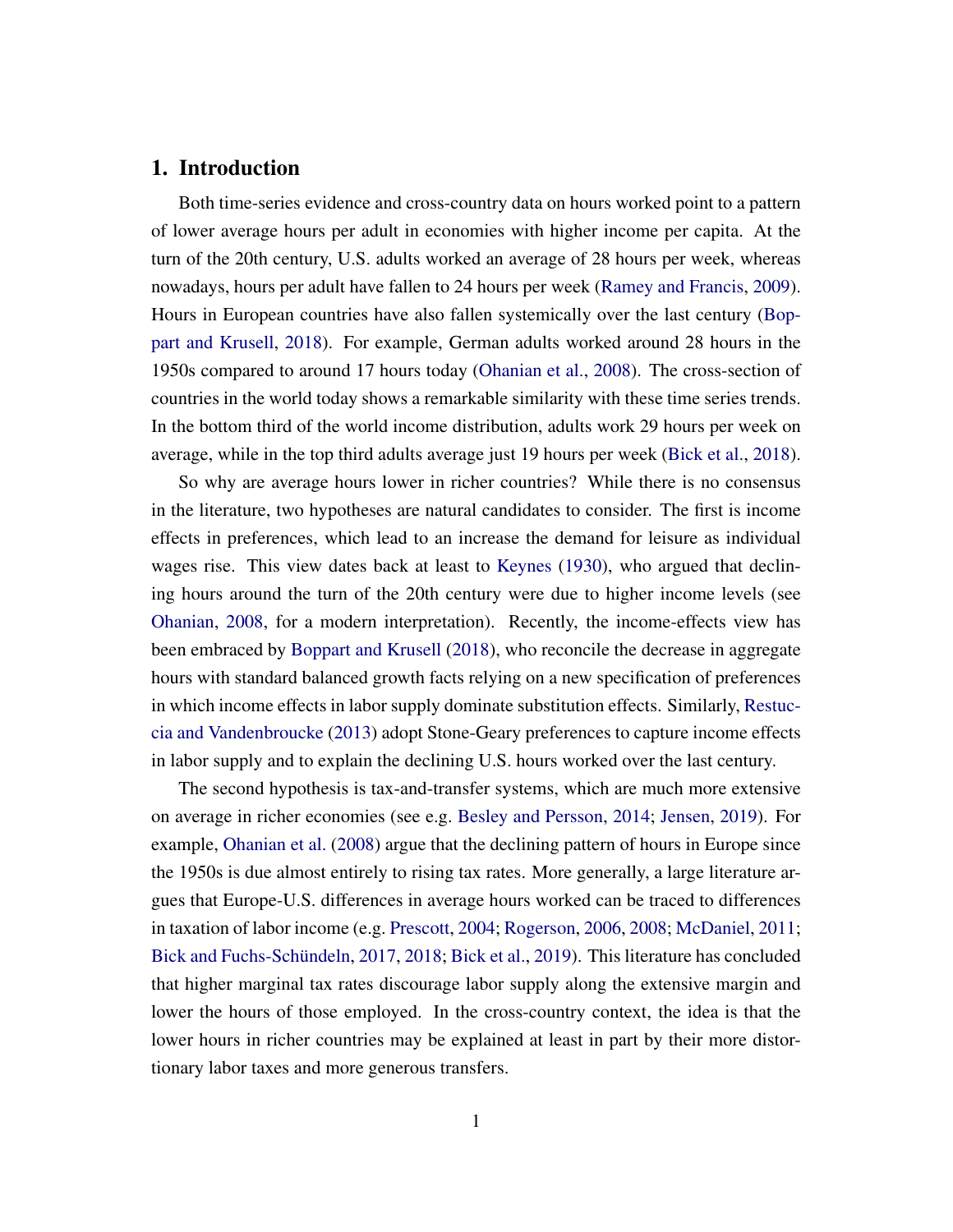In this paper we quantitatively assess the importance of income effects relative to tax-and-transfer systems in driving the cross-country decline in average hours worked in GDP per capita. To do so, we build a model of labor supply by heterogeneous households with preferences in which income and substitution effects do not necessarily offset each other. For maximum comparability with other studies we assume a standard form of preferences in which consumption and hours are additively separable, utility in consumption takes a CRRA form, and the disutility of hours worked is increasing and convex [\(MaCurdy,](#page-34-7) [1981;](#page-34-7) [Keane,](#page-34-8) [2011\)](#page-34-8). Households face marginal taxes on consumption and on labor income and receive lump-sum transfers from the government. Labor markets are competitive and labor is the only factor of production. Countries differ exogenously in two basic ways: first, in their levels of labor productivity, and second, in the size of their tax-and-transfer systems.

One key challenge in our quantitative analysis is that the literature does not have an agreed-upon estimate of the size of income effects relative to substitution effects in aggregate labor supply that we can take off the shelf to calibrate our preferences. Nor can one directly infer preferences from time-series or cross-country variation in aggregate hours worked, since features of tax and transfer systems also vary over time [\(Ohanian et al.,](#page-34-1) [2008\)](#page-34-1) and across countries (e.g. [Jensen,](#page-33-0) [2019\)](#page-33-0). Our approach then is to calibrate our model using cross-country evidence on statutory labor tax rates assembled by [Egger et al.](#page-33-1) [\(2019\)](#page-33-1) drawing on data from the IMF, the World Bank and other official government and private company sources. We assume flexible functional forms for the tax rates on labor and consumption that vary only with labor productivity. This simplification leaves the model ill-suited to explain differences in hours worked within groups of countries of similar income levels, but makes it suitable for studying how hours change with income across countries of different GDP per capita levels, which is the goal of the paper. We then calibrate the income effects in preferences and labor productivity differences to match average hours worked per adult across countries.

The model predicts that income effects explain the bulk – around 71 percent – of the relationship between average hours worked and GDP per capita. Intuitively, the reason is that differences in labor productivity between poor and rich countries, and hence wage rates, are an order of magnitude larger than differences in tax systems. Between the top and bottom terciles of the world income distribution, labor productivity differs by a factor of over 16, whereas taxes as a fraction of GDP vary by a factor of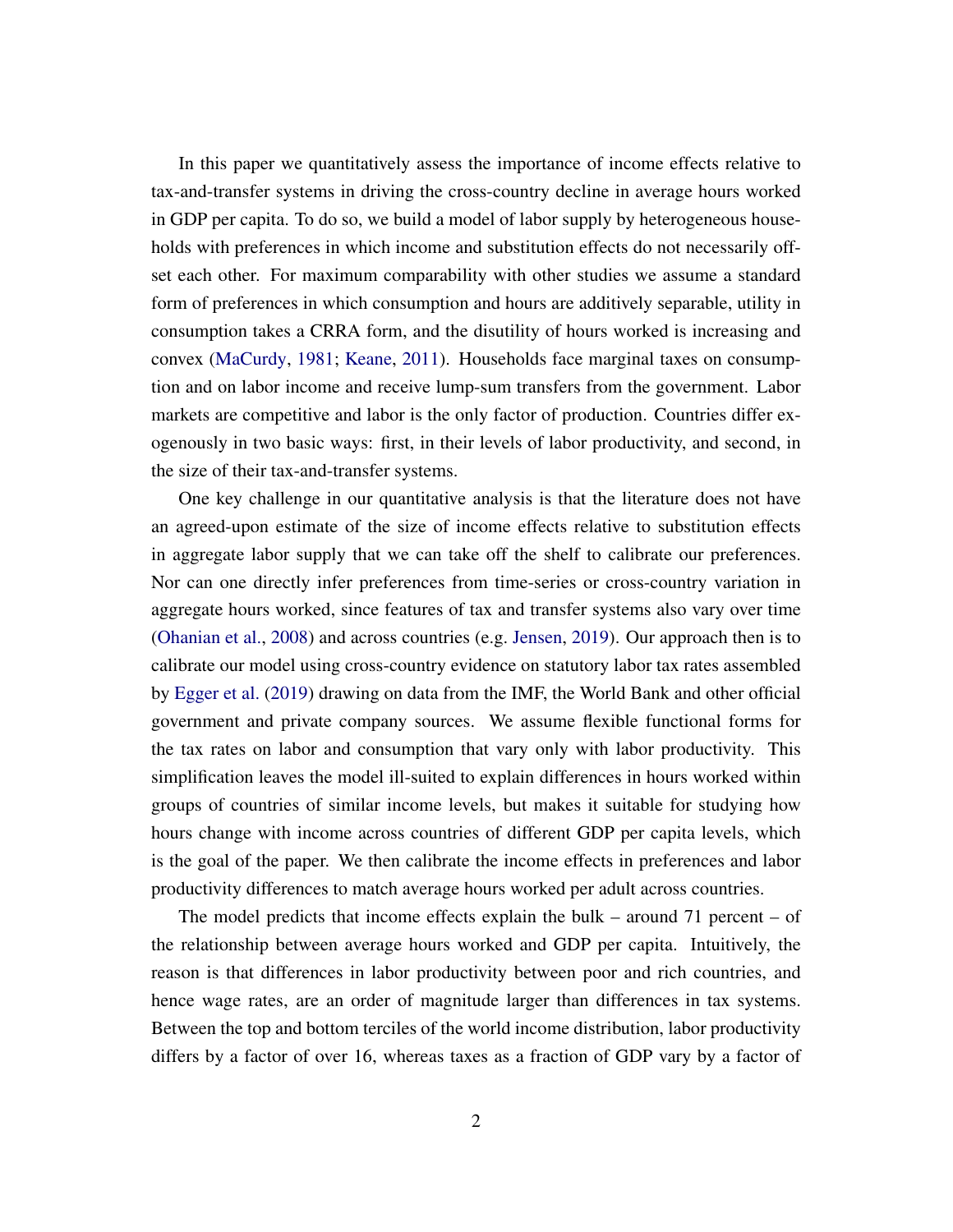only around 2. Germans face more taxes than Ghanaians, in other words, but these differences are dwarfed by the massive income gaps between Germany and Ghana. The model's calibrated preferences feature income effects that dominate substitution effects only modestly, with an implied Marshallian elasticity of labor supply of -0.10. Thus, the overall effect of a 10 percent increase in the wage rate is a decrease in labor supply of around 1 percent. The model's calibrated CRRA parameter on consumption is 1.23, which is higher than the standard value of 1 assumed in balanced growth preferences [\(King et al.,](#page-34-9) [1988\)](#page-34-9). While simple, we show that the model is quantitatively consistent in matching another salient feature of the data, namely the within-country hours-wage gradients, which are negative for most countries but increase in income per capita.

Still, given the stylized nature of our model, it is natural to wonder how credible its implications are for the importance of income effects and taxes in explaining aggregate hours worked. In particular, the model abstracts away from the extensive margin (employment rates) and intensive margin (hours per worker) of labor supply. [Bick et al.](#page-32-1) [\(2018\)](#page-32-1) show that the behavior of the two margins over the development spectrum is strikingly different. Employment rates fall rapidly between poor and middle income countries, and then are flat or even slightly increasing towards the high income countries. Hours per worker, on the other hand, are concave in income per capita, with a slight increase from poor to middle-income countries and then a marked decrease between middle and high income countries. The model also ignores the structural transformation from self-employment to market production that occurs over the development process [\(Gollin,](#page-33-2) [2008\)](#page-33-2). Given that the self-employed may be constrained in how many productive hours they can supply [\(Bandiera et al.,](#page-32-6) [2017\)](#page-32-6), this structural transformation of how labor is supplied may be important for aggregate patterns of hours worked.<sup>[1](#page-3-0)</sup>

To address these concerns we extend the model to include an extensive and intensive margin and a "traditional sector" based on subsistence self-employment. The extended model has several new features that are included in order to match the patterns of the

<span id="page-3-0"></span><sup>&</sup>lt;sup>1</sup>The movement from self employment to market work is one of the most salient features of the development process, though it has not been incorporated so far into the literature about the determinants of aggregate hours worked. [Ngai and Pissarides](#page-34-10) [\(2008\)](#page-34-10) and [Bridgman et al.](#page-33-3) [\(2018\)](#page-33-3) distinguish between market and non-market work, which is distinct but related, and most of the rest of the literature on structural change has focused on explaining how employment shares and value added move from agriculture to industry and then to services as countries grow richer (see e.g. [Herrendorf et al.,](#page-33-4) [2014\)](#page-33-4). Dividing the economy into these three sectors is not important for our arguments, though, and in practice much of the work in each of these three sectors is subsistence self-employment in poor countries [\(Gollin,](#page-33-2) [2008\)](#page-33-2).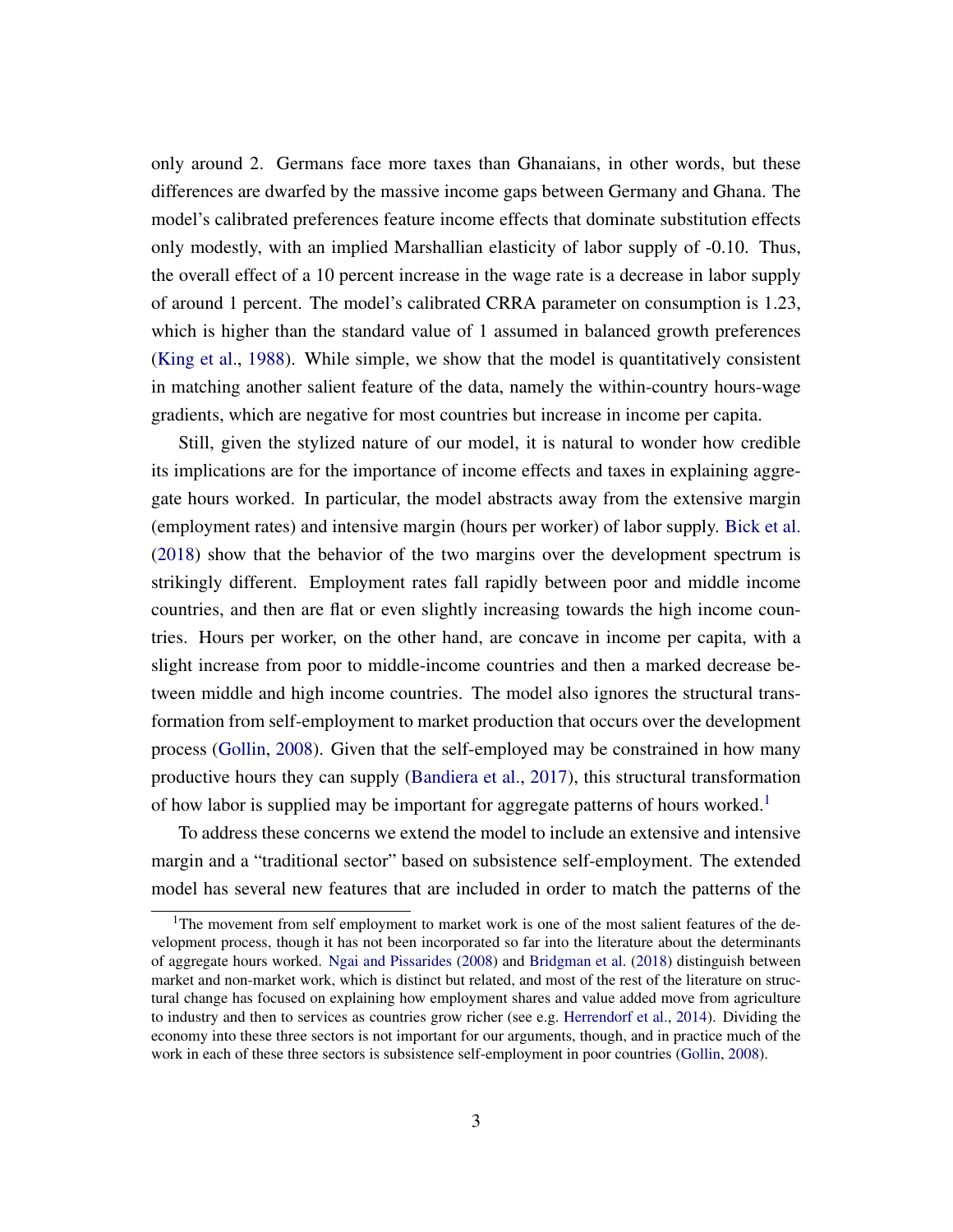two margins and self-employment across countries described above. There are heterogeneous families that make a labor supply decision for each of their members, who differ in costs of supplying labor, facing a fixed cost of supplying any labor. The "traditional sector" allows households to produce output using a decreasing-returns production function. Decreasing returns capture the reality that on a farm or in a family business, hours of work will become less and less productive as more hours are supplied. The "modern sector" allows household members to work in competitive labor markets for as many hours as they choose at the going wage. Subsistence self employment is rarely taxed in practice [\(Jensen,](#page-33-0) [2019\)](#page-33-0), so we assume that taxes are only levied on the modern sector. We also allow for fixed cost of working  $\hat{a}$  la [Rogerson and Wallenius](#page-35-2) [\(2013\)](#page-35-2), but that differ in the two sectors, capturing the fact that subsistence self-employment work is easily available, while accessing the modern sector is associated with higher costs. This is especially true in poor countries, where the modern sector is likely to be concentrated in cities but the majority of people still lives in rural areas. As before, we calibrate the extended model to match the cross-country data on average hours per adult. We calibrate fixed costs to match the patterns of employment rates in the richest and poorest countries, and the relative productivity of the modern sector using the shares of workers in subsistence self employment in the richest and poorest countries.

The extended model does well overall in matching both the convex shape of the extensive margin and the concave shape of the intensive margin, which we do not target directly. The intuition is as follows. First, the decreasing returns to hours in the traditional sector lead to relatively low hours per worker in this sector over the entire world income per capita range. As countries grow richer and the relative productivity of the market sector increases, individuals move rapidly out of the traditional sector into the market sector, which leads to initially stable *aggregate* hours per worker despite decreasing *sectoral* hours per worker in both sectors. Decreasing fixed cost of working in the market dampen the decrease in the employment rate with development, and thus generate the convex shape of the employment rate with development. Reassuringly, the model also matches the individual-level gradient of hours worked on income, which is not targeted at all. In both the model and data, these gradients are negative in poor countries and become flatter with GDP per capita [\(Bick et al.,](#page-32-1) [2018;](#page-32-1) [Costa,](#page-33-5) [2000;](#page-33-5) [Aguiar and](#page-32-7) [Hurst,](#page-32-7) [2007\)](#page-32-7). Both of these successes in matching the data lend credence to the model's disaggregate predictions.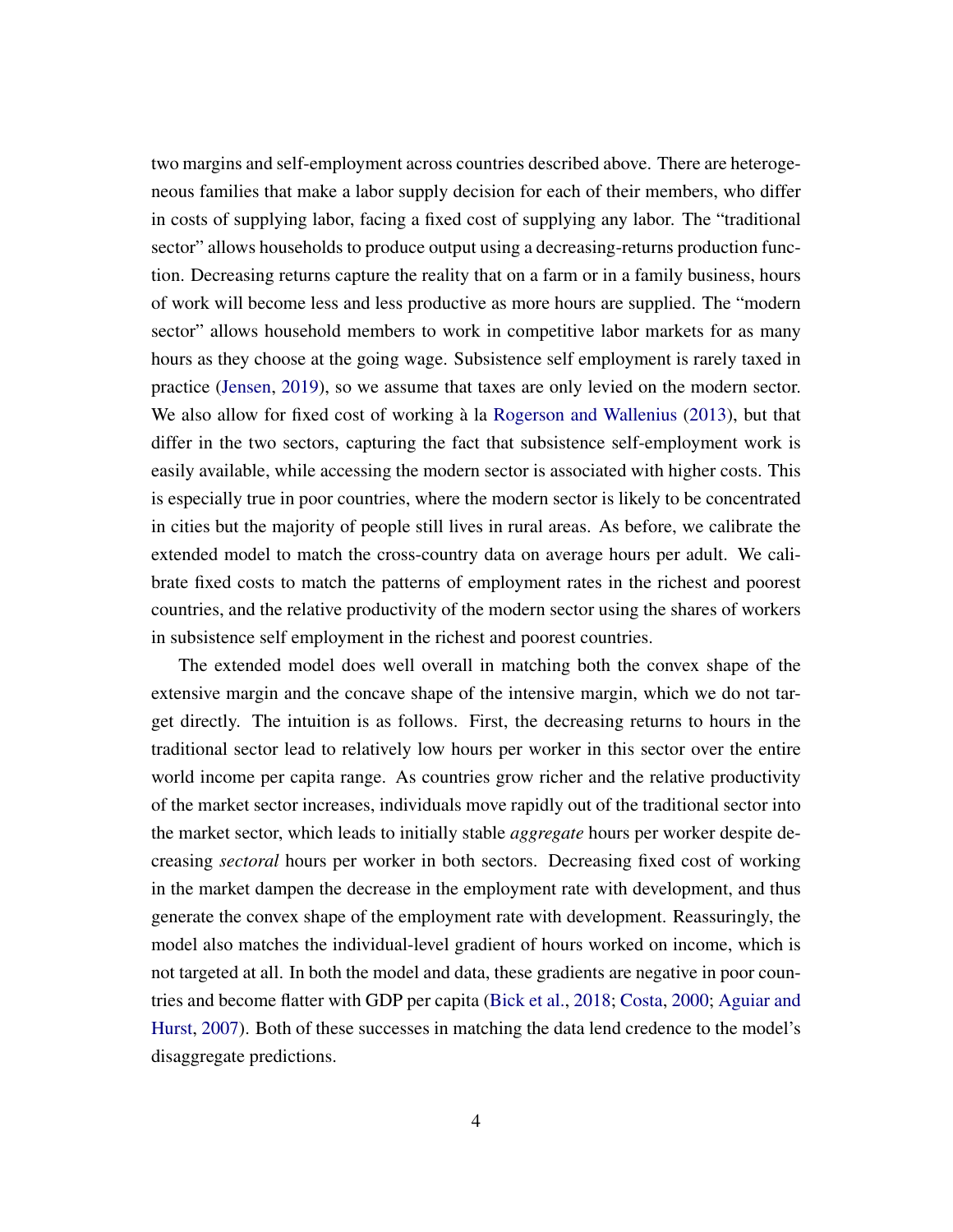The extended model predicts that income effects explain the majority – around 80 percent – of the relationship between hours worked and income levels across countries. The reason income effects dominate here is the same as in the simple model: crosscountry variation in tax rates are dwarfed by the variation in labor productivity levels. The extensive and intensive margins and self-employment patterns are shaped by modestly lower fixed costs of market work in richer countries and higher relative productivity of the modern sector. Yet these rich disaggregate features do not fundamentally change the cross-country drivers of aggregate labor supply. The CRRA parameter on consumption in now calibrated to be 1.22, which is somewhat lower but still quite similar with the estimate from the benchmark model. We conclude that while tax and transfer systems may be the primary factor explaining differences in hours worked among advanced economies, the decline in work hours that comes with development is mostly accounted for by income effects in preferences. Moreover, while structural transformation and fixed costs are clearly important for understanding the behavior of the extensive and intensive margins of labor supply across countries, these features do not fundamentally alter our conclusions about drivers of cross-country differences in aggregate labor supply.

The rest of this paper is structured as follows. Section [2](#page-5-0) presents our model of aggregate labor supply, calibrates it to international data on taxes and hours worked, and explores the relative roles of income effects and taxes and transfer systems in explaining cross-country differences in labor supply. Section [3](#page-14-0) reviews the cross-country facts about the extensive and intensive margins of labor supply and subsistence self employment. Section [4](#page-16-0) presents the extended model that is enriched to include two margins of labor supply and structural change, and Section [5](#page-25-0) assesses the quantitative importance of income effects and taxes in this model. Last, Section [6](#page-30-0) concludes.

## <span id="page-5-0"></span>2. Simple Model of Labor Supply

In this section we present a simple model of labor supply that we use to learn about the roles of income effects and tax-and-transfer systems in explaining cross-country differences in average hours worked per adult. The model features preferences in which income effects and substitution effects in labor supply do not necessarily cancel out when income rises, as in standard balanced growth preferences. Households are heterogeneous in their individual productivity level. Labor and consumption are taxed at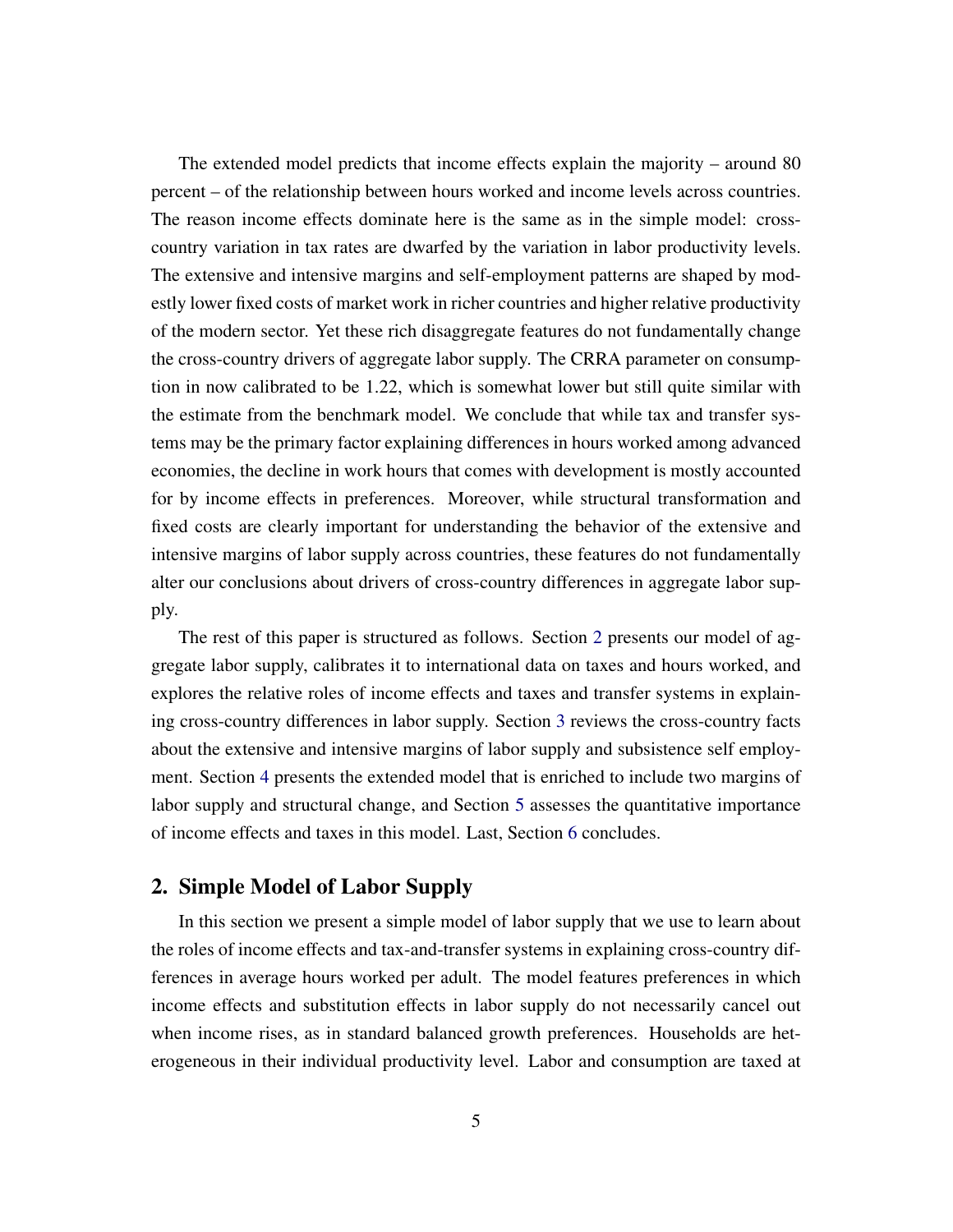the margin and a portion of tax collections are returned to the households as transfers. These features allow us to calibrate the model and quantify the sources of cross-country differences in labor supply.

## 2.1. Environment

Output is produced using a constant-returns production function using labor as the sole input:  $Y = AL$ , where *A* represents aggregate labor productivity and *L* is aggregate hours. Labor and output markets are perfectly competitive. Countries differ in the level of aggregate labor productivity, *A*, though we leave off country subscripts for convenience.

Each country is populated by a measure one of heterogeneous households that differ only in their productivity of labor. Formally, each household is endowed with one unit of time and has individual productivity *z* with  $\log z \sim N(0, \sigma_z^2)$ . Each household makes a labor-leisure choice given the following preferences:

$$
u(c,h) = \frac{c^{1-\gamma}}{1-\gamma} - \alpha \frac{h^{1+\frac{1}{\phi}}}{1+\frac{1}{\phi}},
$$
\n(1)

where *c* and *h* are individual consumption and hours worked,  $\gamma \ge 0$ , and  $\phi \ge 0$ . The parameter γ governs the strength of the income effects, and  $φ$  the curvature of disutility in hours worked. In a dynamic setting,  $\phi$  represents the Frisch elasticity of labor supply, meaning the percent change in hours that comes from a one-percent increase in the wage holding fixed the marginal utility of consumption. [Boppart and Krusell](#page-32-0) [\(2018\)](#page-32-0) show that these preferences are consistent with balanced growth even if the income effect dominates, i.e. if  $\gamma > 1$ . As in [Vandenbroucke](#page-35-3) [\(2009\)](#page-35-3), the within-country heterogeneity in our model generates predictions for how hours vary with income for different income groups that can be tested in the data.

The government applies a progressive income tax  $T(y(z))$  to household income  $y(z) = zwh$ , and a linear consumption tax with a tax rate  $\tau_c$  on consumption  $c(z)$ . The government spends *G* on "government consumption expenditure," which does not enter the households' utility function directly. The remaining government tax collections are redistributed as lump-sum transfers  $\Upsilon$  to households such that the budget is balanced. These transfers can be best interpreted as the amount of direct transfers to households and the amount of public goods provided by the government that are a substitute for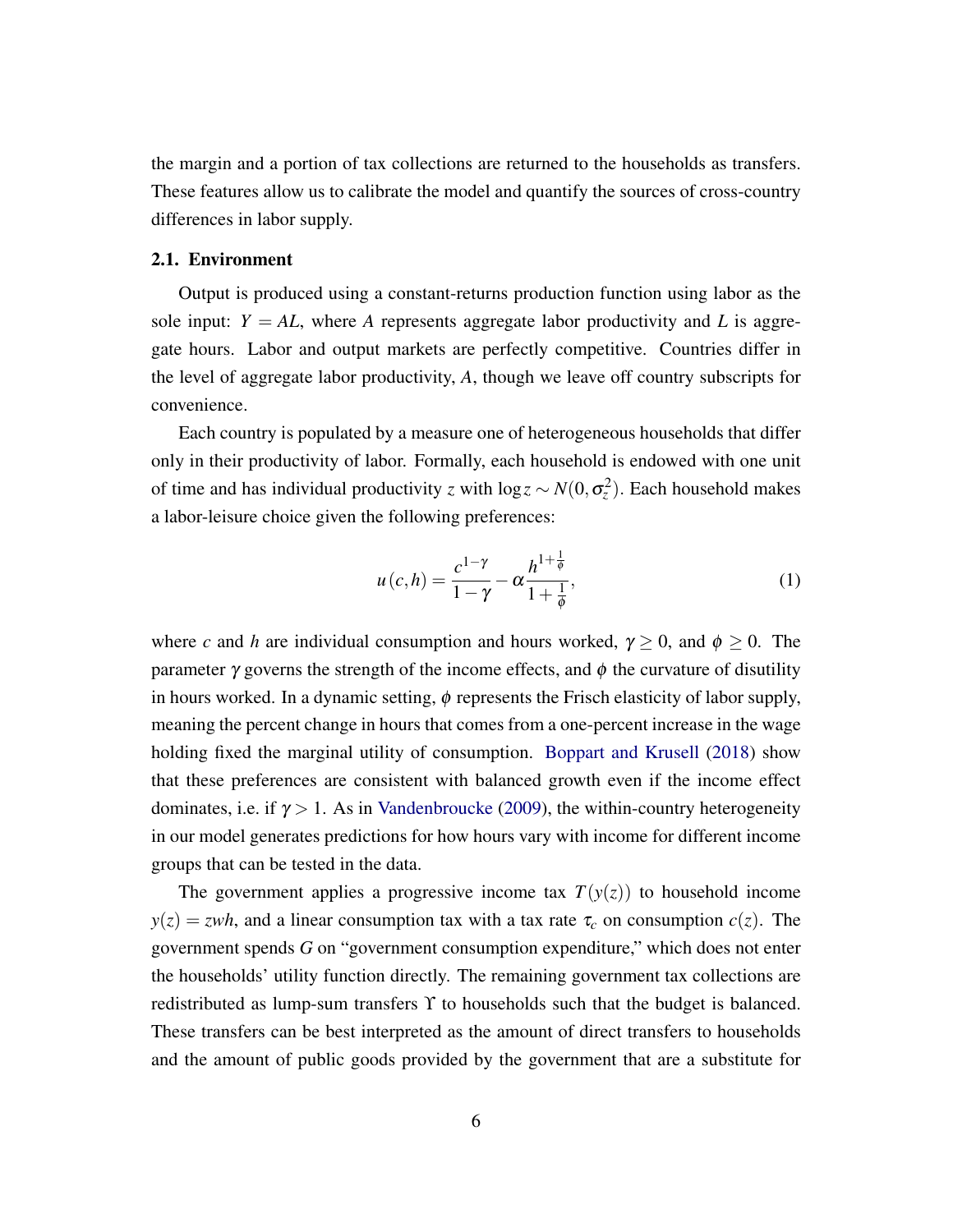private consumption expenditures.

The government's budget constraint in equilibrium is given by:

$$
\Upsilon = \int \left[ T(y(z)) + \tau_c c(z) \right] dF_z,\tag{2}
$$

where  $F_z$  is the cumulative distribution function of *z*. The household's budget constraint in turn is:

$$
(1 + \tau_c)c(z) = zwh - T(y(z)) + \Upsilon.
$$
\n(3)

Two sets of variables differ exogenously by development: (i) the aggregate productivity level, *A*; (ii) the size of the tax-and-transfer system  $(\tau_c, T, G, \Upsilon)$ . We then characterize the equilibrium over a range of *A* values, representing countries at different levels of the development spectrum.

#### <span id="page-7-1"></span>2.2. Tax-and-Transfer Systems

To parameterize the simple model we need to discipline the size of tax and transfer systems across countries. To do so we draw on different data sets, and use available information for as many countries as possible for each input.

Our main data source is [Egger et al.](#page-33-1) [\(2019\)](#page-33-1), who have already assembled a comprehensive database of statutory tax rates across countries. To do so, they draw on official data from the IMF, the World Bank, the OECD, other government sources from individual countries, and data on taxation by private companies. To operationalize these data for use in our quantitative analysis, we assume the functional form for a progressive tax system put forth by [Benabou](#page-32-8) [\(2002\)](#page-32-8) with net income  $\tilde{y}$  being given by

<span id="page-7-0"></span>
$$
\tilde{y} = y - T(y) = y - (y - \lambda y^{1-\tau}) = \lambda y^{1-\tau},
$$
\n(4)

where  $\lambda$  is informative about the level of taxation and  $\tau$  about the progressivity. For  $\tau = 0$ ,  $1 - \lambda$  represents a proportional tax on income, whereas for  $\tau = 1$ , net income is independent of gross income. We estimate  $\tau$  for each country based on the data set compiled by [Egger et al.](#page-33-1) [\(2019\)](#page-33-1). Specifically, they shared for each country average gross incomes at each percentile of the income distribution and the implied net income, where the latter is calculate for a single individual without children using statutory tax codes excluding any transfers that are not incorporated directly into the tax system.

Taking logs of Equation [\(4\)](#page-7-0), we estimate  $\tau$  for each country from a regression of log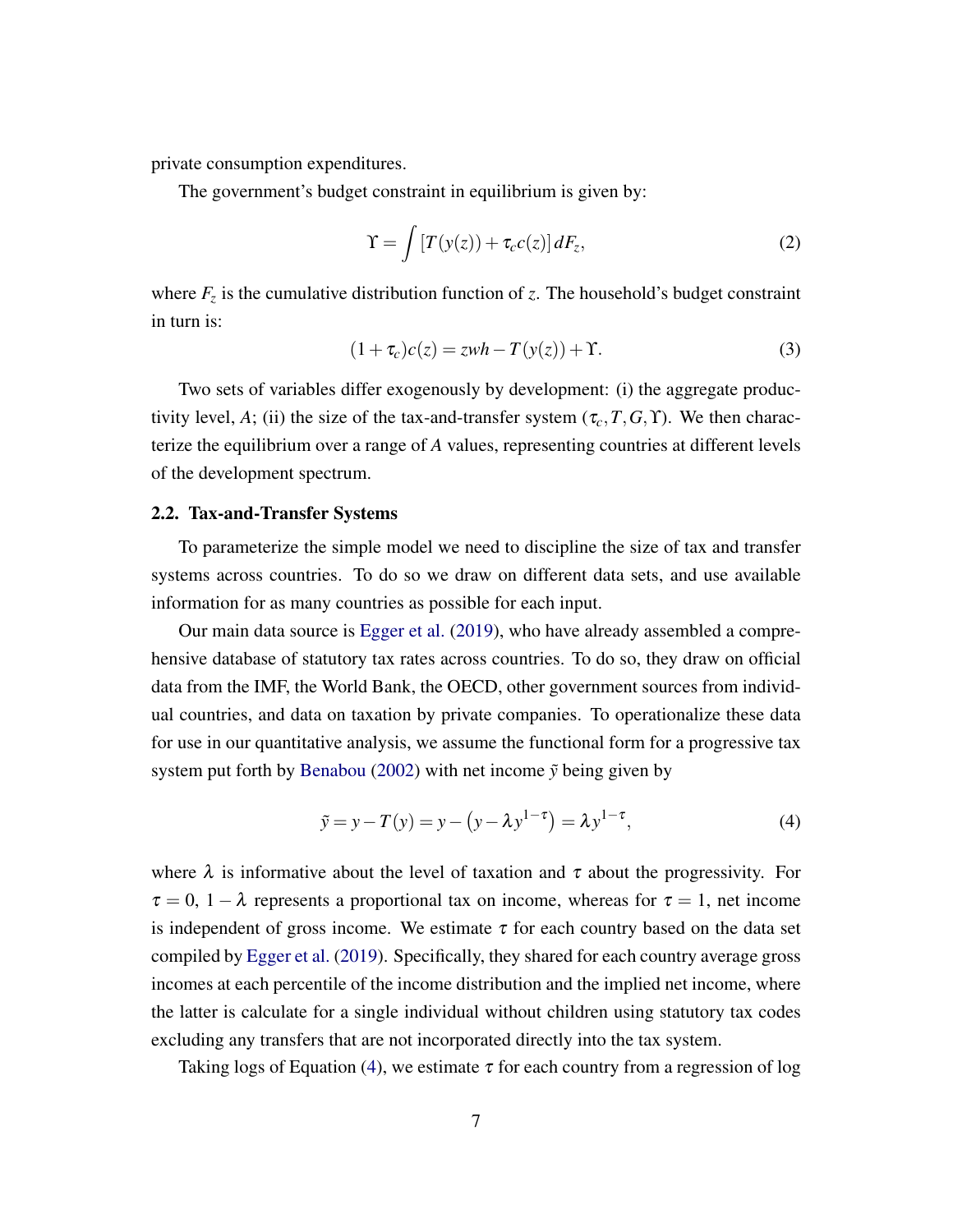net earnings on log gross earnings. We then set  $\lambda$  such that the equilibrium share of government revenue coming from labor income taxes corresponds to the one in the data, which we also obtain from [Egger et al.](#page-33-1)  $(2019)^2$  $(2019)^2$  $(2019)^2$ .

We then set the consumption tax rate such that the equilibrium government revenue to GDP ratio equals its data counterpart in the [Egger et al.](#page-33-1) [\(2019\)](#page-33-1) data, assuming a balanced budget. Thus, consumption taxes in our calibration implicitly also contain revenues coming from tariffs or corporate taxes, assuming that all these revenues are raised as linear taxes on households. Finally, again from the IMF government statistics we obtain the share of social benefits over GDP  $\Upsilon/Y$ , and calculate the share of government consumption expenditure,  $G/Y$  as a residual, namely as the share of government expenditure excluding social benefits over GDP.

Figures [1a,](#page-9-0) [1b,](#page-9-0) and [1c](#page-9-0) plot the resulting components of the tax system that we use in the calibration. In the calibration, we do a piece-wise linear interpolation of the averages for all variables over low-, middle-, and high-income countries.<sup>[3](#page-8-1)</sup> The estimate of progressivity is slightly U-shaped, exhibiting a slight decrease from low- to middle-income countries and a substantial increase from middle- to high-income countries (Figure [1a\)](#page-9-0). The share of government revenue coming from labor income taxes is small and almost flat from low- to middle-income countries, but sharply increases from middle- to highincome countries (Figure [1b\)](#page-9-0). The estimates of government revenue relative to GDP increases somewhat from the poor to middle income countries and then sharply from the middle to the richest countries (Figure [1c\)](#page-9-0). This indicates that the size of government transfers also increases over the development spectrum.

How does the overall burden of taxes vary by income on average across countries? Figure [1c](#page-9-0) provides one answer to this question. In the poorest tercile countries in our data, taxes are on average around 15 percent of GDP. In the richest tercile, in contrast, taxes are about 33 percent of GDP. Thus, by this metric, the tax burden is about 2.3 times as high in the richest countries as in the poorest. Since these taxes are distortionary, and because redistribution of taxes is perceived as outside income by the households, this will translate qualitatively into lower hours of worked in richer countries.

<span id="page-8-0"></span><sup>&</sup>lt;sup>2</sup>We take the sample of 62 countries with information on the share of government revenues coming from labor income taxes also for the progressivity parameter, i.e. the sample of countries is consistent for the different fiscal inputs.

<span id="page-8-1"></span> $3$ For the government expenditure inputs in Figure [1c,](#page-9-0) we do the interpolation on total government revenues over GDP and government consumption expenditure over GDP, and then impose that social benefits over GDP cannot be negative.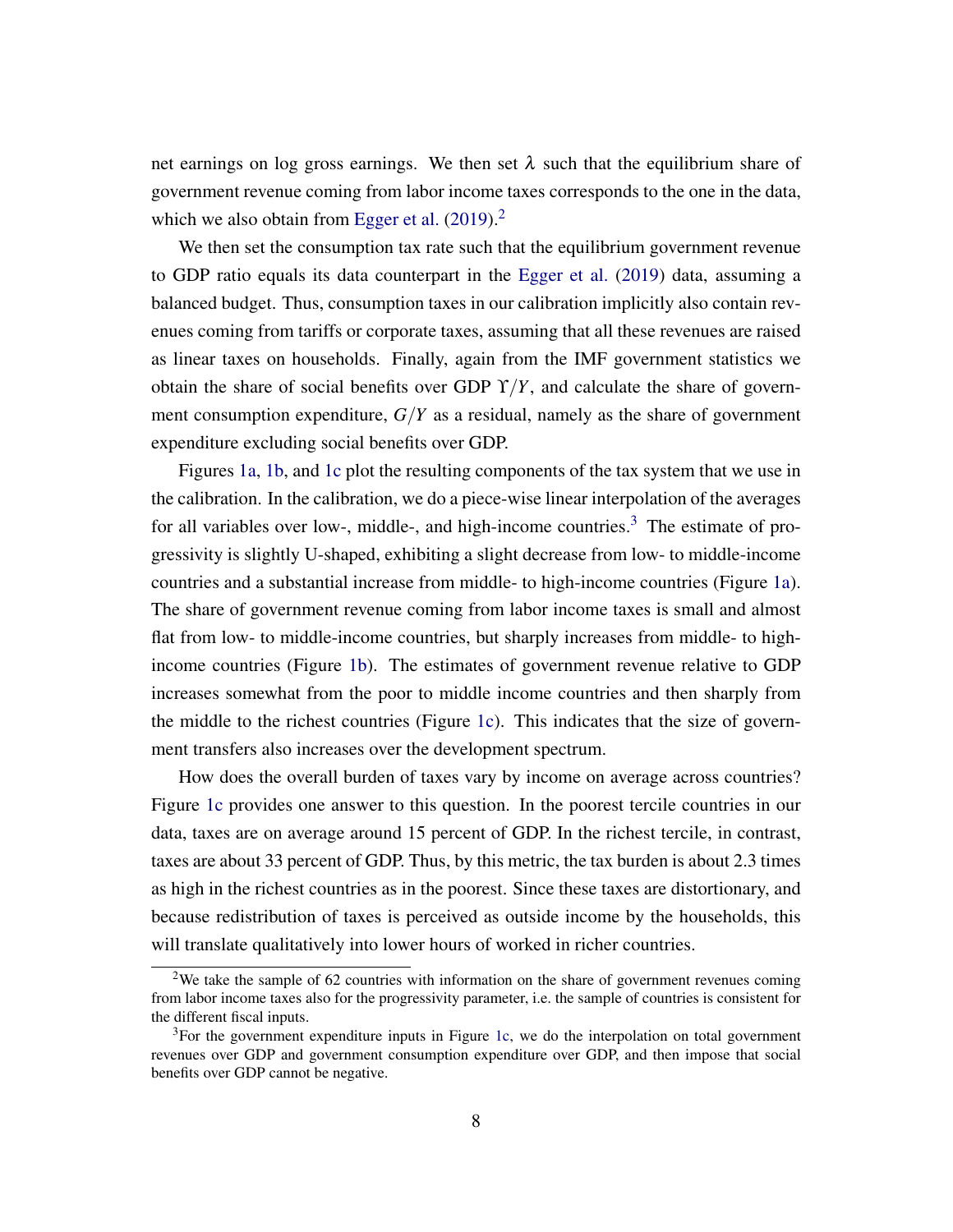<span id="page-9-0"></span>

Figure 1: Cross-Country Differences in the Tax-and-Transfer System

Note: The small red dots represent each country in our sample, and the large red dots the average by country-income group.

### 2.3. Calibration

With the tax data in hand, we calibrate the model so that it matches average hours worked in both the poorest tercile of the world income distribution as well as the richest. We take the data on hours worked from [Bick et al.](#page-32-1) [\(2018\)](#page-32-1), in which we carefully construct these data for 49 countries, and also report averages by terciles of the world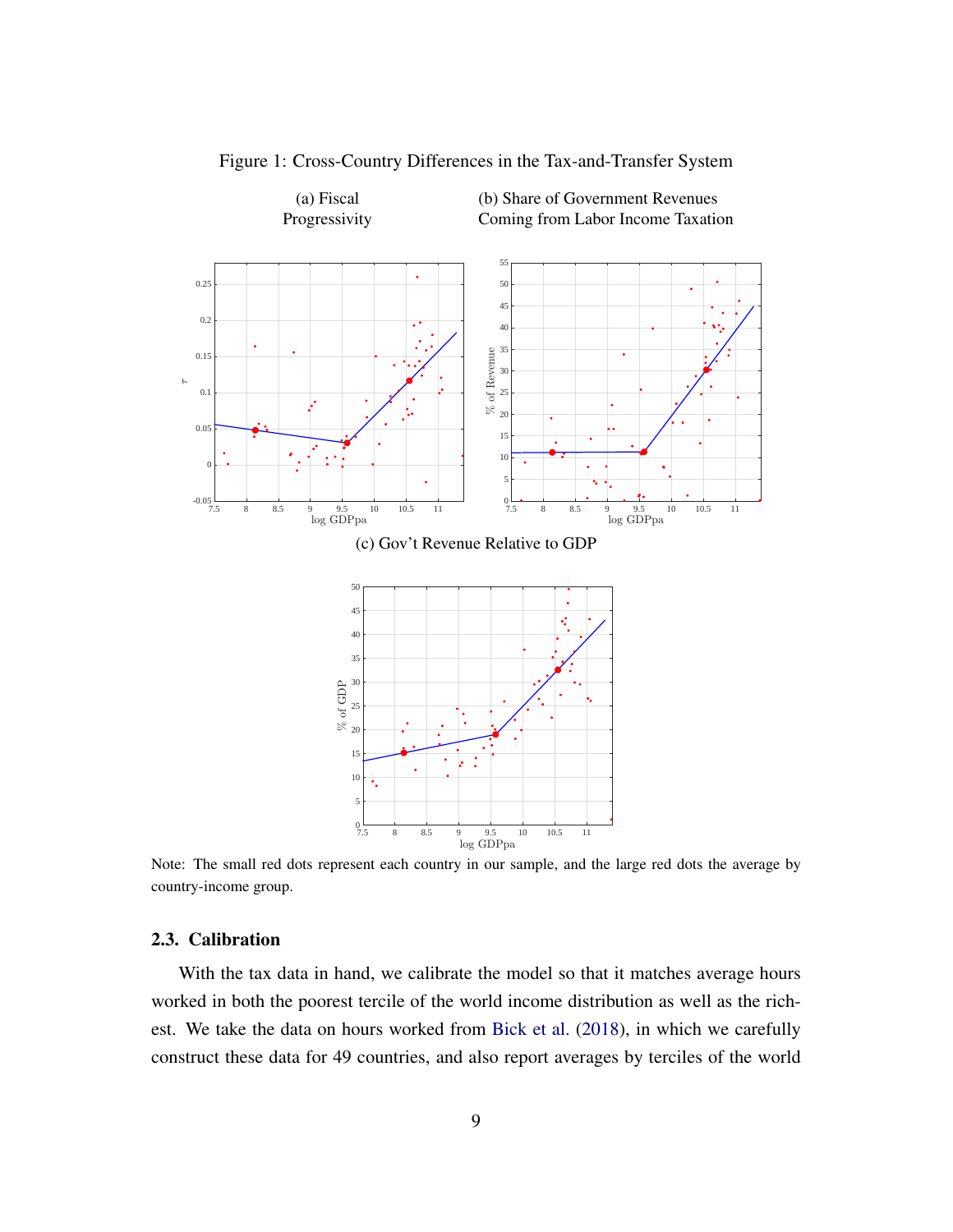income distribution. Thus, by construction the model is calibrated to explain the entire decline in hours worked present in the data. To calibrate the model, we first normalize the level of labor-productivity in the richest tercile of countries, *A rich*, to be one. We set the value of  $\phi = 1$  which gives us a Frisch elasticity in line with estimates in the literature (see [Keane,](#page-34-8) [2011\)](#page-34-8). We normalize  $\alpha = 1$ . We then jointly calibrate  $\gamma$  and the labor-productivity level in the poorest tercile of the income distribution, *A poor*, to match average hours worked per adult and GDP per adult in the poorest tercile relative to the average rich country.<sup>[4](#page-10-0)</sup> The parameter  $\gamma$  thus determines the size of income effects in preferences, and is identified from the hours differences between the richest and poorest countries not explained by differences in tax systems.

<span id="page-10-1"></span>

| Figure 2: Key Facts: Simple Model vs. Data |  |  |  |
|--------------------------------------------|--|--|--|
|                                            |  |  |  |

Note: The small red dots represent each country in our sample, and the large red dots the average by country-income group. The model predictions are displayed by the blue line. Explicitly and implicitly targeted moments are marked with a star.

Figure [2a](#page-10-1) plots the model's predictions for average hours by income level against the data. The red dots are average hours by income tercile, and the stars are the calibration targets. Overall, the model matches well the essentially linear decline in hours per adult in log GDP per capita. The resulting calibrated parameter values are  $\gamma = 1.23$  and  $A^{poor} = 0.062$ . The model's value of  $\gamma$  is higher than the standard value of 1 used to

<span id="page-10-0"></span><sup>&</sup>lt;sup>4</sup> Average hours worked per adult in the poorest tercile are 29.3 hours, and in the richest tercile 19.1 hours, see Table [2\)](#page-15-0)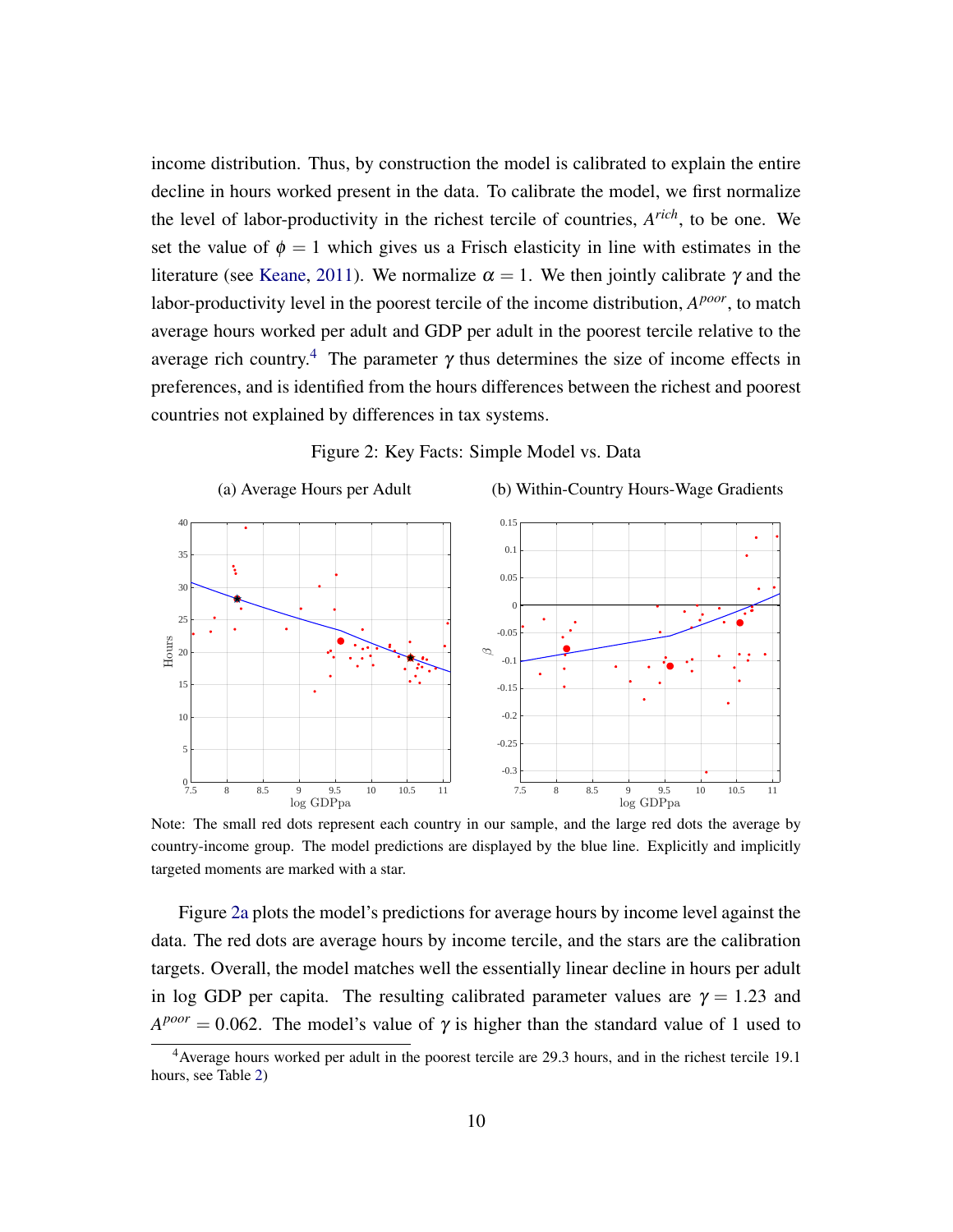generate balanced growth with constant hours [\(King et al.,](#page-34-9) [1988\)](#page-34-9). This points to an important role for income effects in generating the decline in hours present in the data.

As shown by [Keane](#page-34-8) [\(2011\)](#page-34-8), an advantage of our simple preference specification is that it allows for closed-form solutions for several common elasticities of labor supply studied by the literature. Our analysis is most informative about the Marshallian elasticity of labor supply, which summarizes how hours respond to a one-percent permanent increase in wages. The Marshallian elasticity in our model is  $(1 - \gamma)/(1/\phi + \gamma)$ , which is -0.10 at our calibrated parameter values. Our estimate within the large range of the estimates reported in 22 studies studied by [Keane](#page-34-8) [\(2011\)](#page-34-8), which range from -0.47 to 0.51 and below his average of 0.06. None of these studies use cross-country aggregate evidence to measure a Marshallian elasticity, though, as we do. Hence, our estimate might be more useful in the context of large productivity differences.<sup>[5](#page-11-0)</sup>

One way to cross-check the model's income effect on labor supply is to compare its predictions for the within-country gradients of hours worked to wages to their counterparts in the data. [Bick et al.](#page-32-1) [\(2018\)](#page-32-1) estimate these hours-wage gradients for 46 countries and document that they are negative in poorer countries and increase with GDP per capita. Only some of the world's highest income countries, like the United States and United Kingdom, have positive gradients. In other words, within most countries in the world, individuals with lower wages work more hours than those with higher wages. As countries get richer, the gap in hours of those with lower and higher wages closes, and even reverses in some advanced economies. This reversal has been documented in the U.S. history as well, by [Costa](#page-33-5) [\(2000\)](#page-33-5) and [Aguiar and Hurst](#page-32-7) [\(2007\)](#page-32-7).

Figure [2b](#page-10-1) plots the model's predictions for hours-wage gradients by income level (blue line) and the in the cross-country data (red dots). The model does quite well in matching the levels and cross-country variation in hours-wage gradients, even though it does not direct them in any way. The model's predicted gradient of -0.07 for the average of the poorest tercile of countries (the thick red dot on the left) is quite close to the empirical value. For the middle tercile, the gradient is negative as in the data, but somewhat higher than in the data. The richest tercile gradient is close to zero both in the

<span id="page-11-0"></span><sup>5</sup>Another elasticity commonly reported in the literature is the Hicksian elasticity of labor supply, which summarizes how hours respond to a change in wages holding the level of income fixed. The Hicksian elasticity in our model is given by  $1/(1/\phi + \gamma)$ , and is 0.45 at our calibrated parameter values. This is somewhat higher than the average of 0.31 across 22 studies reported by [Keane](#page-34-8) [\(2011\)](#page-34-8), which have estimated Hicksian elasticities ranging from 0.02 to 1.32, and comparable to the average of 0.50 and 0.59 reported for micro studies and macro studies by [Chetty et al.](#page-33-6) [\(2012\)](#page-33-6).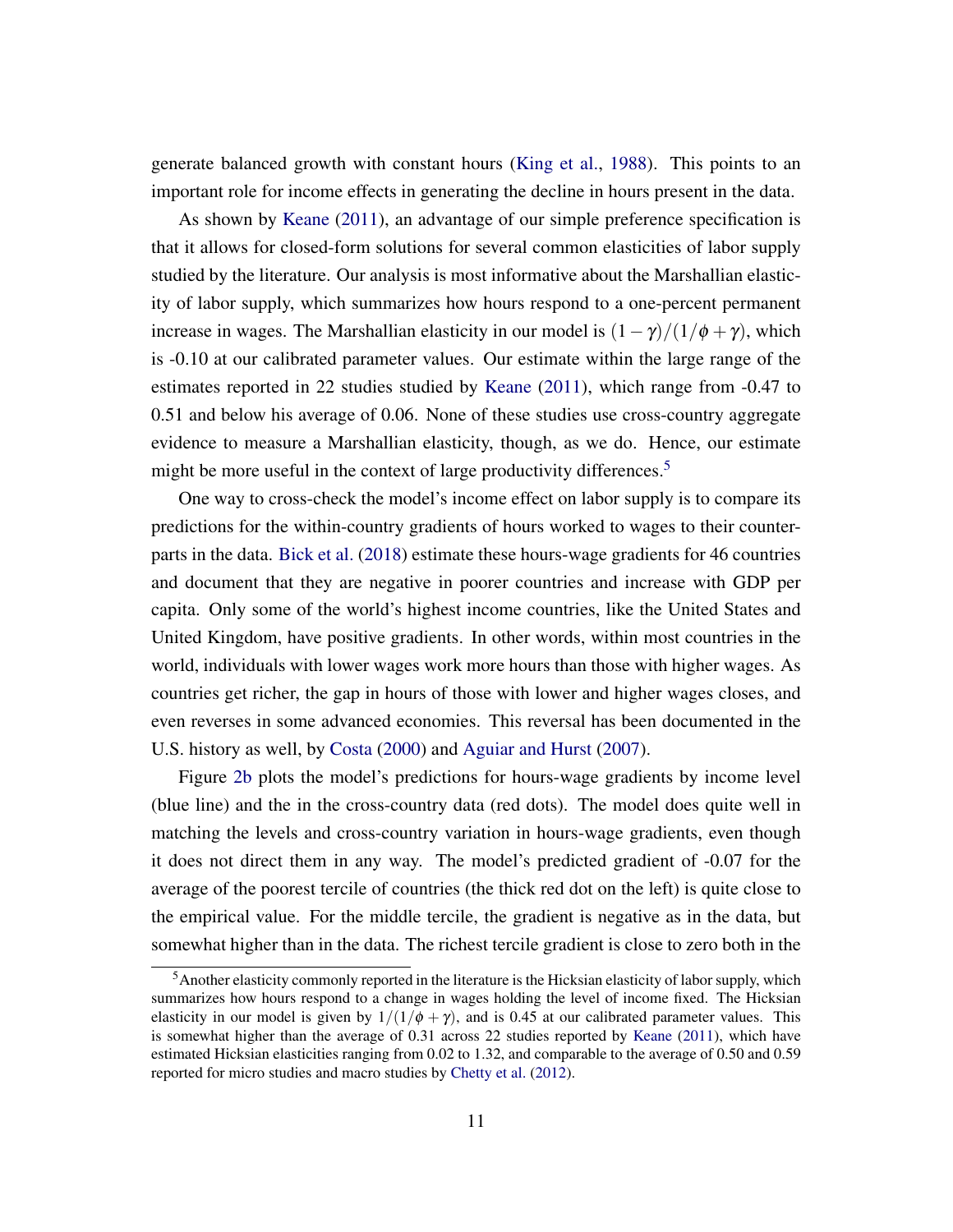model and data, and the model accurately predicts the modestly positive gradients for the very richest countries.

The fact that the model reproduces the negative hours-wage gradients within most countries as some validation of the model's quantitative predictions for income effects on labor supply. Perhaps more subtly, the increasing gradients with GDP per capita help corroborate the model's calibrated tax and transfer systems. In the model, the rising gradients with development come from the rising and increasingly progressive tax systems that come with development (highlighted in Figures [1a,](#page-9-0) [1b,](#page-9-0) and [1c\)](#page-9-0). The main reason is that the less-productive households respond to the larger government transfers by lowering their hours more than those with higher productivity. In the richest countries, transfers are so large relative to potential wage income for the least productive workers that they work even less than those with higher productivity, in spite of strong income effects in preferences.

## 2.4. Quantitative Counterfactuals

The purpose of the calibrated model is that it can help decompose the importance of income effects and tax-and-transfer systems in explaining the decrease in aggregate hours. We decompose these two forces using two counterfactual exercises. The first takes the tax-and-transfer system of the poorest countries and keeps that fixed while raising TFP to the level of the richest countries. This counterfactual simulates how hours worked would look across the world income distribution assuming only an income effect. The second takes the income level of the poorest countries as fixed, but changes the size of the tax and transfer system with actual GDP per capita. The purpose of the second counterfactual is to compute hypothetical hours worked by income level assuming that tax systems were the only source of variation across countries.

Table [1](#page-13-0) shows the results of these counterfactuals. In the first two rows, the table states the full model predictions for the average poor and the average rich country, as well as the difference between both. The following two rows then provide the results from the decomposition exercise, with the third row indicating the decrease in hours between the average poor and the average rich country that can be attributed to income effects. The fourth row indicates this decrease for the fiscal inputs. The columns state the predictions for the average high-income country from each decomposition, the predicted change between the average poor and rich country, and the percent the respective decomposition contributes to the total predicted change in the model. Income effects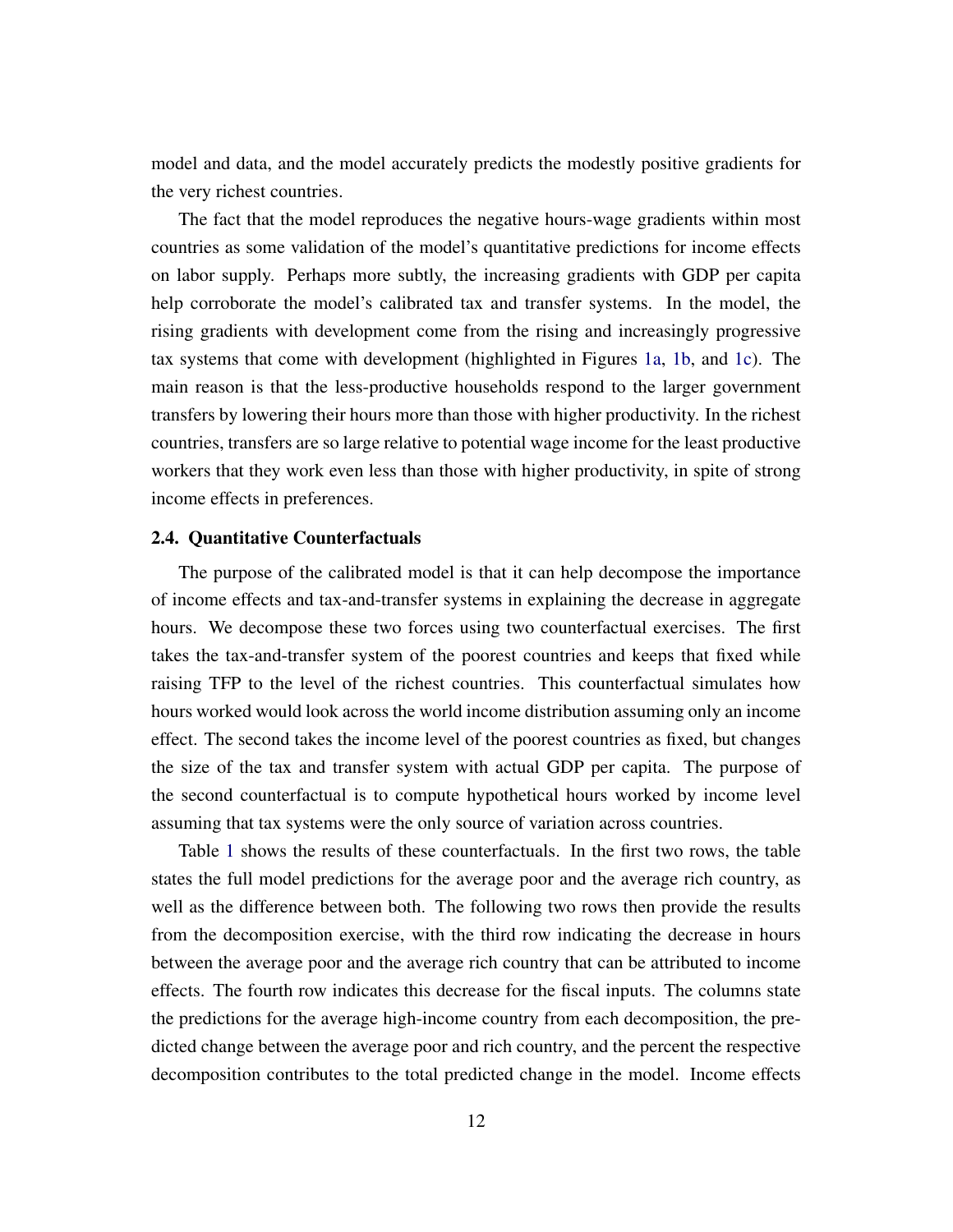|                               |               |      | Poor Rich Diff. % Expl. |
|-------------------------------|---------------|------|-------------------------|
| Data                          | 28.2 19.1 9.1 |      |                         |
| Model                         | 28.2 19.1     | 91   |                         |
| Income Effect                 | 28.2 21.7     | -6.5 | $71\%$                  |
| Taxes $&$ Transfers 28.2 24.6 |               | 36   | 40%                     |

<span id="page-13-0"></span>Table 1: Counterfactual Experiments in the Simple Model

Note: This table reports average hours worked per adult in the poorest and richest terciles of the world income distribution in the data, the calibrated simple model and in two counterfactual experiments. The first, 'Income Effects,' varies only labor productivity, *A*, across countries but holds fixed the size of tax and transfer systems. The second, 'Taxes & Transfers,' holds fixed *A* and varies the size of the tax-and-transfer systems. The last column reports the percent of the difference in the data explained by the model under each counterfactual.

alone explain 71 percent of the difference between the poorest and richest tercile in the data. Taxes and transfers explain 40 percent by themselves. Not that because the income effect and taxation interact non-linearly the two numbers do not add up to 100 percent.

Why do income effects explain more than taxes? The intuition comes from comparing the magnitude of the productivity (and hence income) differences across countries to the tax differences. Labor productivity differences between the richest tercile of countries and poorest tercile are a factor of 16.2 ( $=A^{rich}/A^{poor} = 1/0.062$ ). The average labor tax rates varies from 12.5 percent in the poorest tercile of countries to 16.5 percent in the richest. The average consumption tax rises from 12.5 percent in the poorest tercile to 27 percent in the richest. As a simple summary metric of the size of the tax system, taxes relative to GDP are around 15 percent in the poorest tercile and 33 percent in the richest. Taking a simple ratio of these, the overall tax burden is about 2.2 times larger in the richest tercile than the poorest. At conventional elasticities of labor supply, which our model delivers, these tax differences are just large enough to match the substantially lower hours worked of the richest countries. Quantitatively, the enormous changes in income are therefore dominant in explaining the declines in hours across the world GDP per capita distribution.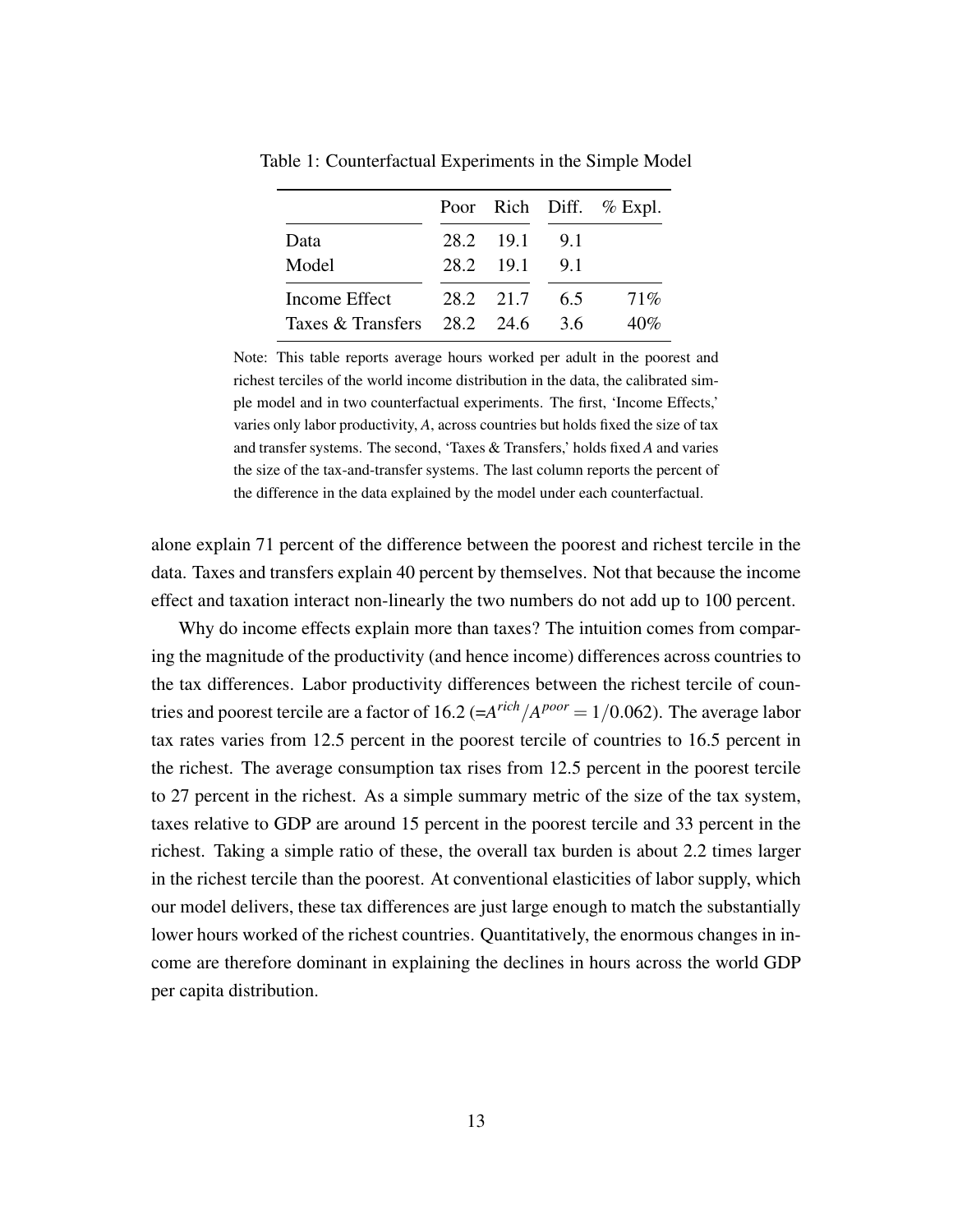## <span id="page-14-0"></span>3. Disaggregate Patterns of Labor Supply Across Countries

While the model above provides a simple way to account for aggregate hours differences across countries, it necessarily abstracts from the rich disaggregate patterns of labor supply in the data. As we review below, the extensive and intensive margins behave quite differently along the development process [\(Bick et al.,](#page-32-1) [2018\)](#page-32-1). Moreover, labor supply in developing countries is largely directed toward subsistence self-employment activities. As countries become richer, they undergo structural change which takes them out of self-employment and into market wage work.

In this section we review these disaggregate patterns of labor supply and discuss their potential roles in shaping aggregate labor supply across countries. We then turn in the following section to a model that can potentially match the disaggregate facts and be used to re-assess the importance of income effects and taxes in explaining aggregate hours differences.

We begin with the cross-country patterns of labor supply along the extensive and intensive margins, drawing on the findings from [Bick et al.](#page-32-1)  $(2018)$ <sup>[6](#page-14-1)</sup> Table [2](#page-15-0) reports average employment rates (the extensive margin) and hours per worker (the intensive margin), as well as average hours per adult, for three country income groups: those belonging to the poorest, middle, and richest terciles of the world income distribution, as measured by GDP per adult in the Penn World Tables.<sup>[7](#page-14-2)</sup> While both margins of labor supply show a decrease between low- and high-income countries, they behave very differently over the entire development spectrum. Employment rates fall strongly between low- and middle-income countries, namely by 22.6 percentage points, but then slightly increase towards the high-income countries. Hours per worker, on the other hand, show a slight increase between low- and middle-income countries, but then fall by 6.1 hours per week between middle- and high-income countries. Appendix Tables [A.1](#page-36-0) and [A.2](#page-37-0) shows that these patterns are similar among men and women separately, and across broad age groups. Hence, we abstract from age and sex in the model that follows.

We turn next to subsistence self-employment rates across countries. Empirically, we focus on self-employed individuals with low education, which is a close proxy for

<span id="page-14-1"></span><sup>&</sup>lt;sup>6</sup>We omit Laos, since there are no data on education for Laos, which we need to pin down the sector of work in Section [3.](#page-14-0) Thus, all data on hours and sectors in this paper refer to 48 countries.

<span id="page-14-2"></span> $<sup>7</sup>$ In our data, we have 10 countries in the poorest tercile, 15 countries in the middle tercile, and 23</sup> countries in the richest tercile.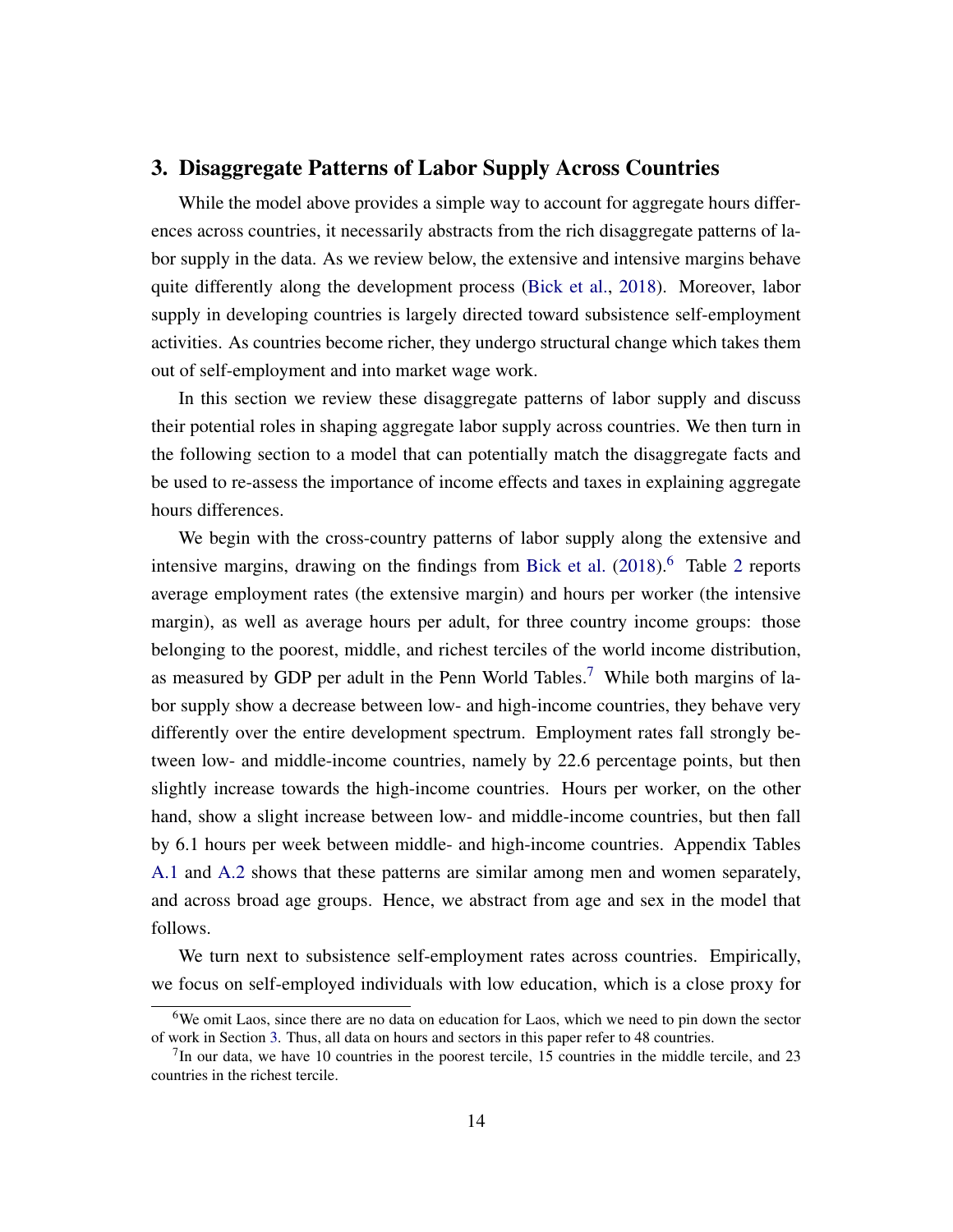|                                   | Low Middle High |         |
|-----------------------------------|-----------------|---------|
| Hours per Adult                   | 28.2 21.7       | $-19.1$ |
| Employment Rate (Extensive) 74.5  | - 52.4          | 54.6    |
| Hours per Worker (Intensive) 38.4 | 41.3            | 35.1    |

<span id="page-15-0"></span>Table 2: Extensive and Intensive Margins by Income Group

Note: This table reports average weekly hours worked per adult, average employment rates, and average weekly hours worked per worker by country income group. Source: [Bick et al.](#page-32-1) [\(2018\)](#page-32-1).

subsistence work, though certainly not exact, and something we can measure in a comparable way across the countries in our data (see [Bick et al.](#page-32-1) [\(2018\)](#page-32-1).) For comparison with our model later, we define these workers as the "traditional sector," and the balance to be the "modern sector."

Table [3](#page-16-1) shows in the first two rows the average hours per worker in the traditional and the modern sector, respectively, separately for the three country income groups. Looking across columns, we find that hours worked per worker are 3.6 hours higher in rich than in poor countries in the traditional sector. By contrast, they are 11.5 hours lower in rich than in poor countries in the modern sector. Thus, hours per worker are strongly decreasing in development in the modern sector, and slightly increasing in the traditional sector. As a result, looking across rows, for the poor and middle-income countries hours are markedly lower in the traditional than in the modern sector, namely by 11 and 5.3 weekly hours, respectively. Only for the rich countries are hours higher in the traditional sector, with a difference of 4.3 hours.

The last row of Table [3](#page-16-1) shows the share of all workers working in the traditional sector: In the poor countries, almost two thirds of workers (64.6 percent) work in the traditional sector. This share rapidly decreases to 19.9 percent in the middle-income countries, and only 5.9 percent in the high-income countries. Thus, over the development process, workers shift quickly from the traditional into the market sector.

Taking the patterns of sectoral hours worked per worker and sectoral shares of workers together, it becomes clear that the modest increase of 1.4 weekly hours worked per worker between low- and middle-income countries documented in Table [2](#page-15-0) does not arise because of an increase in sectoral hours worked per worker, but is due to a compositional effect: hours are markedly lower in the traditional than in the market sector in both low-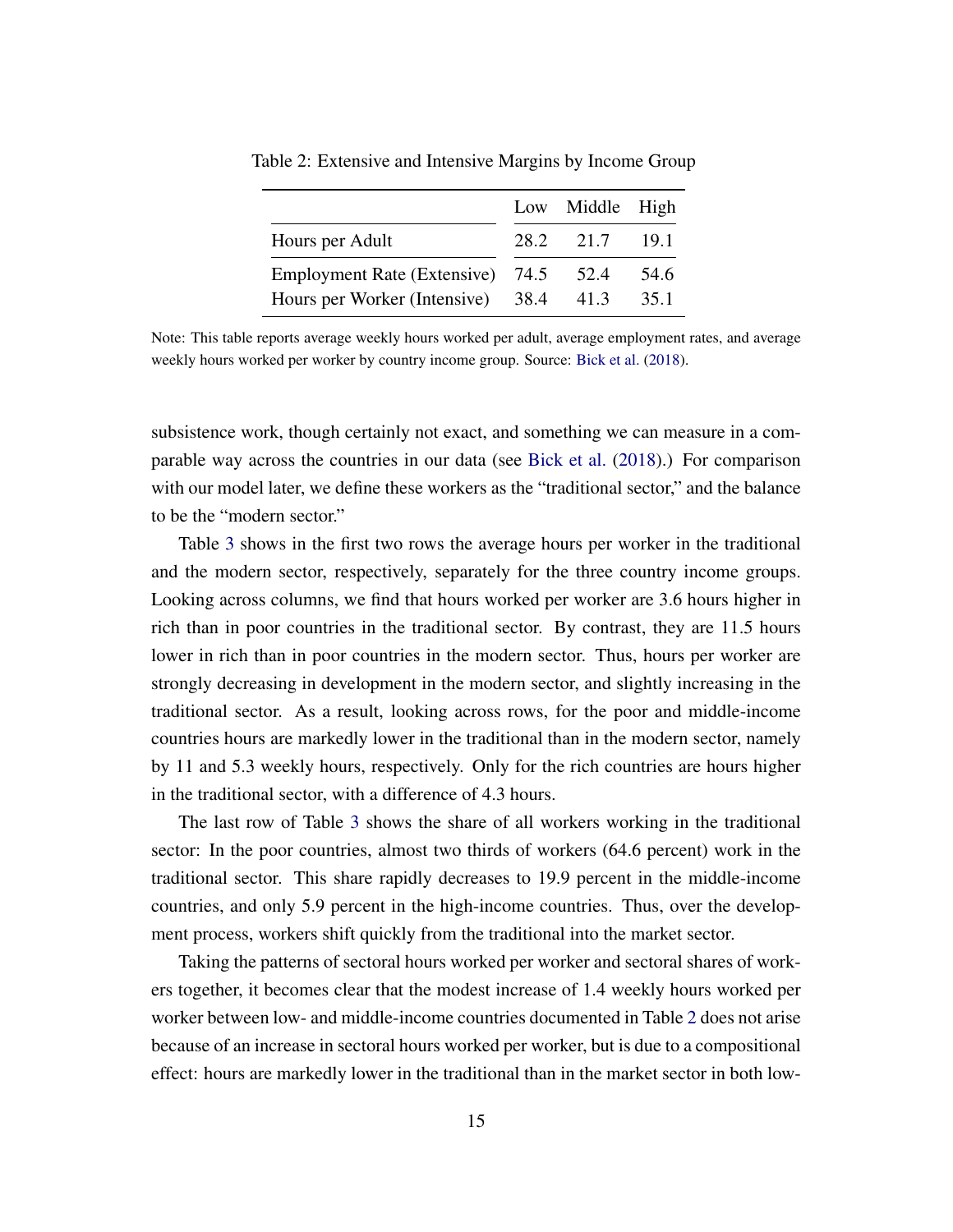|                               | Country Income Group |                 |      |
|-------------------------------|----------------------|-----------------|------|
|                               |                      | Low Middle High |      |
| Traditional Sec. Hours        | 35.4                 | 36.6            | 39.2 |
| Market Sec. Hours             | 46.3                 | 42.3            | 35.0 |
| <b>Traditional Sec. Share</b> | 64.3                 | 18.6            | 5.7  |

<span id="page-16-1"></span>Table 3: Sectoral Hours Worked and Sectoral Shares

and middle-income countries, and the substantial decrease in the share working in the traditional sector between low- and middle-income countries thus causes the small increase in average hours worked per worker. $8$  Thus, the initial fairly flat part in hours worked per worker over development is driven by this compositional effect. The decreasing part between middle- and high-income countries, by contrast, is driven by the strong decrease of 7.2 hours per worker in the modern sector between these two country income groups, with the large majority of individuals working in the modern sector in both country income groups.

# <span id="page-16-0"></span>4. Extended Model of Aggregate and Disaggregate Labor Supply

We now extend the aggregate model to feature the rich disaggregate patterns of labor supply discussed in the section above. In particular, we add a household labor supply decision that includes an extensive and intensive margin, and a traditional sector featuring self-employment, in addition to the modern sector with labor supplied in competitive markets. We model families as an informal insurance mechanism to generate the employment rates well below 1 also in the poorest countries. We calibrate the model and show that it matches all the aggregate and disaggregate patterns described above, including a number of non-targeted moments. We then use the model to re-assess the roles of income effects and taxes in driving aggregate labor supply.

### 4.1. Environment

There is a continuum of families of mass one in each country, and a continuum of individuals of mass one in each family. We assume perfect insurance within a family, and no insurance across families (see [Heathcote et al.,](#page-33-7) [2014\)](#page-33-7). Families are meant to capture

<span id="page-16-2"></span><sup>&</sup>lt;sup>8</sup>The small increase in hours per worker in the traditional sector marginally adds to this increase.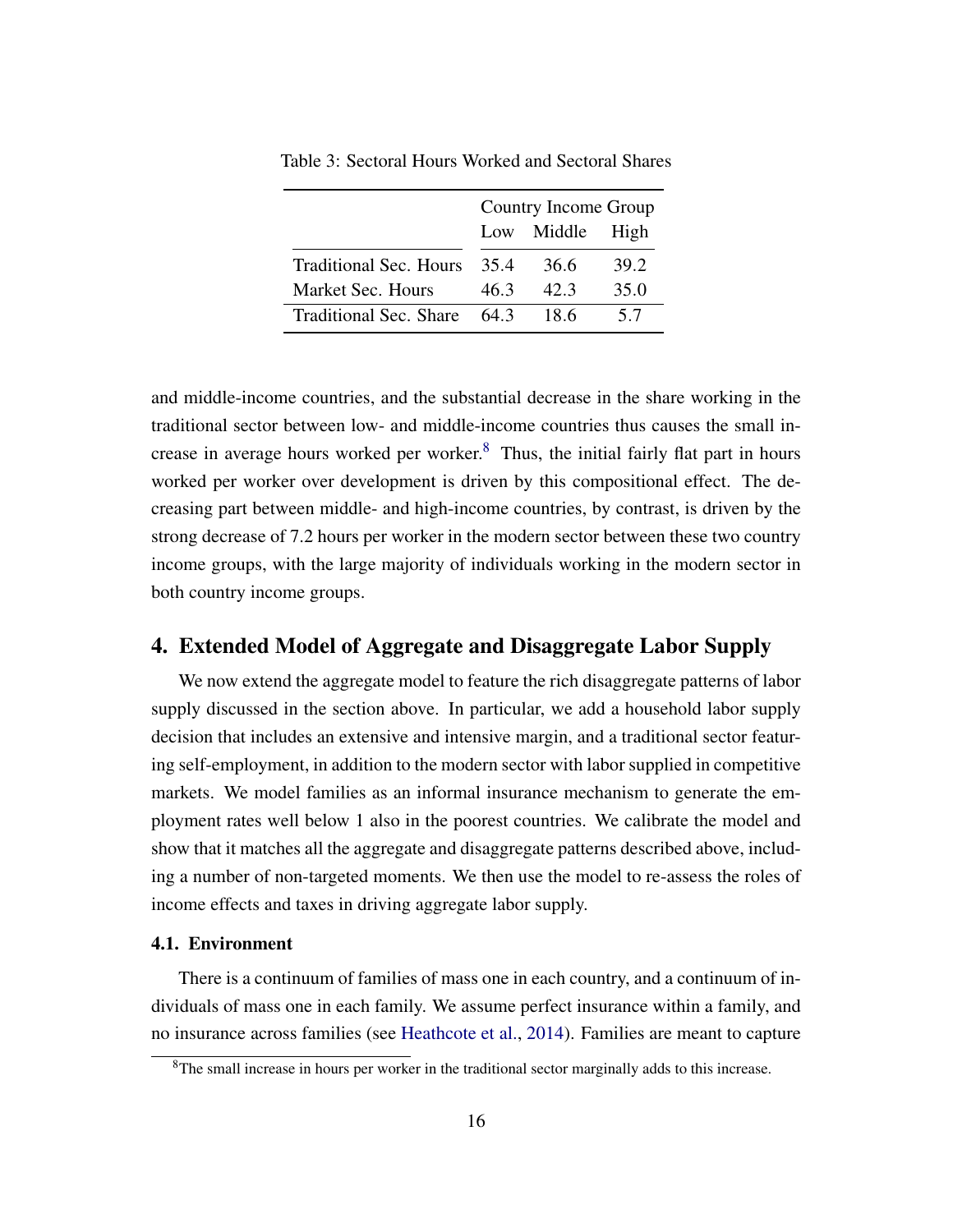different kinds of informal insurance networks within a country, which might exist not only within families, but also within villages or other groups (see e.g. [Townsend,](#page-35-4) [1994,](#page-35-4) and [Fafchamps and Lund,](#page-33-8) [2003\)](#page-33-8).

Families differ in their modern sector productivity *z* with  $\log z \sim N(0, \sigma_z^2)$ . Individuals within a family differ only in their individual fixed disutility of work  $\eta$ . The instantaneous utility function of an individual is

<span id="page-17-1"></span>
$$
u\left(\tilde{c},\tilde{h};\eta\right)=\frac{\tilde{c}^{1-\gamma}}{1-\gamma}-\alpha\frac{\tilde{h}^{1+\frac{1}{\phi}}}{1+\frac{1}{\phi}}-\bar{u}_{\tilde{S}}\eta I_{\tilde{h}>0},\tag{5}
$$

where  $\tilde{c}$  and  $\tilde{h}$  are individual consumption and hours worked,  $\tilde{u_s}$  is the utility cost of working a positive number of hours, which depend on the sector the family is working, and  $I_{\tilde{h}>0}$  is an indicator equal to 1 if the individual works. In what follows, variables *c* and *h* with a tilde refer to the individual level, and without a tilde to the family level. With the exception of the fixed cost of working, individual preferences thus take the same form as in the model described in Section [2.](#page-5-0)

Each family is headed by a family head who maximizes the sum of the utility of all family members with equal weight. The family can decide to work either in the traditional or in the modern sector. in the modern sector, family income is equal to the hourly wage *w* times effective family hours worked (i.e. family hours multiplied with market productivity *z*). The traditional sector features a decreasing returns to scale technology, and family income in the traditional sector equals  $y_T = A_T h^{\rho}$  with  $\rho < 1$ , where  $A_T$  is the traditional sector labor productivity.

### 4.2. Equilibrium Analysis

Family's Problem The family head faces a two-stage maximization problem. In a first stage, she chooses family hours *h*, consumption *c*, and the sector of employment *S*. In a second stage, given family hours and consumption, she chooses individual hours *h* and consumption  $\tilde{c}$ . We solve the maximization problem by backward induction.

Given  $(c, h, S)$ , the second stage maximization problem amounts to

<span id="page-17-0"></span>
$$
\begin{array}{ll}\n\max_{\{\tilde{c}(\cdot), \tilde{h}(\cdot)\}} & \int u\left(\tilde{c}(\eta), \tilde{h}(\eta); S, \eta\right) dF(\eta) \\
\text{s.t.} & \int \tilde{c}(\eta) dF(\eta) = c \\
& \int \tilde{h}(\eta) dF(\eta) = h,\n\end{array} \tag{6}
$$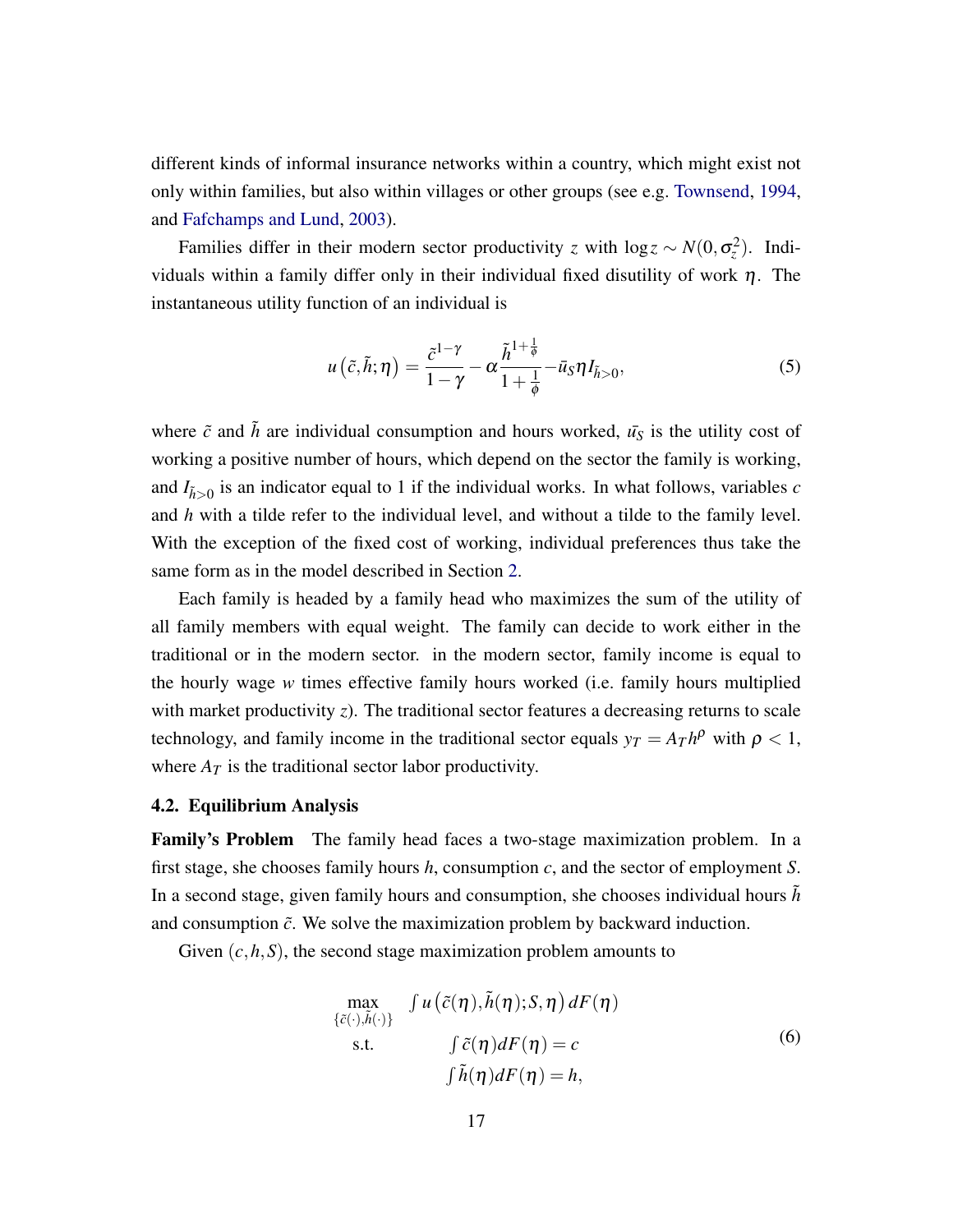where *F* is the CDF of  $\eta$ .

The first order condition for consumption implies perfect consumption risk sharing within the family, i.e.  $\tilde{c}(\eta) = c$  for all  $\eta$ . Also, due to the separability of disutility arising from working at the extensive and intensive margin, there is no variation within the family in optimal hours worked conditional on working. The optimal hours function thus can be expressed as

$$
\tilde{h}(\eta) = \begin{cases} \n\tilde{h}^* > 0 \quad \text{for } \eta \leq \eta^* \\ \n0 & \text{otherwise.} \n\end{cases}
$$

The family head's problem therefore reduces to determining a threshold level  $\eta^*$ : all family members with a disutility of work below this threshold level work the same positive hours  $\tilde{h}^*(\eta^*) = \frac{h}{F(\eta^*)}$ , and all family members with a disutility above this threshold level do not work. Given family hours *h*, individual hours worked are decreasing in the threshold level,  $\frac{d\tilde{h}^*}{d\eta^*} < 0$ .

Substituting the optimal decisions into the objective function of the problem [\(6\)](#page-17-0) gives the family utility:

<span id="page-18-1"></span>
$$
U(c,h) \equiv \frac{c^{1-\gamma}}{1-\gamma} - \alpha \frac{h^{1+\frac{1}{\phi}}}{1+\frac{1}{\phi}} \left( F(\eta^*) \right)^{-\frac{1}{\phi}} - \bar{u}_S \int_0^{\eta^*} \eta \, dF. \tag{7}
$$

Note that the family utility looks different from the individual utility [\(5\)](#page-17-1), see [Constan](#page-33-9)[tinides,](#page-33-9) [1982.](#page-33-9) In the first stage, the family head solves the following maximization problem of the family:

<span id="page-18-0"></span>
$$
\max_{c,h,S \in \{T,M\}} U(c,h)
$$
  
s.t. 
$$
(1 + \tau_{c,S})c = y_S - T_S(y_S) + \Upsilon,
$$
  
where 
$$
y_M = wzh \text{ and } y_T = A_T h^{\rho}
$$
 (8)

where the taxes paid may depend on the sector. We denote the solution to the family's problem by  $\{c(z), h(z)\}_{z \in \mathbb{R}_{++}}$ .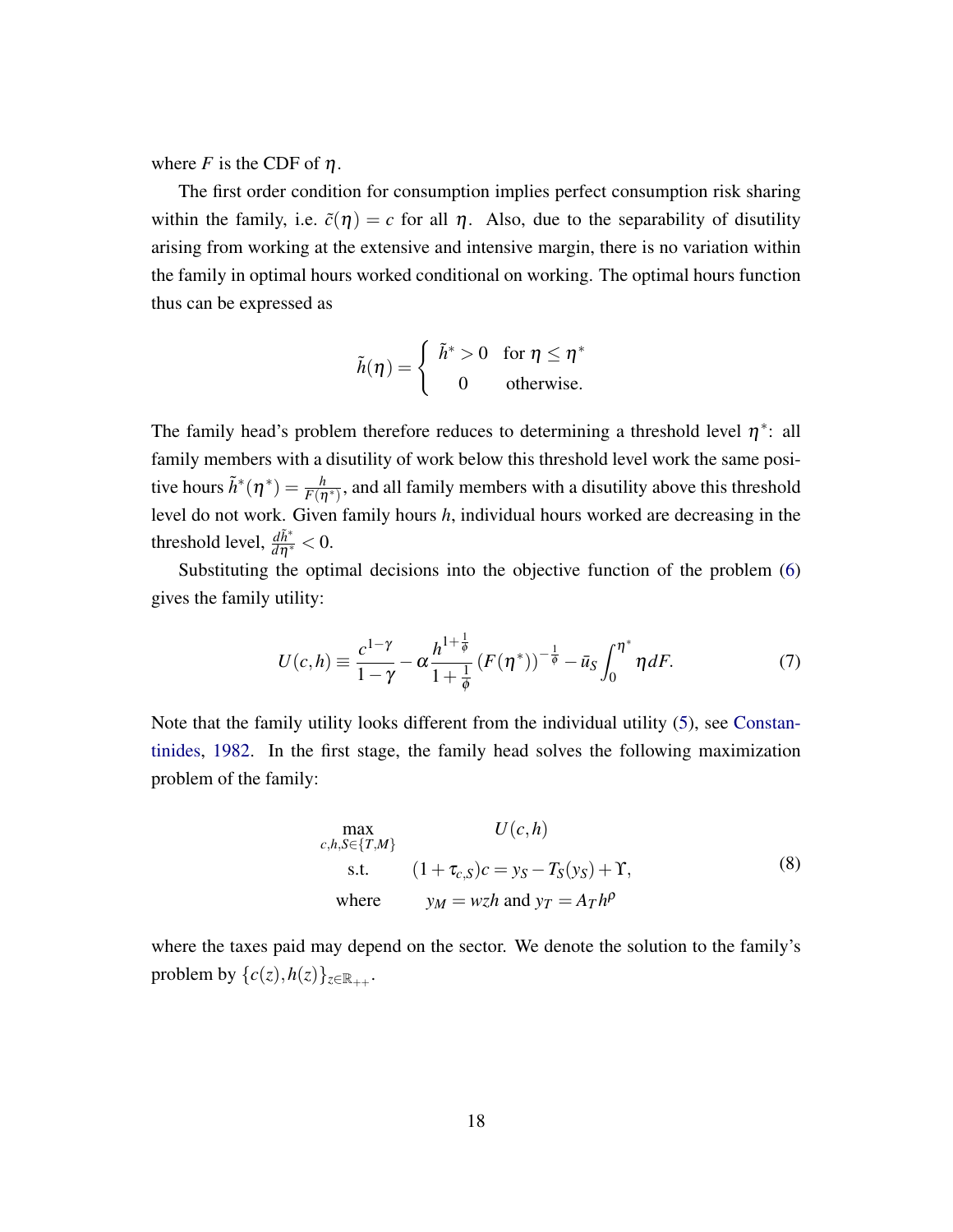Equilibrium Wage The competitive market sector clears such that

$$
L = \int zh(z) \cdot 1_{\{S(z) = M\}} dF_z,
$$

where  $F_z$  is the CDF of *z*. In equilibrium, the market-clearing wage is given by  $w = A$ .

Government Budget The government budget is balanced in equilibrium:

<span id="page-19-0"></span>
$$
\Upsilon = (1 - g) \sum_{S = T,M} \left[ \left( \int T_S(y(z)) + \tau_{c,S} c(z) \right) 1_{\{S(z) = S\}} dF_z \right].
$$
 (9)

**Equilibrium** A stationary equilibrium consists of a set of decision rules  $\{c(\cdot), h(\cdot), \eta^*\}$ , a wage rates *w*, and the government policies  $\{\tau_{c,s}, S, T_S(\cdot), \Upsilon, g\}$  such that

- (i) given the price and policies, the decision rules solve families' problem [\(6\)](#page-17-0) and [\(8\)](#page-18-0),
- (ii) the marginal profit condition is satisfied:  $w = A$ , and
- (iii) the government budget constraint [\(9\)](#page-19-0) is satisfied.

#### 4.3. The Process of Development

We assume that three sets of variables differ exogenously by development: (i) the aggregate productivity levels in the modern and traditional sector  $A_M$  and  $A_T$ , respectively; (ii) the size of the tax-and-transfer system  $(\tau, T, g)$ , and (iii) the utility cost of working in the modern sector  $\bar{u}_M$ , which captures the variation of accessibility of modern sector jobs. We solve steady-states for each level of development.

While labor productivity differences between poor and rich countries are a standard force of structural change, different fixed cost of working in the modern sector are not. Why do we introduce this force of structural change? First, fixed cost of working in the modern sector are a plausible source of cross-country heterogeneity. In poor countries, the modern sector is often allocated exclusively in cities, making it very costly for a large part of the population who live in rural areas to access it. Moreover, getting the paperwork done to register as a formal worker is likely also more complicated. Secondly, as we show in the Appendix and explain in Section [5,](#page-25-0) without this extra degree of freedom, it is still possible to replicate the decrease in hours worked per adult by development. However, we fail to replicate the differential behavior of the two margins of labor supply between the middle- and high-income countries.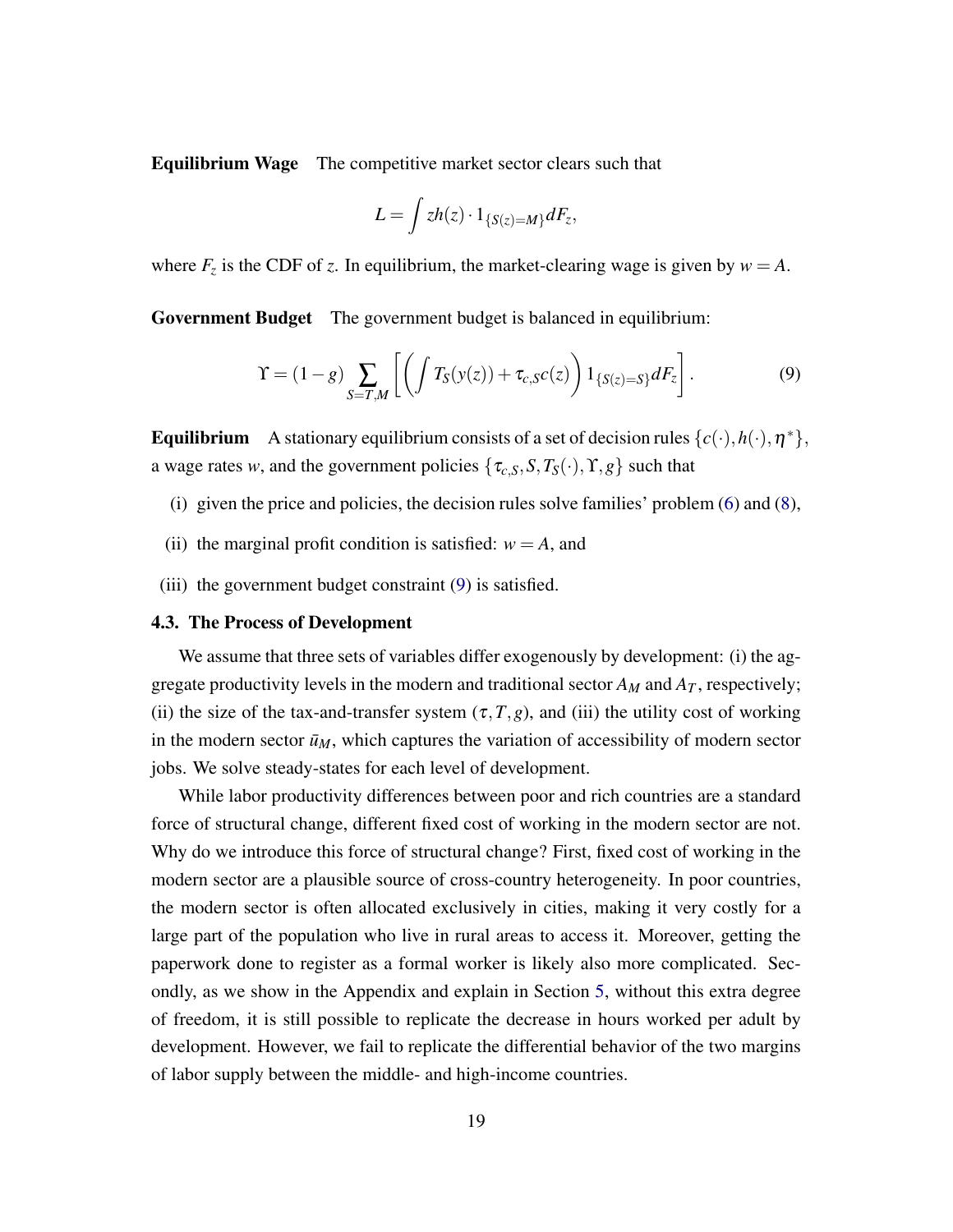#### 4.4. Taking the Model to the Data

We take some parameters of the model from the literature, and calibrate the remaining parameters to data coming from the countries belonging to the poorest and richest third of the world income distribution. We then ask whether the model can explain the patterns we see over the full development spectrum, both across and within countries.

#### 4.4.1. Exogenous Model Inputs

We assume that the individual fixed utility cost of working is uniformly distributed with  $\eta \sim U(0,1)$ , which allows us to solve the second stage of the family head maximization problem in closed form (see Appendix [9\)](#page-38-0). The distribution of modern sector productivity is estimated using the panel component of the Current Population Survey (CPS), and is assumed to capture permanent differences across families. We do so by estimating a panel fixed effect regression of log income per hour on individual fixed effects, following [Lagakos and Waugh](#page-34-11) [\(2013\)](#page-34-11). We take the variance of the individual effects to be the variance of the permanent productivity differences in our model. The implementation of the tax-and-transfer system follows the description in Section [2.2.](#page-7-1)

#### 4.4.2. Calibration

We introduce a few normalizations. First, we normalize  $A_M^{rich} = 1$ , i.e. the average modern sector productivity in countries belonging to the richest third of the world income distribution is set to 1. Secondly, we normalize  $\bar{u}_T = 0$ , i.e. there are no fixed cost associated with working in the traditional sector. $9$  Last, the weight on the disutility of working  $\alpha$  is just a normalization to get the level of hours per worker right.

Given these normalizations, all other parameters are jointly calibrated to replicate key moments from the data. As for the aggegrate model in Section [2,](#page-5-0) we construct our calibration targets for the "average" poor and "average" rich country, not using any targets from the middle income countries.

While all parameters are jointly calibrated, some moments are more informative for some parameters than others. In the following, we provide some informal discussion, acknowledging that these arguments are not a proof of identification. We have in total 8

<span id="page-20-0"></span><sup>&</sup>lt;sup>9</sup>Since there is no empirical counterpart of the employment rate of a family in a given sector, we identify the fixed cost of working from the overall employment rates. As a consequence, all that matters are the fixed cost of working in the modern sector compared to the fixed cost of working in the traditional sector.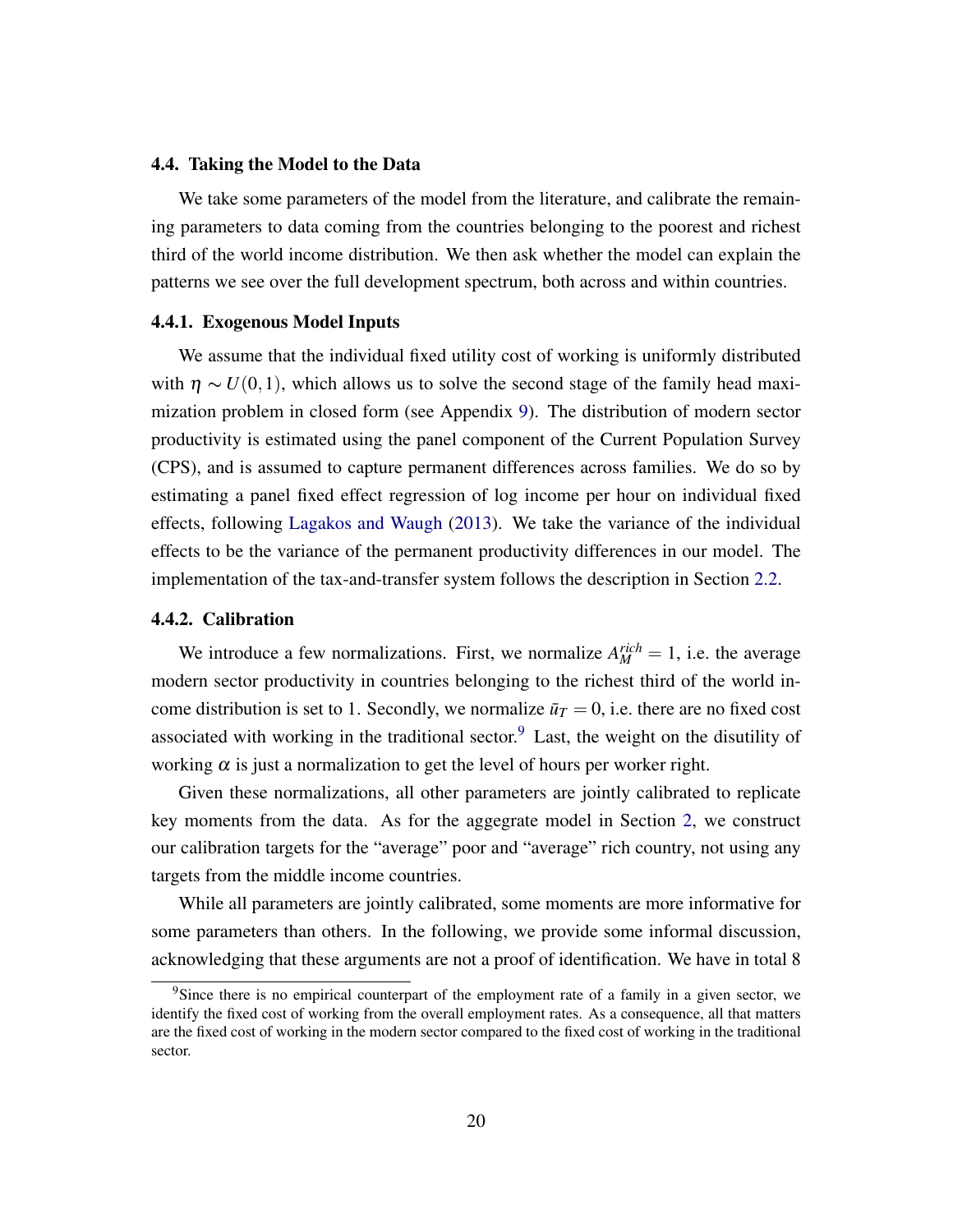<span id="page-21-0"></span>

|                    | <b>Parameter</b>                                              | <b>Value</b> | <b>Target</b>                                            | Data | <b>Model</b> |
|--------------------|---------------------------------------------------------------|--------------|----------------------------------------------------------|------|--------------|
| $\bar{u}_M^{poor}$ | mean disutility of working<br>in $M$ sector in poor countries | 5.51         | avg. ER<br>in poor countries                             | 74.5 | 72.6         |
| $\bar{u}_M^{rich}$ | mean disutility of working<br>in $M$ sector in rich countries | 2.44         | avg. ER<br>in rich countries                             | 54.5 | 54.5         |
| $A_T^{poor}$       | T sector productivity<br>in poor countries                    | 0.02         | avg. % of workers<br>in $T$ sector in poor countries     | 64.3 | 64.8         |
| $A_T^{rich}$       | T sector productivity<br>in rich countries                    | 0.12         | avg. % of workers<br>in $T$ sector in rich countries     | 5.9  | 6.0          |
| $\rho$             | DRS parameter<br>in $T$ sector                                | 0.86         | avg. hours per worker<br>in $T$ sector in poor countries | 35.4 | 35.1         |
| $\phi$             | cuvature of<br>disutility of working                          | 0.55         | avg. hours per worker<br>in $M$ sector in poor countries | 46.3 | 46.0         |
| $\gamma$           | cuvature of<br>consumption                                    | 1.20         | avg. hours per worker<br>in rich countries               | 35.0 | 35.0         |
| $A_M^{poor}$       | M sector productivity<br>in poor countries                    | 0.07         | avg. output per adult<br>in rich vs. poor countries      | 11.4 | 11.4         |

Table 4: Calibrated Parameters and Calibration Targets

free parameters and choose 8 moments to be replicated. The mean disutilities of working in the modern sector in poor and rich countries are crucial for matching the employment rates in poor and rich countries, respectively. Productivities in the traditional sector in poor and rich countries are (among other things) informative about the fraction of workers in the traditional sector in poor and rich countries, respectively. The decreasing returns to scale parameter in the production technology in the traditional sector is crucial for determining optimal hours in this sector, and we choose the corresponding hours per worker in the poor countries as a target. Obviously, the curvature of the disutility of hours worked affects any hours choice, and thus also the hours per worker in the modern sector in poor countries. The curvature of the consumption function, i.e. the strength of the income effect, is chosen such that hours per worker in rich countries, or respectively the decrease relative to poor countries, are replicated. Finally, we set productivity in the modern sector in poor countries such that we match output per adult in rich relative to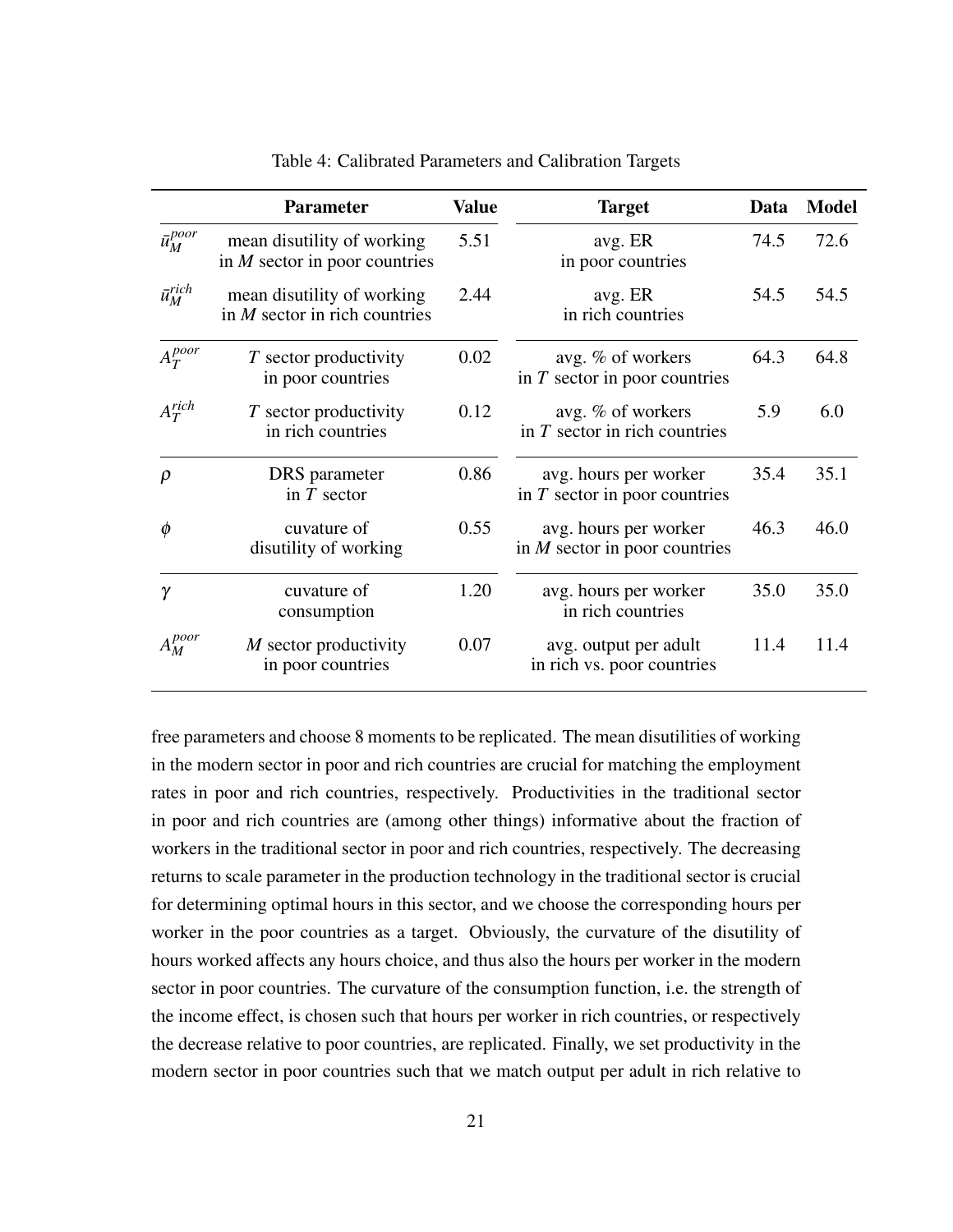poor countries. The choice of these moments ensures that both labor input and output in poor and rich countries are consistent with the data.<sup>[10](#page-22-0)</sup>

Table [4](#page-21-0) states the targeted moments, which we all match perfectly, and lists the calibrated parameter values. The mean fixed cost of working in the modern sector is 2.3 times (5.51/2.44) higher in poor than in rich countries. The constant returns to scale parameter is with 0.86 very close to the estimate of [Guner et al.](#page-33-10) [\(2008\)](#page-33-10), although the setups are not fully comparable. In poor countries, productivity in the modern sector is about 3.5 times (0.07/0.02) larger than in the traditional sector. In rich countries, this difference is more than twice as large (1/0.12). Comparing poor and rich countries, the productivity gap amounts to a factor of over 14 in the modern sector, and slightly below 6 in the traditional sector. The calibrated curvature parameter for the disutility of working is with 0.55 consistent with the estimates surveyed in [Blundell and MaCurdy](#page-32-9) [\(1999\)](#page-32-9), [Domeij and Floden´](#page-33-11) [\(2006\)](#page-33-11), and [Keane](#page-34-8) [\(2011\)](#page-34-8). Finally, our calibrated value of the curvature of consumption is 1.20, and thus implies that income effects dominates, but at the same time is not too far from the log specification.

## 4.4.3. Model Fit

The first question our paper asks is whether the three fundamental forces of income effects, tax and transfer systems, and structural change can generate the patterns of decreases in hours worked per adult, employment rates, and hours worked per worker with development observed in the data. While we calibrate the model to aggregate moments from the average poor and high income countries, the shapes of different aggregate variables over the entire development spectrum, especially the differential shapes of the two margins of labor supply, are non-targeted moments.

To construct country-specific model values for all variables, we proceed as follows. First, we assume the aggregate modern sector productivity *A<sup>M</sup>* increases linearly in log from  $A_M^{poor}$  to  $A_M^{rich}$ , and extend the process to productivity levels below  $A_M^{poor}$  and above  $A_M^{rich}$ . We then interpolate/extrapolate the aggregate traditional sector productivity  $A_T$ and disutility of labor supply  $\bar{u}_M$  along the process for  $A_M$ . Last, we also interpolate/extrapolate the fiscal inputs (i.e., tax progressivity, share of government revenue coming from labor income taxes, ratio of government revenue to GDP, share of govern-

<span id="page-22-0"></span> $10$ Note that the only non-targeted statistics in that regard are hours per worker separately by sector in rich countries. We refrain from targeting them separately because aggregate hours per worker in rich countries are effectively only determined by hours per worker in the modern sector.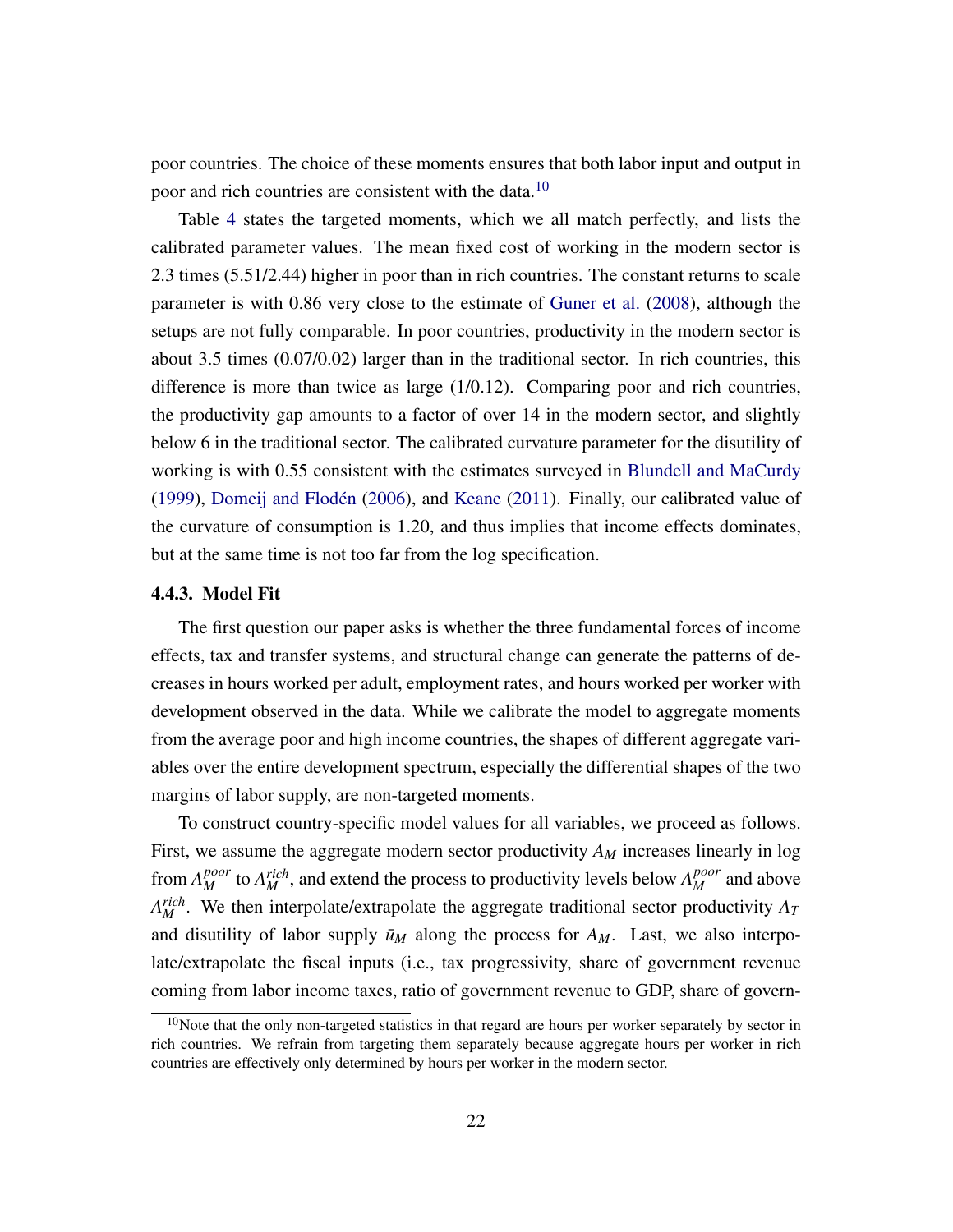ment consumption). We do this in a piece-wise linear fashion, separately for low- to middle-income countries and for middle- to high-income countries.<sup>[11](#page-23-0)</sup>

Figure [3](#page-24-0) compares the model predictions against the data. The large dots denote the averages by country groups in the data, and the stars mark the subset of targeted moments.<sup>[12](#page-23-1)</sup> Figures [3a](#page-24-0) and [3b](#page-24-0) show that the model replicates the different behavior of the two margins of hours per adult. Employment rates are decreasing strongly between low- and middle-income countries, with a modest increase for the richest countries, while hours per worker are similar between low and middle-income countries on average, and substantially lower in the richer countries. Thus, the model generates both the convex decrease in the employment rates, and the concave decrease in hours per worker over the development spectrum. As a result, hours per adult decrease at a similar rate as in the data, see Figure [3c.](#page-24-0)

The success behind explaining the behavior of aggregate hours per worker stems from structural change. Figure [3d](#page-24-0) shows the decrease in of the employment share in the traditional sector, which is replicated well over the full range of development. Besides this sectoral share, sectoral hours are important for aggregate hours per worker. Hours per worker in the modern sector are higher than in the traditional sector in the low- and middle-income countries, and decrease at a slightly faster pace than in the traditional sector, see Figures [3e](#page-24-0) and [3f,](#page-24-0) respectively. The intuition for the latter result is the production technology in the traditional sector. With decreasing returns in the traditional sector, workers do not want to reduce their hours too much because of the relatively high marginal product of an extra hour at low hours of work. Note that this pattern is still quantitatively at odds with the data, where hours per worker in the traditional sector even display a modest increase. The sectoral reallocation from the traditional to the modern sector generates the fairly flat hours per worker in the aggregate between poor and middle-income countries, and the steeper fall off between the middle- and high-income countries.

Finally, we can analyze how well the model fits a completely untargeted moment, namely the within-country hours-wage elasticity. Aggregate hours worked are the result of individual hours worked decisions. How do hours worked vary with income on the

<span id="page-23-0"></span> $11$ The social benefits over GDP are calculated as a residual from the shares of government consumption and revenue. For countries in which the residual is negative, we assume there are no social benefits.

<span id="page-23-1"></span> $12$ We also mark average hours per adult and hours per worker in poor countries as targets, since they are calculated exclusively from targeted moments.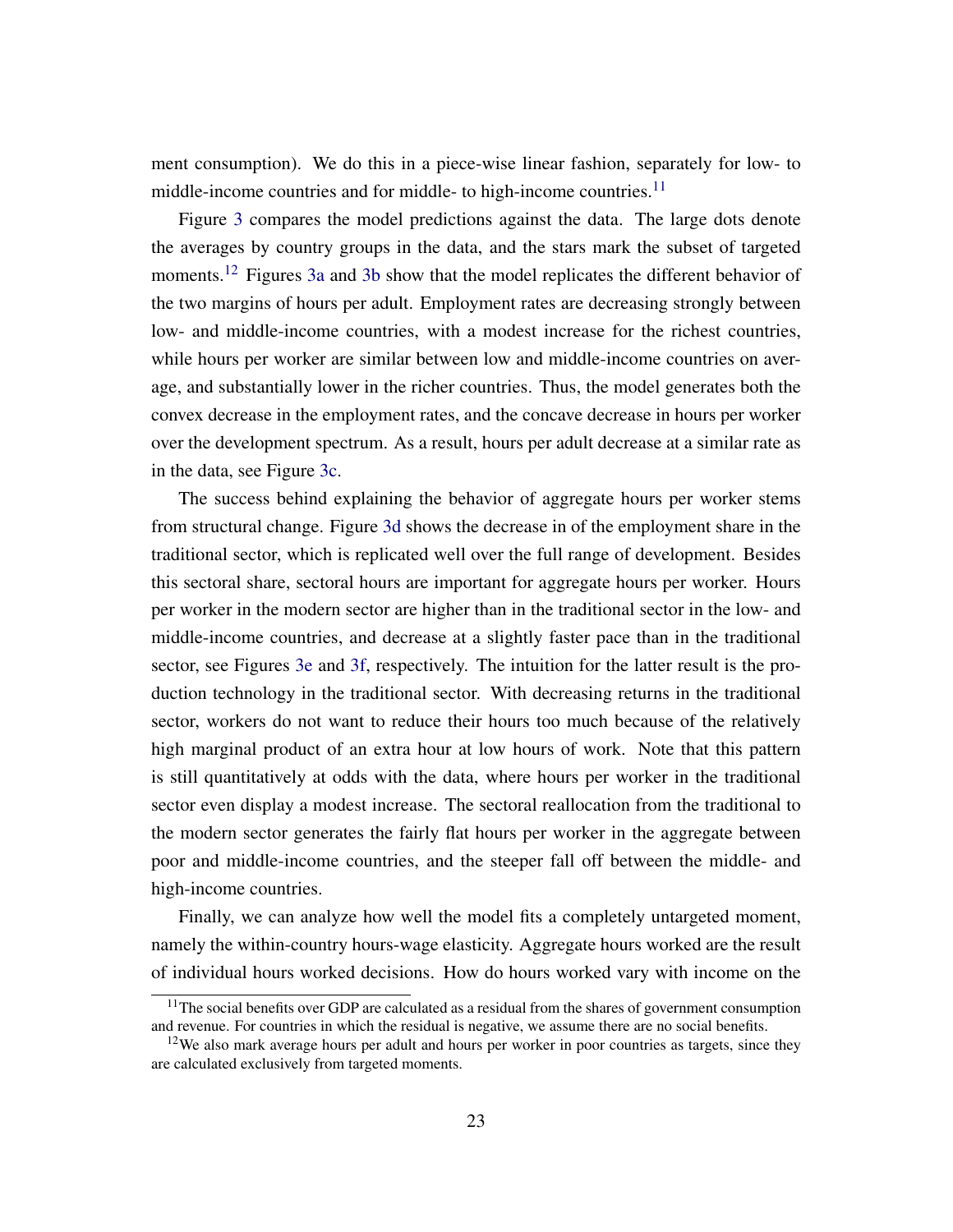<span id="page-24-0"></span>

Figure 3: Key Facts: Model vs. Data

Note: The small red dots represent each country in our sample, and the large red dots the average by 24country-income group. The model predictions are displayed by the blue line. Explicitly and implicitly targeted moments are marked with a star.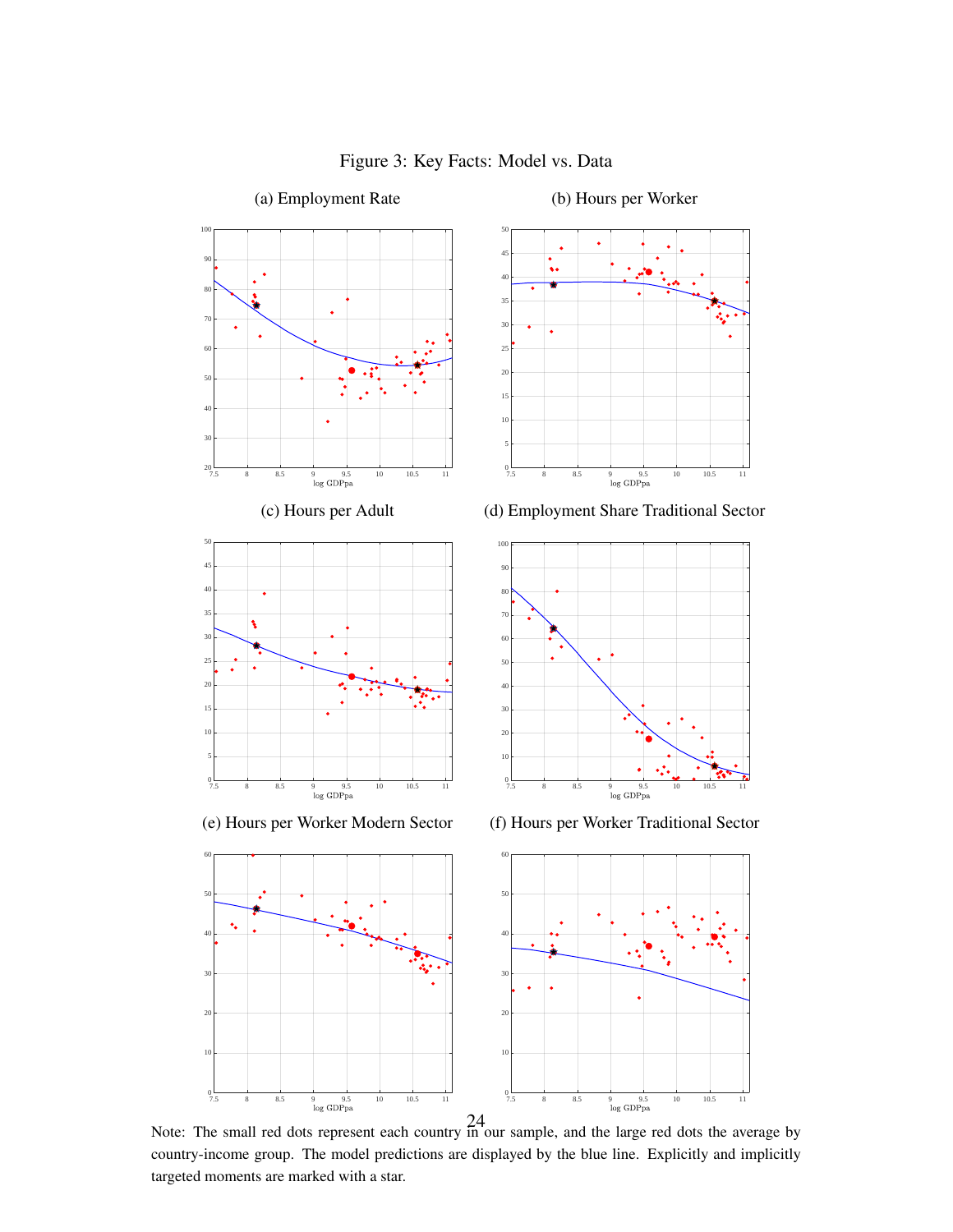individual level? The hours-wage elasticity on the individual level is estimated in [Bick](#page-32-1) [et al.](#page-32-1) [\(2018\)](#page-32-1) relying on wages in paid employment. While workers in paid employment are clearly a selected group, their wages are relatively straightforward to measure by dividing monthly earnings by monthly hours. Moreover, paid employment closely resembles the modern sector definition, and we compare the hours-wage elasticities in paid employment to the predicted ones in the modern sector. In [Bick et al.](#page-32-1) [\(2018\)](#page-32-1), we run the following regression on the country level:

$$
log(h_i) = \alpha + \beta log(w_i) + \delta_1 age_i + \delta_2 age_i^2 + \varepsilon_i. \tag{10}
$$

The resulting  $\beta$ -coefficients are shown in Figure [4.](#page-26-0)<sup>[13](#page-25-1)</sup> In the majority of countries, low-wage individuals work more hours than high-wage individuals. For the low-income countries, the average hours-wage elasticity is negative with -0.08, and it stays negative and becomes even slightly larger in absolute terms for the middle-income countries with -0.09. However, in the richest countries in the sample the relationship turns around and high-wage individuals work more hours than low-wage individuals. On average, the hours-wage elasticity is  $-0.04$  for the high-income countries.

Figure [4](#page-26-0) compares the estimated hours-wage elasticity in each country from the data with the model predictions. The model endogenously generates the turning of the hours-wage elasticity from negative in poor countries to positive in rich countries. Quantitatively, the model is somewhat off, starting the increase in the elasticity too early in the development process.

## <span id="page-25-0"></span>5. Decomposing Aggregate Hours Worked in the Extended Model

In this section, we provide a quantitative evaluation of the relative importance of the three driving forces for the patterns in the data, namely income effects, taxes and transfers, and structural change. At the same time, this section provides intuition for the model predictions presented in the previous subsection.

We proceed as in Section [2:](#page-5-0) starting with the model inputs for the average lowincome country, we turn on different driving forces one by one (without recalibrating the model). In each of these exercises, we then compute the predicted change in hours

<span id="page-25-1"></span> $13$ In [Bick et al.](#page-32-1) [\(2018\)](#page-32-1), we report the coefficients separately for men and women, show that they line up well quantitatively with time-series estimates from the US provided in [Costa](#page-33-5) [\(2000\)](#page-33-5), and show that they are similar when self-employed workers are included in the sample.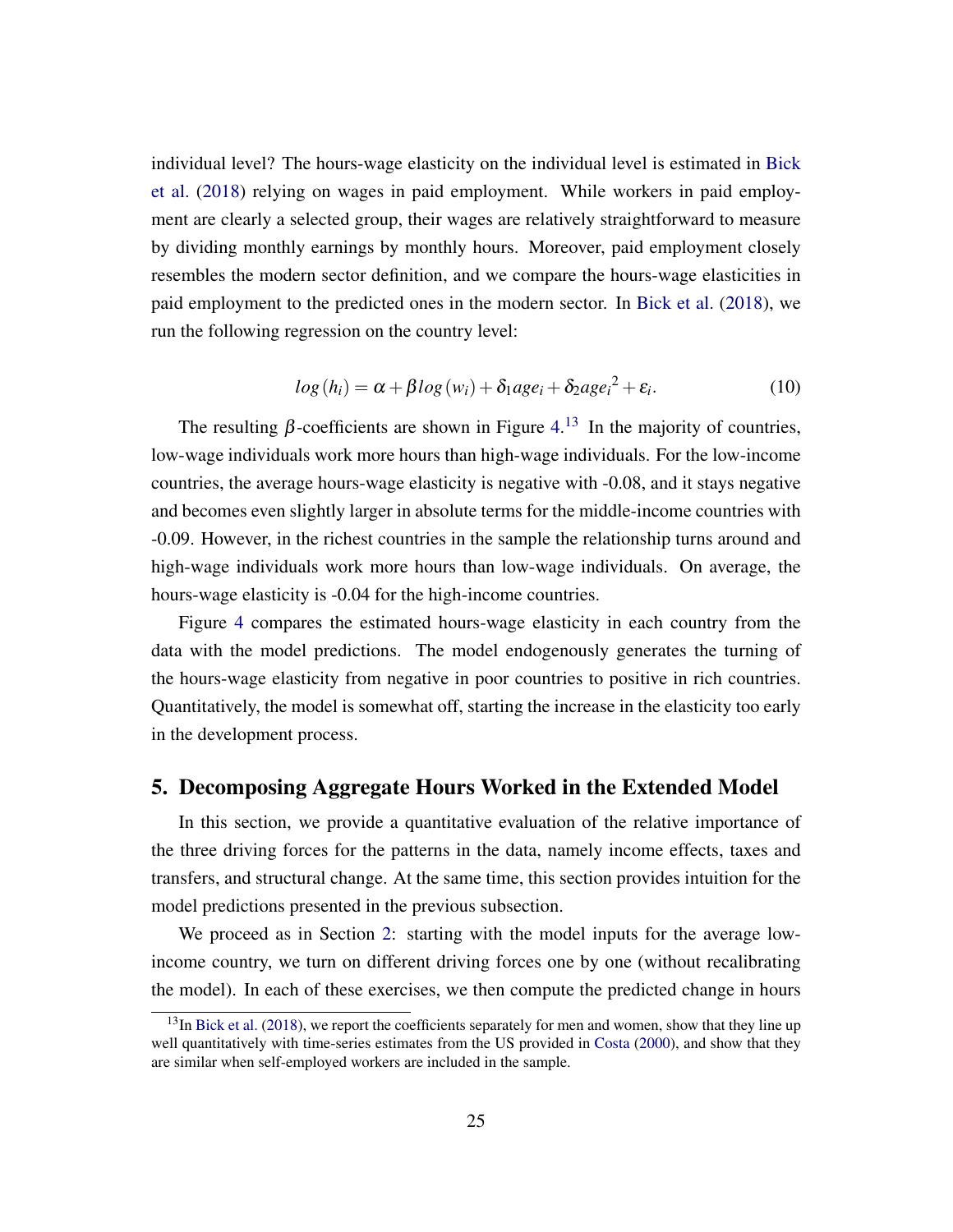Figure 4: Hours-Wage Elasticity in Data and Model

<span id="page-26-0"></span>

from the average poor to the average rich country from this exercise only, as a percentage of the total change in the model. Table [5](#page-28-0) shows the results for these exercise and is constructed in the same way as Table [1.](#page-13-0) In the first two rows, the table states the full model predictions for the average poor and the average rich country, as well as the difference between both. The following rows then provide the results from the decomposition exercise. The first three columns focus on hours per adult, and state the predictions for the average high-income country from each decomposition, the predicted change between the average poor and rich country, and the percent the respective decomposition contributes to the total predicted change in the model. The next three column do the same for the employment rate, and the final three for hours per worker.

For taxes and transfers (row 4), the exercise is relatively straightforward: in this decomposition exercise, we let only the fiscal inputs vary as in the data. To completely abstract from structural change, we additionally impose that all families remain working in the sector they optimally choose in the average low-income country. To capture income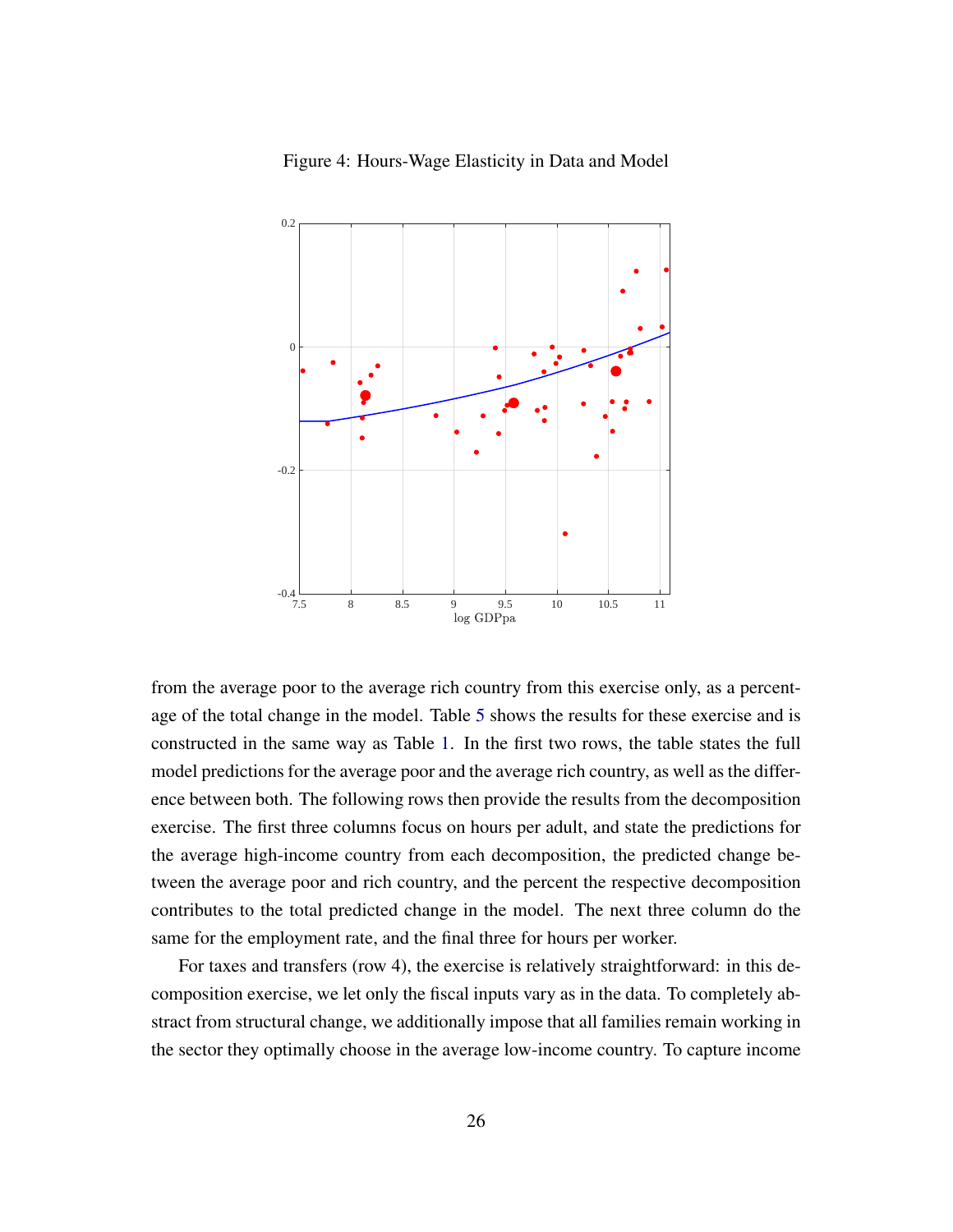effects, we conceptually would like to let only labor productivity increase and calculate predicted hours for the average rich country from this exercise. The complication arises that the model features labor productivity in two sectors, and labor productivity in the modern sector rises faster than in the traditional sector, which is a driving force of structural change. To disentangle income effects from structural change, we let in a first step labor productivity in the traditional sector increase proportionally with labor productivity in the modern sector, i.e. we keep the ratio  $\frac{A_M}{A_T}$  constant across countries, and again additionally shut down sectoral choice by imposing that every family continues working in the same sector it optimally chooses in the average low-income country. We thereby shut down the effects of structural change and attribute the change in hours from this counterfactual exercise to the income effect. The results for this exercise are shown in row 3. In a second step, we let TFP in both sectors rise as in the benchmark and allow families to optimally choose the sector of work. We attribute the resulting change in hours from this exercise relative to the previous exercise to structural change. This is the part of the effect of structural change on hours that works via relative labor productivity changes in both sectors, and we call it "sectoral reallocation" (row 6). An additional effect of structural change on hours comes through the change in the fixed cost of working in the modern sector with development. To analyze the importance of this component of structural change, we again impose no sectoral reallocation of families and let the fixed cost of working vary as in the full model (we call this  $\bar{u}_M$ , see row 7). Put differently, in this exercise all effects come through the households working in the modern sector changing their decision of how many family members work and how many hours each working member works (row 5). We add up both components of structural change to get the total effect of structural change on hours worked.

Hours per adult are 9.1 hours lower in the average rich than in the average poor country in the model. The model attributes 67% of this overall decrease of 9.1 hours to income effects. Income effects are thus still the most important driving force of the decrease in hours by development. Taxes and transfers explain 21% of the decrease, and structural change 21%; both thus play a similar, and significantly smaller, role in explaining the decrease in hours. For structural change, this total effect is the sum of two opposing effects: sectoral reallocation explains 54% of the total decrease in hours between rich and poor. However, the decrease in the fixed cost of working in the modern sector predict an increase in hours between rich and poor of 3 hours, thus going in the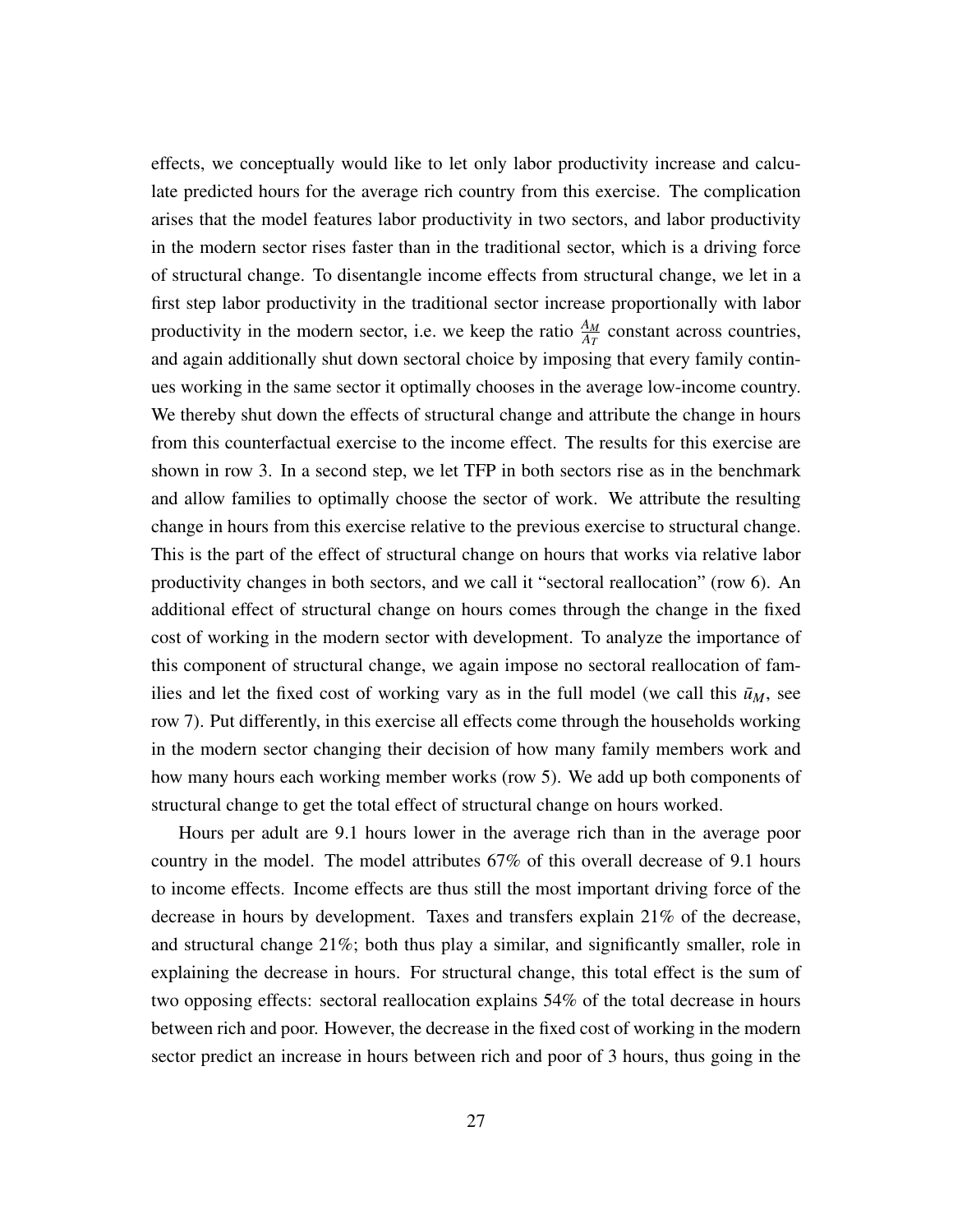<span id="page-28-0"></span>

|                             | Hours per Adult |                | Empl. Rate (in pp.) |       |                       | Hours per Worker |       |                       |          |
|-----------------------------|-----------------|----------------|---------------------|-------|-----------------------|------------------|-------|-----------------------|----------|
|                             | Level           | $\Delta_{P-R}$ | Expl.               | Level | $\Delta_{\text{P-R}}$ | Expl.            | Level | $\Delta_{\text{P-R}}$ | Expl.    |
| <b>Full Model</b>           |                 |                |                     |       |                       |                  |       |                       |          |
| Poor                        | 28.2            |                |                     | 72.6  |                       |                  | 38.9  |                       |          |
| Rich                        | 19.1            | 9.1            |                     | 54.5  | 18.1                  |                  | 35.0  | 3.9                   |          |
| <b>Predictions for Rich</b> |                 |                |                     |       |                       |                  |       |                       |          |
| Income Effect               | 22.1            | 6.1            | 67%                 | 67.0  | 5.6                   | 31%              | 33.0  | 5.9                   | 152%     |
| Tax. & Trans.               | 26.3            | 1.9            | 21%                 | 71.4  | 1.2                   | $7\%$            | 36.9  | 2.0                   | 52%      |
| Struct. Change              | 26.3            | 1.9            | 21%                 | 59.4  | 13.2                  | 73%              | 45.0  | $-6.1$                | $-156\%$ |
| Sec. Realloc.               | 23.3            | 5.0            | 54%                 | 47.4  | 25.2                  | 139%             | 46.9  | $-8.0$                | $-207\%$ |
| $\bar{u}_M$                 | 31.3            | $-3.0$         | $-33\%$             | 84.6  | $-12.0$               | $-66\%$          | 37.0  | 1.9                   | 50%      |

Table 5: Counterfactual Experiments

Note: Δ<sub>P-R</sub> represents the difference between the model prediction for the average poor country and rich country under different settings. The predictions for the poor country are the same for all specifications. The fraction explained (Expl.) corresponds to dividing  $\Delta_{P-R}$  for a given specification with the  $\Delta_{P-R}$  for the full model.

opposite direction. Overall, the extended model reaches the same conclusion as the aggregate model in Section [2,](#page-5-0) namely that income effects are the most important driver of the decrease in aggregate hours over the development spectrum.

To understand the effects of the different driving forces better, we separately analyze their effects on the two margins, starting with the employment rate in columns 4 to 6. The model predicts an 18.1 percentage point lower employment rate in the average rich than in the average poor country. The model attributes only small parts of this decrease to income effects and taxes and transfers, namely 31% and 7%, respectively. Structural change is the most important driver of the decrease in the employment rate, explaining 73% of the decrease. This comes through sectoral reallocation, which alone predicts an even larger decrease of the employment rate than in the data, namely by 25 percentage points between the average rich and the average poor country. In the model, a family working in the traditional sector sends every member to work, given that there are no fixed cost of working in this sector. Thus, the traditional sector employment rate is always 1. By contrast, the fixed costs of working in the modern sector make it optimal not to send the family members with the highest disutility  $\lambda$  to work, generating a modern sector employment rate below 1. Note that, while in the data we cannot ob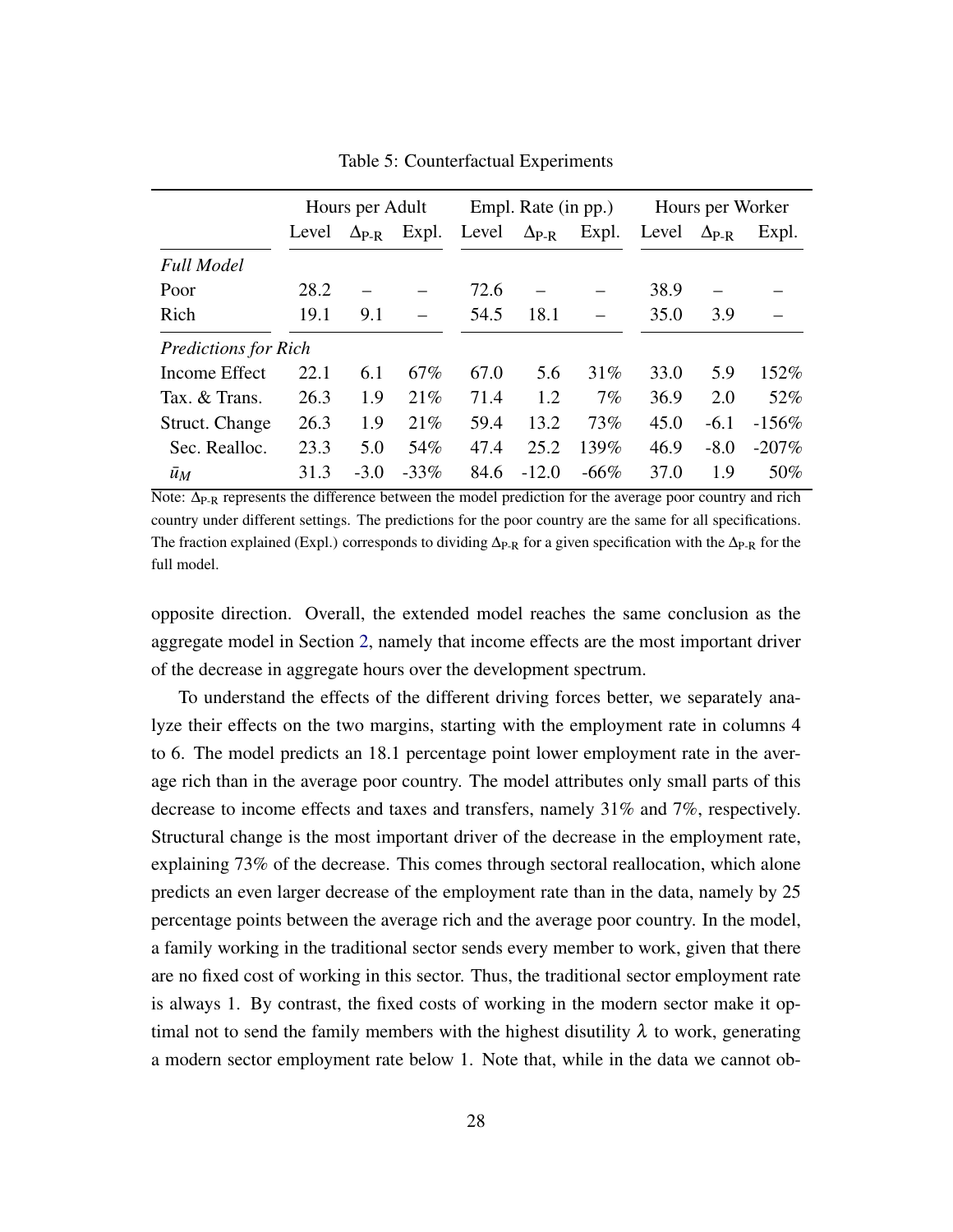serve sectoral employment rates, in the model this concept exists, given the allocation of families to sectors. The higher TFP growth in the modern than in the traditional sector, and the resulting shift of families from the traditional to the modern sector depicted in Figure [3d,](#page-24-0) thus leads to a strong decrease in the employment rate with development. The decrease in the fixed cost of working in the modern sector counterweighs this effect, as it predicts an increase in the employment rate within the modern sector. Taken together, structural change also generates the shape of the decrease of employment rates over the development spectrum, predicting the entire decrease to happen between the low- and middle-income countries. In this range of the development spectrum, sectoral reallocation is rapid, leading to a decrease in the employment rate. Between middleand high-income countries, sectoral reallocation plays a minor role, and the reduction in the fixed cost of working in the modern sector rather generates an increase in the employment rate.

While structural change thus is the most important driver of the decrease in employment rates, income effects and fiscal inputs generate the decrease in hours per worker in the model. The model predicts a decrease of 3.9 hours per worker between poor and rich. Income effects play by far the most important role, predicting 152% of this decrease, namely a decrease of 5.9 hours, followed by fiscal inputs with 52% of the decrease. The income effects generated by the (proportional) increase in labor productivity work stronger on the intensive margin than on the extensive margin, given the fixed cost of working. The same holds true for the effect of taxes and transfers. Structural change, by contrast, predicts an increase in of 6.1 hours per worker between poor and rich countries, contrary to the decrease in the data. This is the mirror-image of its effect on the employment rate: the sectoral reallocation from the traditional into the modern sector predicts an increase in hours per worker, given the higher hours in the modern sector than in the traditional sector at each level of development (see Figure [3e](#page-24-0) and Figure [3e\)](#page-24-0). At the same time, the decrease in the fixed costs of working in the modern sector induces families working in the modern sector to send more individuals to work, and rather decrease the hours per working family member. While structural change thus overall does not contribute to explaining the decrease in hours per worker between poor and rich countries, it is again crucial for explaining its shape: sectoral reallocation is the only driving force in the model predicting an increase in the hours per worker between low- and middle-income countries.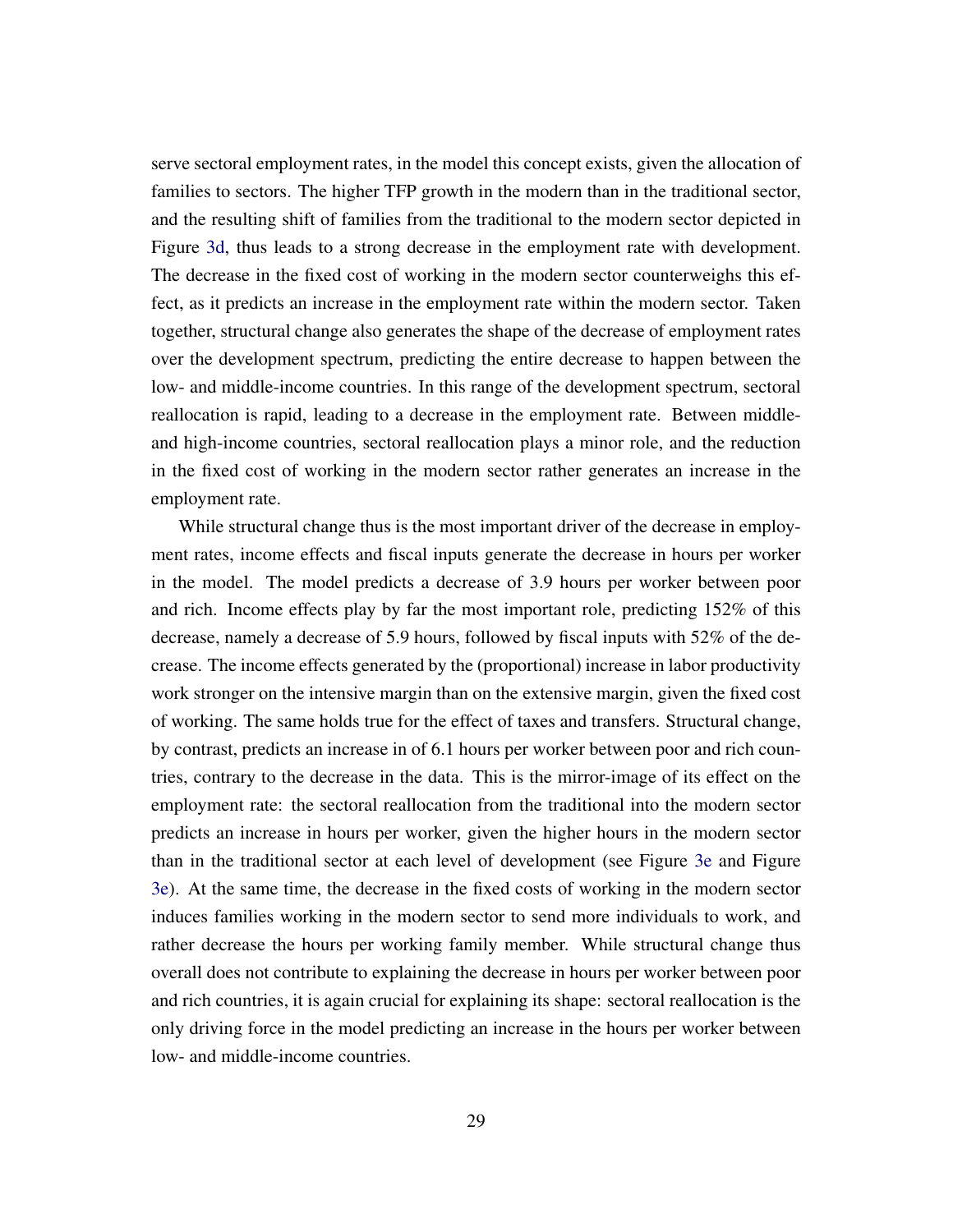Summarizing, income effects are the most important driver for the decrease of hours per adult by development. Income effects and taxes and transfers work most strongly though the intensive margin, and structural change through the extensive one. Moreover, structural change is crucial in generating the different shapes of the two margins of labor supply over the development spectrum.

Last, we can also provide a decomposition of the within-country hours-wage elasticity. Since this elasticity is defined within the modern sector, structural change does by definition not play a role for it.<sup>[14](#page-30-1)</sup> In the model, the coefficient of a regression of hours on wages is -0.11 in the poor countries, and -0.01 in the rich countries, thus increasing by 0.1. This increase is entirely explained by fiscal policies: since government transfers are increasing in development, as is tax progressivity, the hours-wage elasticity increases with development. The income effect does not matter at all for the change in the elasticity by development. However, it is the driver of the negative elasticity that prevails in most countries, since with income effects dominating substitution effects, an increase in the individual wage leads to a decrease in hours.

## <span id="page-30-0"></span>6. Conclusion

This paper asks why average hours worked are lower in rich countries than in poor countries. We consider two natural candidates: the more distortionary tax-and-transfer systems in rich countries, which are largely absent in poor countries, and income effects in preferences, which lead households to supply less labor when their income rises. We draw on detailed data on labor and non-labor taxation from a large set of countries from all income levels. We then use these data to discipline a simple aggregate model of labor supply, and we calibrate the model's income effects to match the average differences in hours per adult across countries. The calibrated model predicts that income effects are the dominant force in lowering hours across the income spectrum. The reason is that cross-country differences in labor tax rates are modest in comparison with cross-country differences in labor productivity, and in turn average wage levels.

The aggregate model, while transparent, sweeps aside several salient disaggregate features of the cross-country data on labor supply. In particular, it does not address the facts that (i) employment rates decrease in a convex way over the development spectrum,

<span id="page-30-1"></span><sup>&</sup>lt;sup>14</sup>The only role could come through selection effects of working into the modern sector. We find that these effects are however minimal when we do a formal decomposition.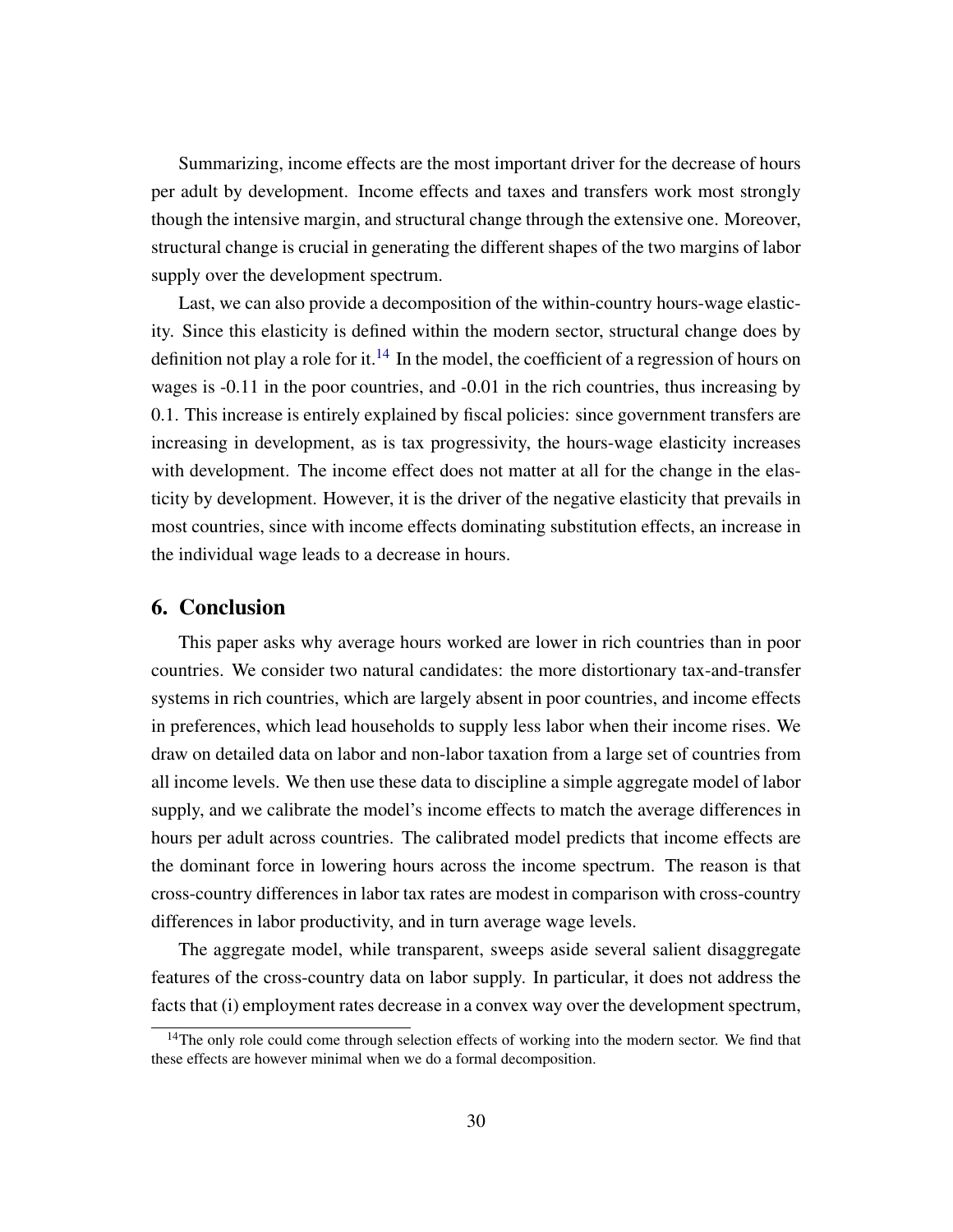but hours per worker in a concave way, and (ii) workers in poorer countries work primarily in self employment, while those in richer countries work mostly in market wage work. To match these disaggregate patterns, we extend the simple model to include a household labor supply decision, with an extensive and intensive margin of work, plus a subsistence self-employment sector, which has decreasing marginal product of labor. We show that this model does a fine job at matching (i) and (ii) and also matches nontargeted moments, in particular the within country hours-wage gradient.

We find that the extended model also predicts income effects to be the dominant force behind the overall decline in hours per adult across countries. We conclude that while tax and transfer systems may be the main feature explaining differences in hours worked across rich countries, they play at best a secondary role in explaining hours differences across the full development spectrum. Similarly, while structural transformation is crucial in explaining the extensive and intensive margins of labor supply across countries, matching these disaggregate features do not overturn the conclusion that income effects are the dominant force in explaining cross-country hours differences.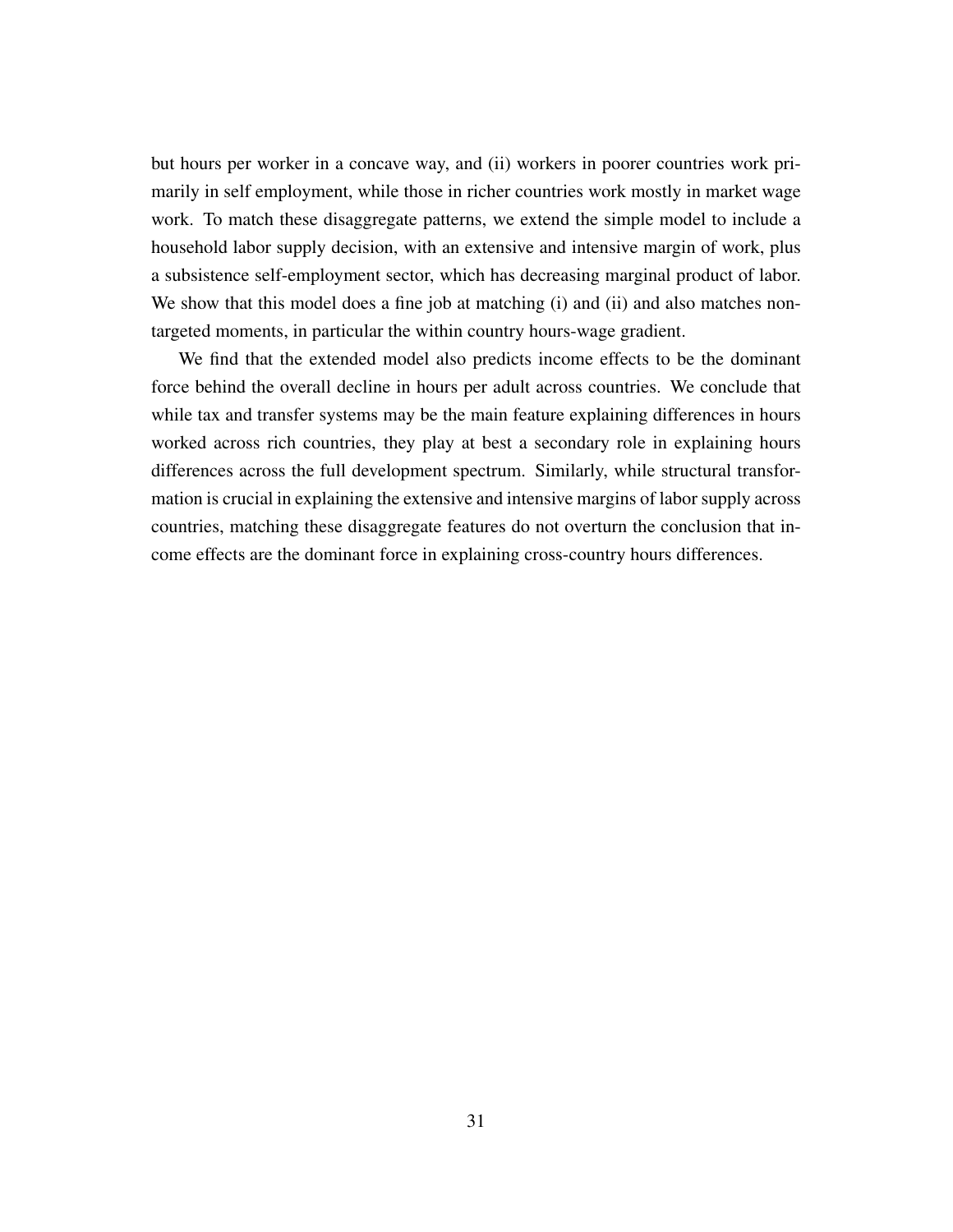# References

- <span id="page-32-7"></span>Aguiar, M. and E. Hurst (2007). Measuring Trends in Leisure: The Allocation of Time Over Five Decades. *Quarterly Journal of Economics 122*(3), 969–1006.
- <span id="page-32-6"></span>Bandiera, O., R. Burgess, N. Das, S. Gulesci, I. Rasul, and M. Sulaiman (2017). Labor Markets and Poverty in Village Economies. *Quarterly Journal of Economics 132*(2), 811–870.
- <span id="page-32-8"></span>Benabou, R. (2002). Tax and Education Policy in a Heterogeneous-Agent Economy: What Levels of Redistribution Maximize Growth and Efficiency? *Econometrica 70*(2), 481–517.
- <span id="page-32-2"></span>Besley, T. and T. Persson (2014). Why do developing countries tax so little? *Journal of Economic Perspectives 28*(4), 99–120.
- <span id="page-32-5"></span>Bick, A., B. Brüggemann, N. Fuchs-Schündeln, and H. Paule-Paludkiewicz (2019, May). Long-term Changes in Married Couples' Labor Supply and Taxes: Evidence from the U.S. and Europe Since the 1980s. *Journal of International Economics 118*, 44–62.
- <span id="page-32-3"></span>Bick, A. and N. Fuchs-Schündeln (2017, May). Quantifying the Disincentive Effects of Joint Taxation on Married Women's Labor Supply. *American Economic Review Papers & Proceedings 107*(5), 100–104.
- <span id="page-32-4"></span>Bick, A. and N. Fuchs-Schündeln (2018, July). Taxation and Labor Supply of Married Couples Across Countries: A Macroeconomic Analysis. *Review of Economic Studies 85*(3), 1543–1576.
- <span id="page-32-1"></span>Bick, A., N. Fuchs-Schündeln, and D. Lagakos (2018). How Do Hours Worked Vary with Income? Cross-Country Evidence and Implications. *American Economic Review 108*(1), 170–199.
- <span id="page-32-9"></span>Blundell, R. and T. MaCurdy (1999). Labor Supply: A Review of Alternative Approaches. In O. Ashenfelter and D. Card (Eds.), *Handbook of Labor Economics*, Chapter 27, pp. 1559–1695. Elsevier Science B.V.
- <span id="page-32-0"></span>Boppart, T. and P. Krusell (2018). Labor Supply in the Past, Present, and Future: A Balanced-Growth Perspective. *Journal of Political Economy* (forthcoming).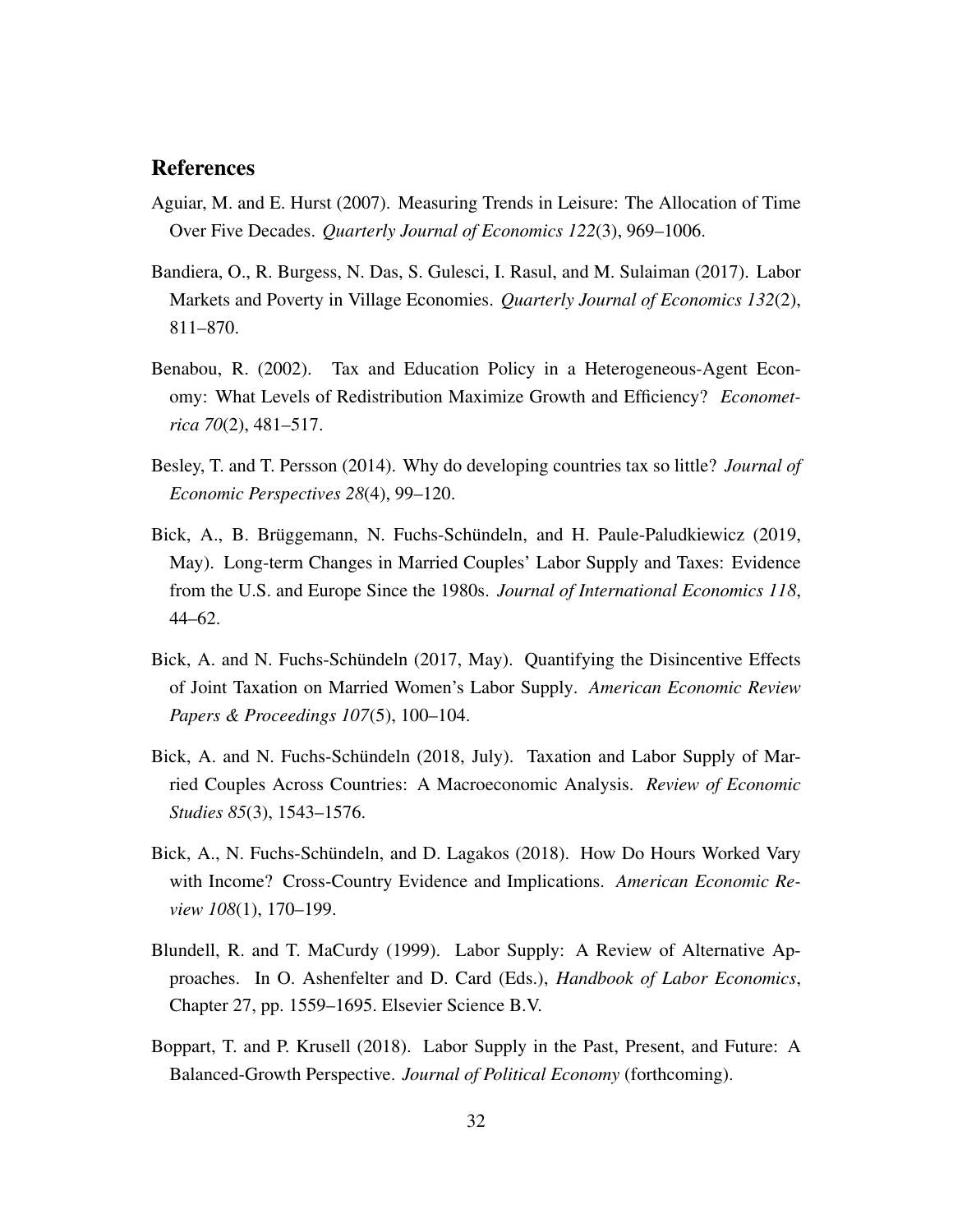- <span id="page-33-3"></span>Bridgman, B., G. Duernecker, and B. Herrendorf (2018). Structural Transformation, Marketization and Household Production around the World. *Journal of Development Economics 133*, 102–126.
- <span id="page-33-6"></span>Chetty, R., D. Manoli, and A. Weber (2012). Are Micro and Macro Labor Supply Elasticities Consistent? A Meta-Analysis of Extensive Margin Elasticities. *NBER Macroeconomics Annual*, 1–56.
- <span id="page-33-9"></span>Constantinides, G. M. (1982). Intertermporal Asset Pricing with Heterogeneous Consumers and without Demand Aggregation. *Journal of Business 55*, 253–267.
- <span id="page-33-5"></span>Costa, D. L. (2000). The Wage and the Length of the Work Day: From the 1890s to 1991. *Journal of Labor Economics 18*(1), 156–181.
- <span id="page-33-11"></span>Domeij, D. and M. Flodén (2006). The Labor-Supply Elasticity and Borrowing Constraints: Why Estimates are Biased. *Review of Economic Dynamics 9*, 242–262.
- <span id="page-33-1"></span>Egger, P. H., S. Nigai, and N. M. Stecker (2019). The taxing deed of globalization. *American Economic Review 109*(2), 353–390.
- <span id="page-33-8"></span>Fafchamps, M. and S. Lund (2003). Risk Sharing Networks in Rural Philippines. *Journal of Development Economics 71*, 261–287.
- <span id="page-33-2"></span>Gollin, D. (2008). Nobody's business but my own: Self-employment and small enterprise in economic development. *Journal of Monetary Economics 55*(2), 219–233.
- <span id="page-33-10"></span>Guner, N., G. Ventura, and Y. Xu (2008). Macroeconomic implications of sizedependent policies. *Review of Economic Dynamics 11*, 721–744.
- <span id="page-33-7"></span>Heathcote, J., K. Storesletten, and G. Violante (2014). Consumption and Labor Supply with Partial Insurance: An Analytical Framework. *American Economic Review 104*(7), 2075–2126.
- <span id="page-33-4"></span>Herrendorf, B., R. Rogerson, and A. Valentinyi (2014). *Handbook of Economic Growth*, Chapter Growth and Structural Transformation, pp. 855–941. Elsevier Science B.V.
- <span id="page-33-0"></span>Jensen, A. (2019). Employment structure and the rise of the modern tax system. Unpublished Working Paper, Harvard University.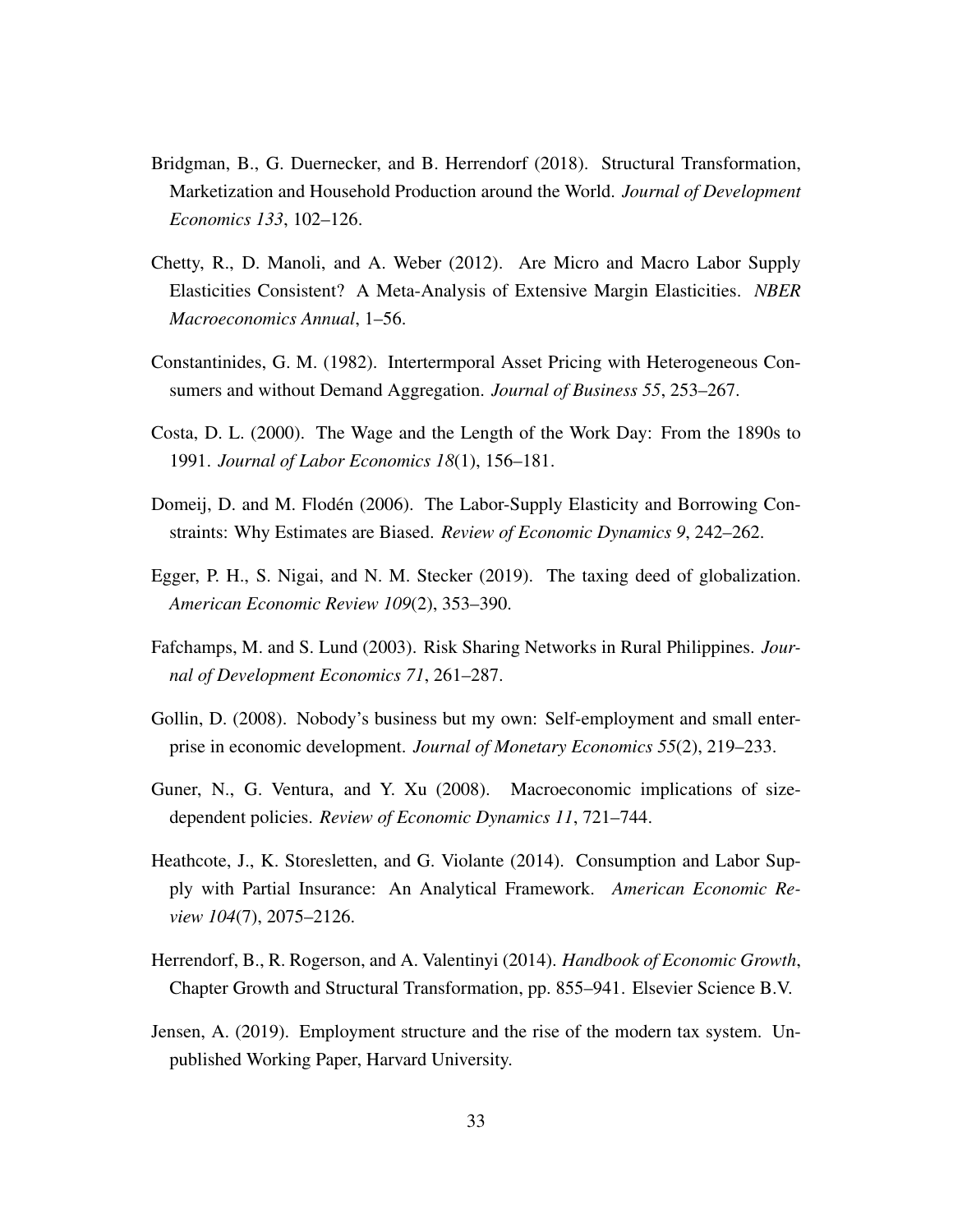- <span id="page-34-8"></span>Keane, M. P. (2011). Labor Supply and Taxes: A Survey. *Journal of Economic Literature 49*, 961–1075.
- <span id="page-34-2"></span>Keynes, J. (1930). *Economic Possibilities for our Grandchildren*. New York: W. W. Norton. Reprinted in Essays in Persuasion.
- <span id="page-34-9"></span>King, R. G., C. I. Plosser, and S. T. Rebelo (1988). Production, Growth and Business Cycles I. The Basic Neoclassical Model. *Journal of Monetary Economics 21*(2-3), 195–232.
- <span id="page-34-11"></span>Lagakos, D. and M. E. Waugh (2013, April). Selection, Agriculture, and Cross-Country Productivity Differences. *American Economic Review 103*(2), 948–980.
- <span id="page-34-7"></span>MaCurdy, T. E. (1981). An Empirical Model of Labor Supply in a Life-Cycle Setting. *Journal of Political Economy 89*(6), 1059–1085.
- <span id="page-34-6"></span>McDaniel, C. (2011). Forces Shaping Hours Worked in the OECD, 1960-2004. *American Economic Journal: Macroeconomics 3*, 27–52.
- <span id="page-34-10"></span>Ngai, L. R. and C. A. Pissarides (2008). Trends in Hours and Economic Growth. *Review of Economic Dynamics 3*(11), 239–256.
- <span id="page-34-1"></span>Ohanian, L., A. Raffo, and R. Rogerson (2008). Long-Term Changes in Labor Supply and Taxes: Evidence from OECD Countries, 1956-2004. *Journal of Monetary Economics 55*(8), 1353–1362.
- <span id="page-34-3"></span>Ohanian, L. E. (2008). Back to the Future with Keynes. *Federal Reserve Bank of Minneapolis Quarterly Review 32*(1), 10–16.
- <span id="page-34-5"></span>Prescott, E. C. (2004). Why Do Americans Work So Much More Than Europeans? *Federal Reserve Bank of Minneapolis Quarterly Review 28*, 2–13.
- <span id="page-34-0"></span>Ramey, V. A. and N. Francis (2009). A Century of Work and Leisure. *American Economic Journal: Macroeconomics 1*(2), 189–224.
- <span id="page-34-4"></span>Restuccia, D. and G. Vandenbroucke (2013). A Century of Human Capital and Hours. *Economic Inquiry 51*(3), 1849–1866.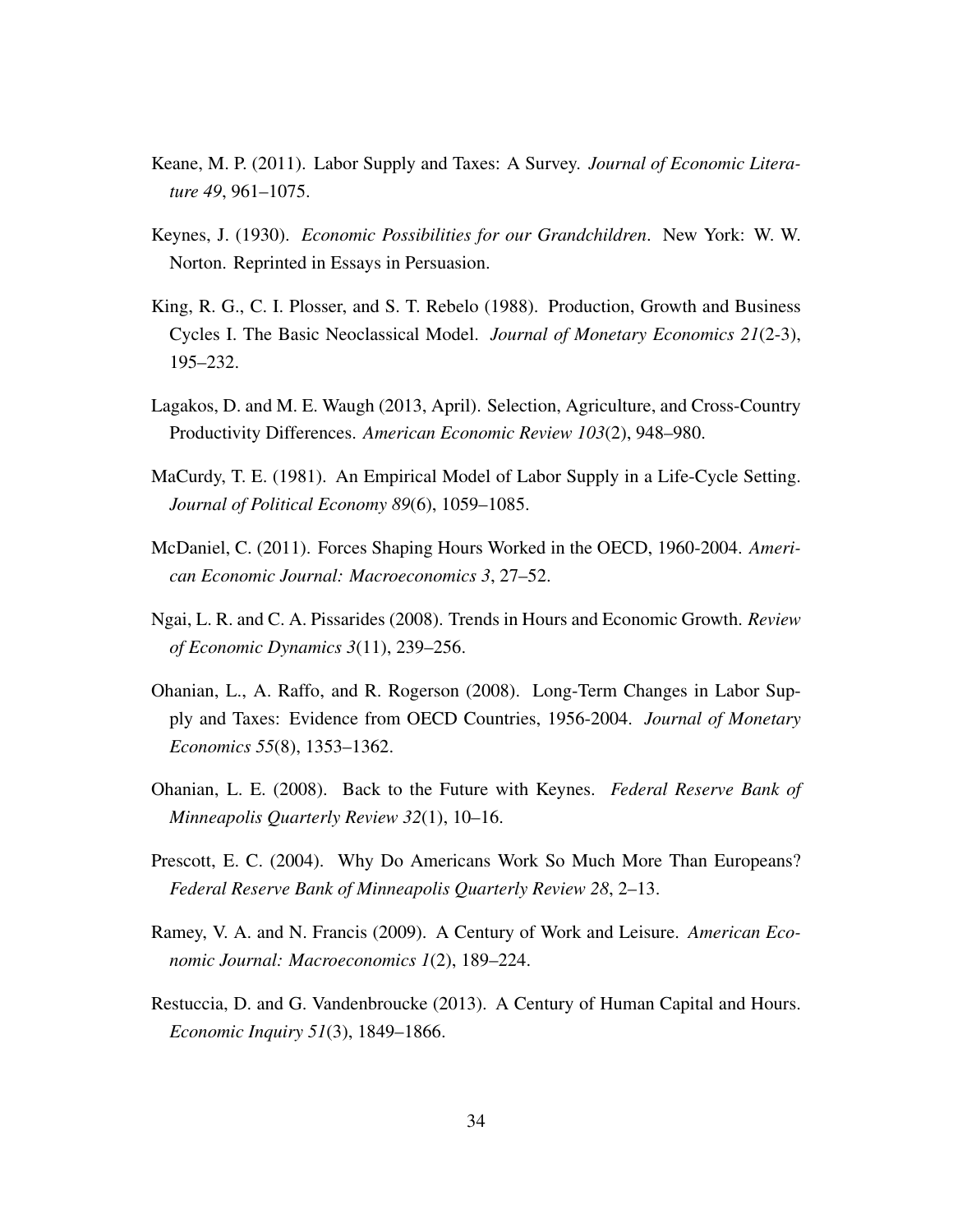- <span id="page-35-0"></span>Rogerson, R. (2006). Understanding Differences in Hours Worked. *Review of Economic Dynamics 9*, 365–409.
- <span id="page-35-1"></span>Rogerson, R. (2008). Structural Transformation and the Deterioration of European Labor Market Outcomes. *Journal of Political Economy 116*, 235–259.
- <span id="page-35-2"></span>Rogerson, R. and J. Wallenius (2013). Nonconvexities, Retirement and the Elasticity of Labor Supply. *American Economic Review 103*(4), 1445–1462.
- <span id="page-35-4"></span>Townsend, R. M. (1994). Risk and Insurance in Village India. *Econometrica 62*(3), 539–591.
- <span id="page-35-3"></span>Vandenbroucke, G. (2009). Trends in Hours: The U.S. from 1900 to 1950. *Journal of Economic Dynamics and Control 33*, 237–249.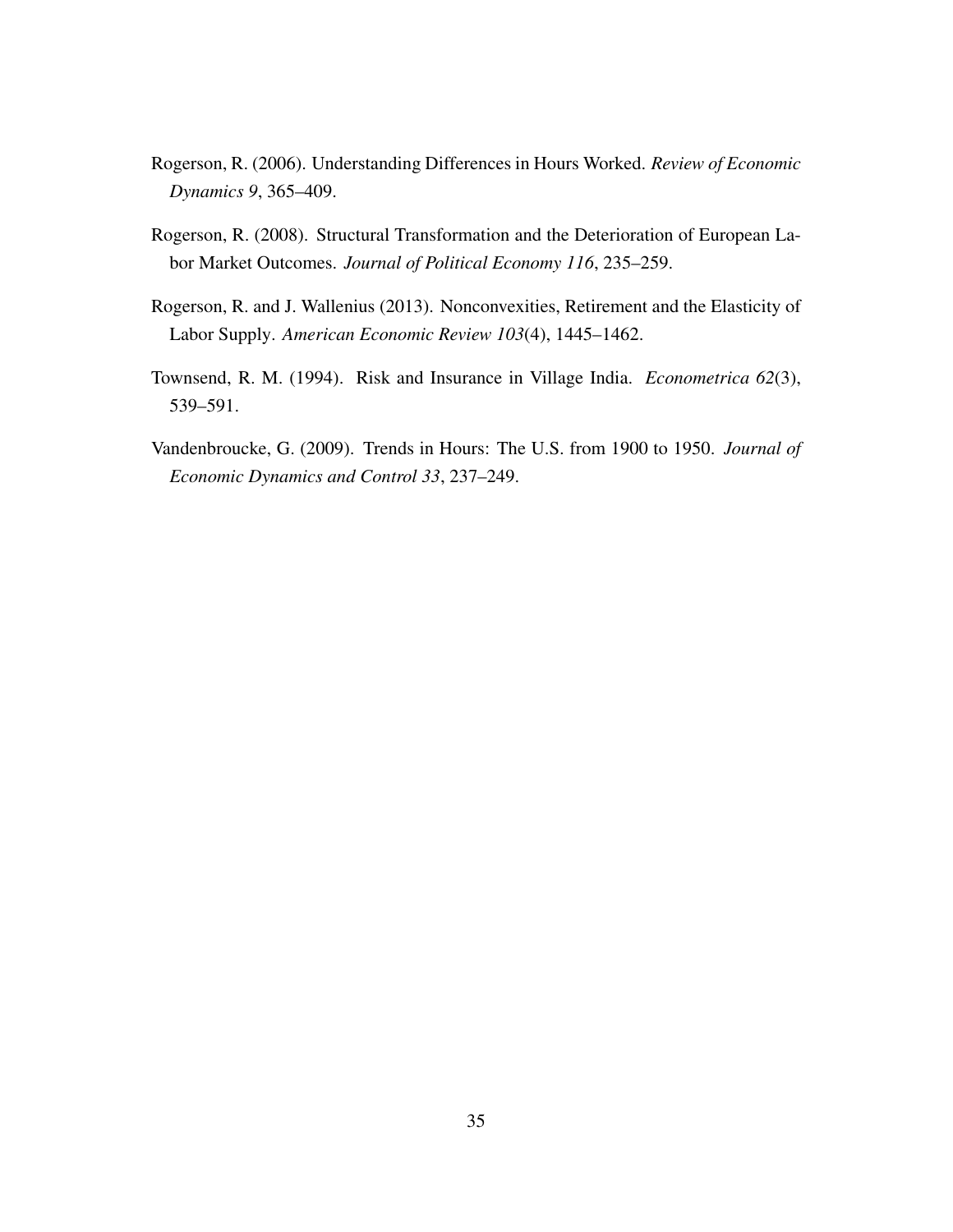# Appendix (For Online Publication Only)

# <span id="page-36-0"></span>7. Appendix Figures and Tables

|               | Country Income Group |        |      |  |
|---------------|----------------------|--------|------|--|
|               | Low                  | Middle | High |  |
| All           | 74.5                 | 52.4   | 54.6 |  |
| Men           | 80.6                 | 63.2   | 62.0 |  |
| Women         | 68.5                 | 42.1   | 47.7 |  |
| Young (15-24) | 57.4                 | 32.4   | 37.9 |  |
| Prime (25-54) | 86.2                 | 70.5   | 78.9 |  |
| $Old (55+)$   | 69.8                 | 30.5   | 24.0 |  |

Table A.1: Employment Rates by Country Income Group

Note: This table reports the percent of adults employed by country income group in total, by sex and by age group. Source: [Bick et al.](#page-32-1) [\(2018\)](#page-32-1).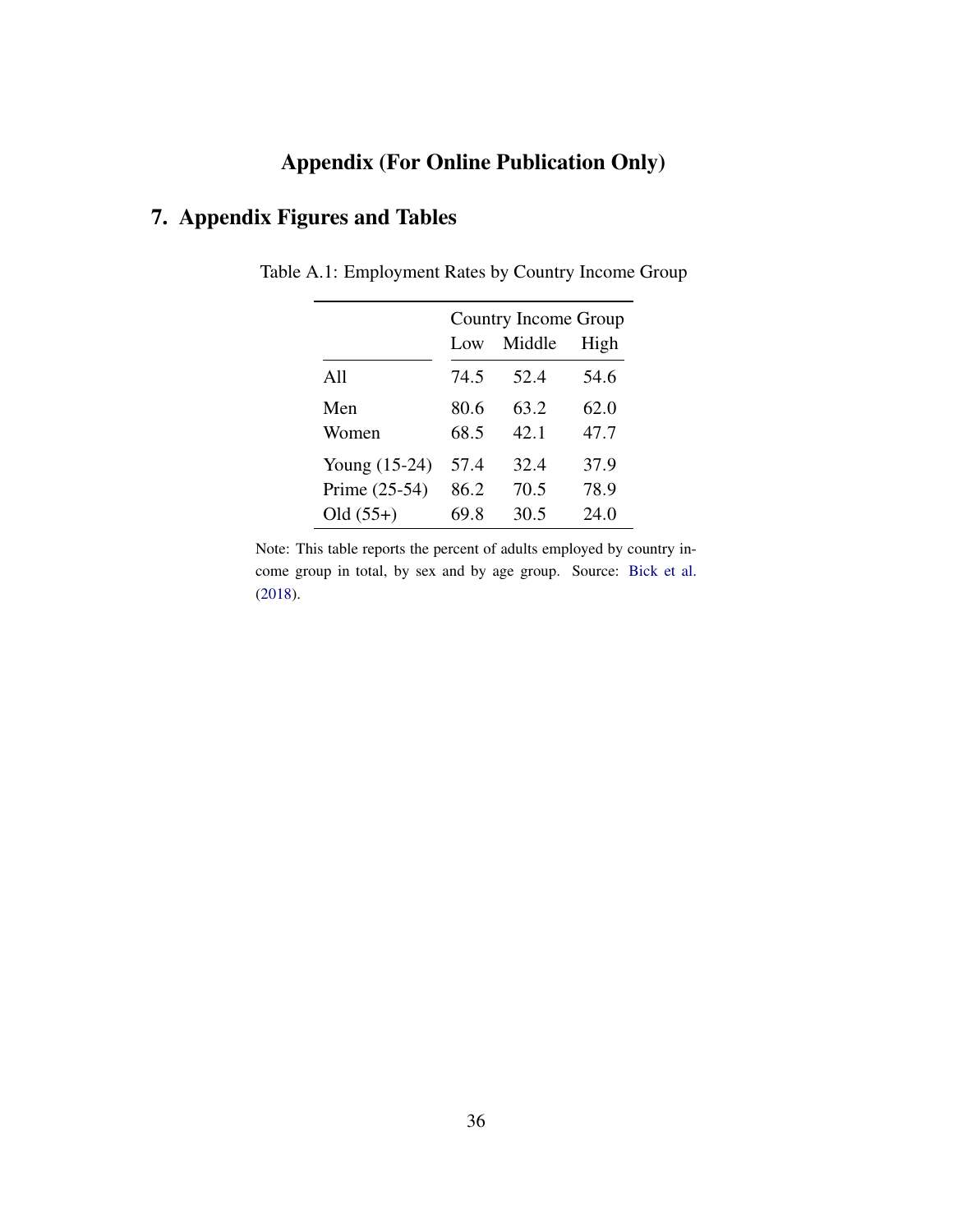|                 | Country Income Group  |      |      |  |  |
|-----------------|-----------------------|------|------|--|--|
|                 | Middle<br>High<br>Low |      |      |  |  |
| All             | 38.4                  | 41.3 | 35.1 |  |  |
| Men             | 40.8                  | 43.7 | 38.2 |  |  |
| Women           | 35.0                  | 37.0 | 31.5 |  |  |
| Young $(15-24)$ | 36.1                  | 39.8 | 32.6 |  |  |
| Prime (25-54)   | 40.5                  | 42.3 | 35.9 |  |  |
| $Old (55+)$     | 32.6                  | 37.5 | 33.6 |  |  |

<span id="page-37-0"></span>Table A.2: Average Hours per Worker by Country Income Group

Note: This table reports the average hours worked per employed adult by income group in total, by sex and by age group. Source: [Bick et al.](#page-32-1) [\(2018\)](#page-32-1).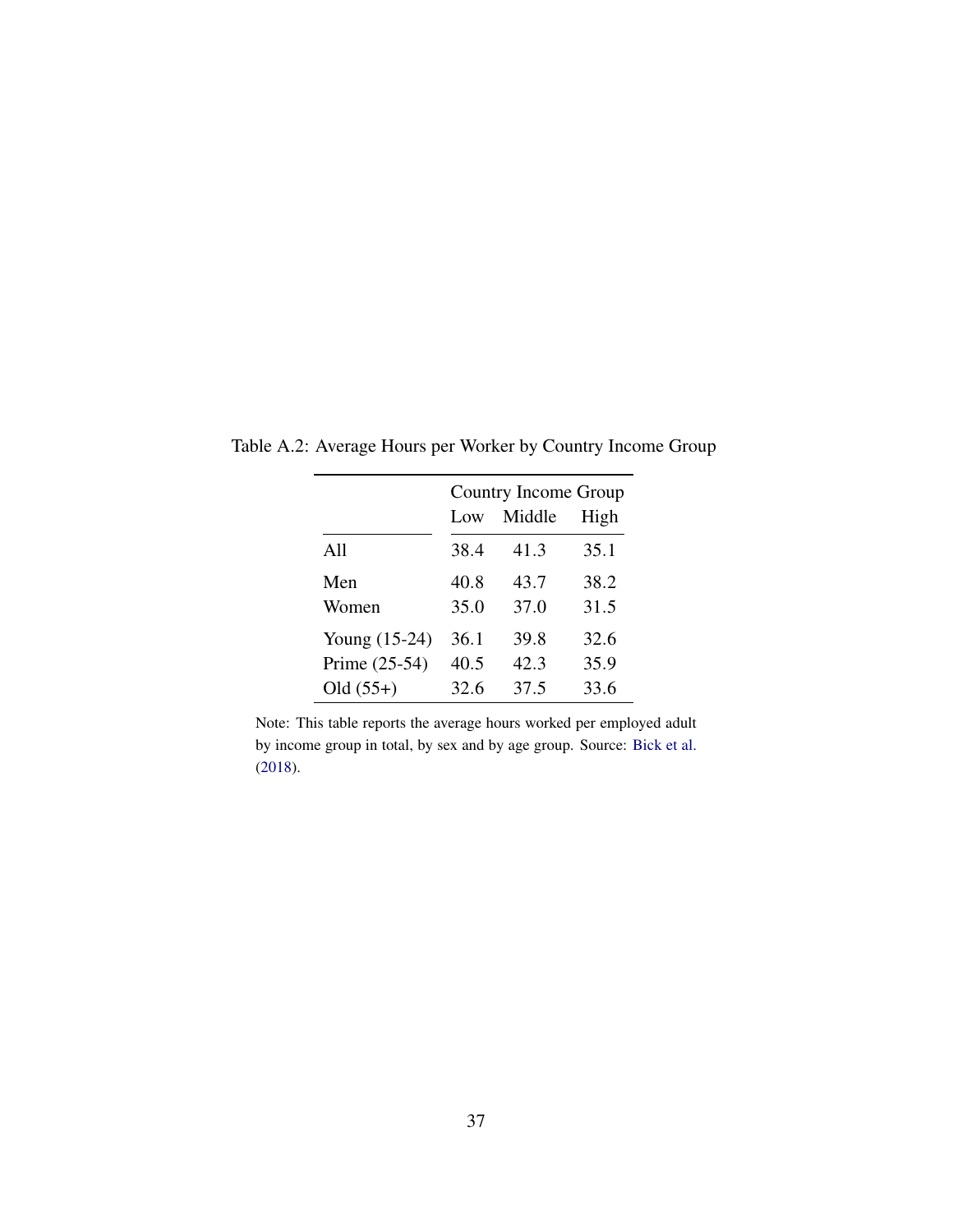# 8. Data Appendix

#### 8.1. Converting TFP from Penn World Tables into Sectoral Productivities

Let  $\hat{A}$  be the smoothed measure of TFP from the Penn World Tables. Smoothing is done by regressing TFP against the logarithm of GDP per adult;  $\hat{A}$  is the predicted value from this regression.

Let  $\hat{S}_M$  be the smoothed market hours share from our data. The market hours share is calculated by multiplying the employment share  $E_M$  in the market sector (i.e. share of workers in the market sector) with hours per worker in the market sector *HM*, and dividing this over total hours, i.e.

$$
S_M = \frac{E_M H_M}{E_M H_M + E_T H_T}.\tag{8.1}
$$

Smoothing is equally done by (linearly) regressing against the logarithm of GDP per adult (and capping at 1).

We make the assumption that the TFP measure from the PWT is an hours shareweighted average of the two sectoral productivities:

$$
log(\hat{A}) = \hat{S}_M log(A_M) + (1 - \hat{S}_M) log(A_T)
$$
\n(8.2)

Replacing  $A_T$  with equation ?? gives:

$$
log(\hat{A}) = \hat{S}_{M} log(A_{M}) + (1 - \hat{S}_{M})(\phi_{0} + \phi_{1} log(A_{M}))
$$
  
=  $(1 - \hat{S}_{M})\phi_{0} + (\hat{S}_{M} + (1 - \hat{S}_{M})\phi_{1})log(A_{M})$  (8.3)

Thus, we can derive the country-specific  $A_M$  from the TFP measure of the PWT as

$$
log(A_M) = [(1 - \hat{S}_M)\phi_0 + (\hat{S}_M + (1 - \hat{S}_M)\phi_1)]^{-1}\hat{A}.
$$
 (8.4)

Based on equation ??, we can then also calculate the country-specific  $A_T$ .

# <span id="page-38-0"></span>9. Model Appendix

We solve the second stage family problem [\(6\)](#page-17-0). Plugging the optimal consumption *c* and hours  $\tilde{h}^*(\eta^*)$  into the objective function, the family head's problem becomes an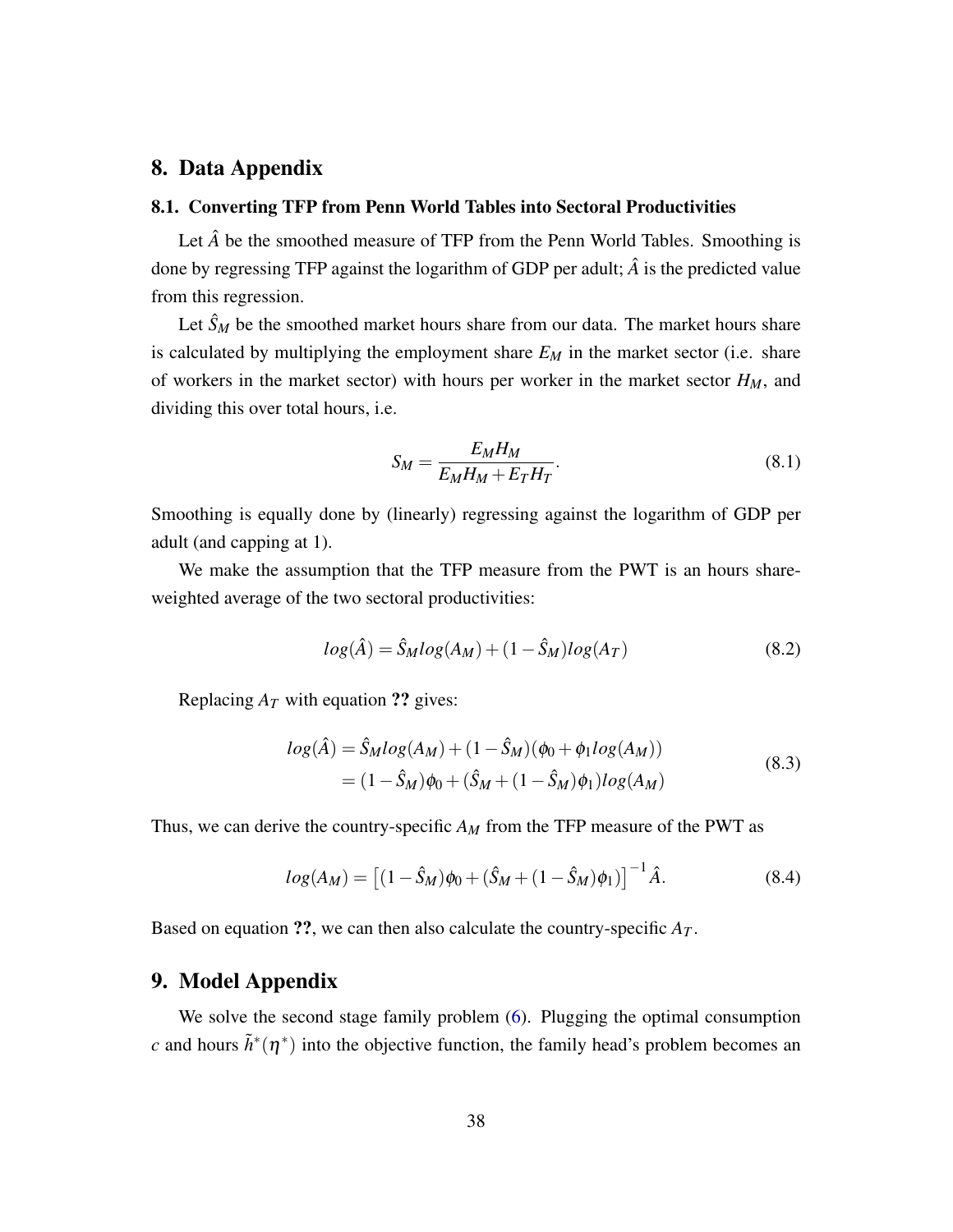unconstrained problem:

$$
\max_{\eta^*} \quad -\left[\alpha \frac{\tilde{h}^*(\eta^*)^{1+\frac{1}{\phi}}}{1+\frac{1}{\phi}}F(\eta^*) + \bar{u}_S\int_0^{\eta^*}\eta dF\right].
$$

Taking the first order condition and applying the chain rule and the Leibniz rule leads to

$$
\alpha\frac{\tilde{h}^*(\eta^*)^{1+\frac{1}{\phi}}}{1+\frac{1}{\phi}}f(\eta^*)+\bar{u}_S\eta^*f(\eta^*)=-\alpha\tilde{h}^*(\eta^*)^{\frac{1}{\phi}}F(\eta^*)\frac{d\tilde{h}^*(\eta^*)}{d\eta^*},
$$

where  $f$  is the PDF of  $\eta$ . The first term on the LHS of this equation equals the marginal disutility from working  $\tilde{h}^*$  hours for the new workers of mass  $f(\boldsymbol{\eta}^*)$  that start working if the optimal threshold level  $\eta^*$  is marginally changed. The second term of the LHS adds to this the fixed utility cost incurred by these workers. These marginal utility losses of the new workers are equated with the marginal utility gain the already existing workers of mass  $F(\eta^*)$  enjoy because of their decrease in hours worked, which is expressed on the RHS. The equation thus implicitly defines the optimal threshold level as a function of family hours,  $\eta^* = \eta(h)$ .

Since  $\tilde{h}^*(\eta^*) = \frac{h}{F(\eta^*)}$ , we have

$$
\alpha \frac{\left(\frac{h}{F(\eta^*)}\right)^{1+\frac{1}{\phi}}}{1+\frac{1}{\phi}} f(\eta^*) + \bar{u}_S \eta^* f(\eta^*) = -\alpha \left(\frac{h}{F(\eta^*)}\right)^{\frac{1}{\phi}} \frac{-h}{F(\eta^*)} f(\eta^*).
$$

After straightforward algebra, we get

$$
\eta^* F(\eta^*)^{1+\frac{1}{\phi}} = \frac{1}{\bar{u}_S} \frac{\alpha}{1+\phi} h^{1+\frac{1}{\phi}}.
$$

**Case of Uniform Distribution** To make further progress, we assume  $\eta \sim U(0,1)$  and thus  $F(\eta) = \eta$ . In this case, we can solve for the optimal cutoff  $\eta(h)$  in closed form:

$$
\eta(h) = \left(\frac{1}{\bar{u}_S} \frac{\alpha}{1+\phi} h^{1+\frac{1}{\phi}}\right)^{\frac{\phi}{1+2\phi}}
$$

Notice that  $\eta^*$  must be bounded by one from above, so the maximum *h* for an interior

.